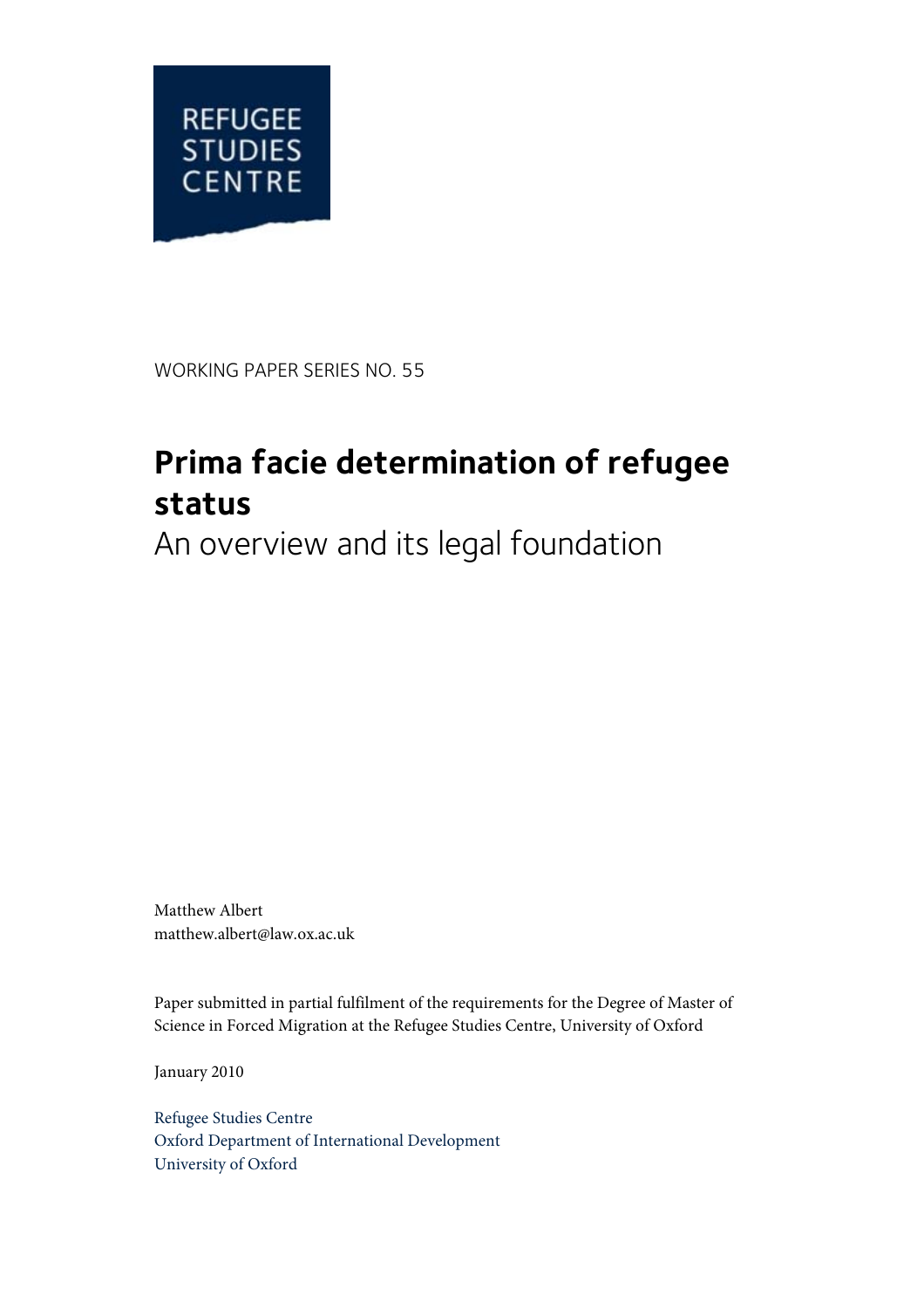## **Working Paper Series**

The Refugee Studies Centre Working Paper Series is intended to aid the rapid distribution of work in progress, research findings and special lectures by researchers and associates of the RSC. Papers aim to stimulate discussion among the worldwide community of scholars, policymakers and practitioners. They are distributed free of charge in PDF format via the RSC website. Bound hard copies of the working papers may also be purchased from the Centre.

The opinions expressed in the papers are solely those of the author/s who retain the copyright. They should not be attributed to the project funders or the Refugee Studies Centre, the Oxford Department of International Development or the University of Oxford. Comments on individual Working Papers are welcomed, and should be directed to the author/s. Further details may be found at the RSC website (www.rsc.ox.ac.uk).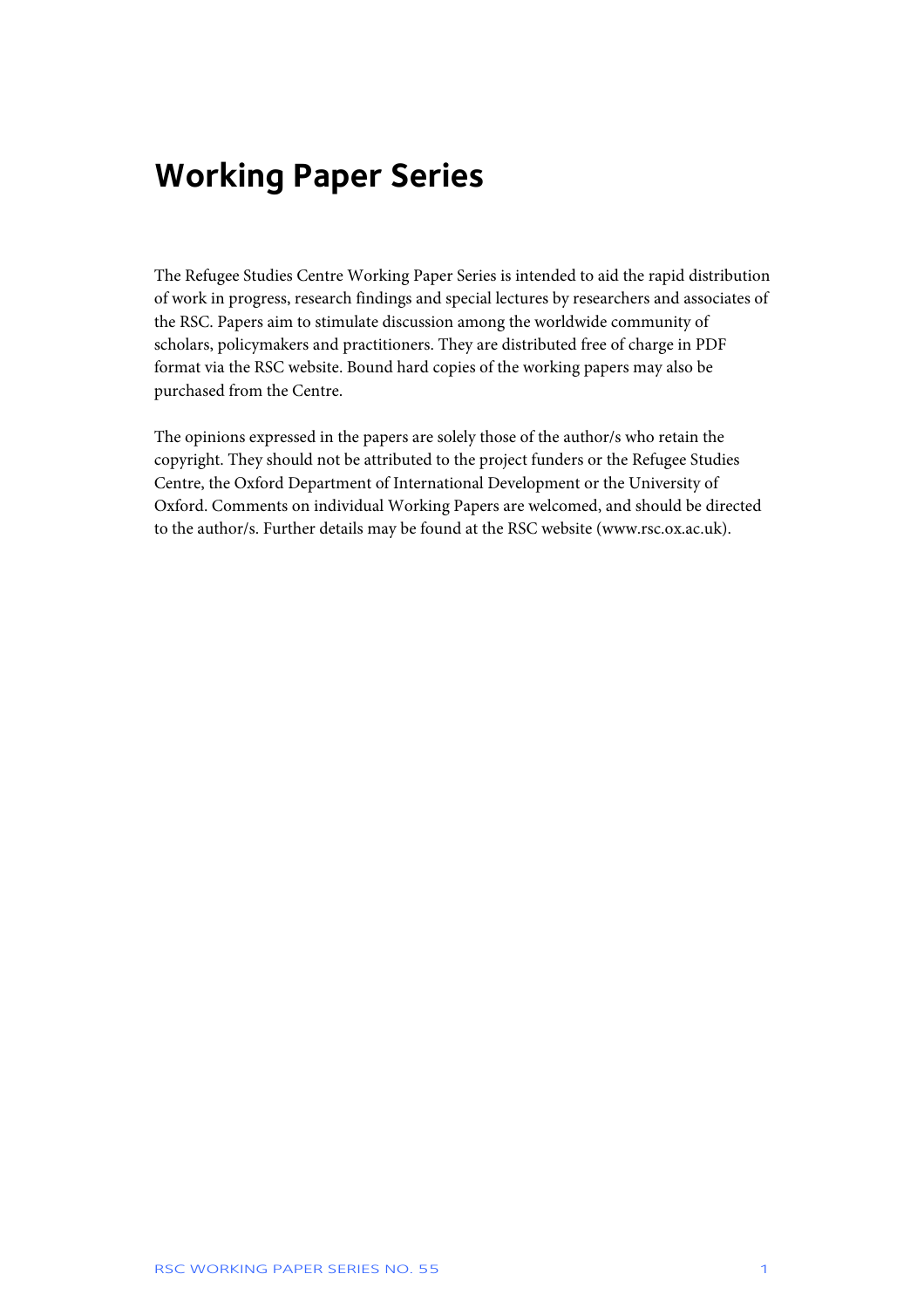## **Contents**

| 1              |     |                                                                       |  |  |  |  |  |
|----------------|-----|-----------------------------------------------------------------------|--|--|--|--|--|
|                | 1.1 |                                                                       |  |  |  |  |  |
|                | 1.2 | Circumstances in which PFRSD is used and its benefits  12             |  |  |  |  |  |
|                | 1.3 |                                                                       |  |  |  |  |  |
|                | 1.4 | Conclusion on the nature, circumstances of use and characteristics of |  |  |  |  |  |
|                |     |                                                                       |  |  |  |  |  |
| $\overline{2}$ |     |                                                                       |  |  |  |  |  |
|                | 2.1 |                                                                       |  |  |  |  |  |
|                | 2.2 |                                                                       |  |  |  |  |  |
|                | 2.3 |                                                                       |  |  |  |  |  |
|                | 2.4 |                                                                       |  |  |  |  |  |
|                | 2.5 |                                                                       |  |  |  |  |  |
|                | 2.6 |                                                                       |  |  |  |  |  |
| 3              |     |                                                                       |  |  |  |  |  |
|                | 3.1 |                                                                       |  |  |  |  |  |
|                | 3.2 |                                                                       |  |  |  |  |  |
|                | 3.3 |                                                                       |  |  |  |  |  |
|                |     |                                                                       |  |  |  |  |  |
|                |     |                                                                       |  |  |  |  |  |
|                |     |                                                                       |  |  |  |  |  |
|                |     |                                                                       |  |  |  |  |  |
|                |     |                                                                       |  |  |  |  |  |
|                |     |                                                                       |  |  |  |  |  |
|                |     |                                                                       |  |  |  |  |  |
|                |     |                                                                       |  |  |  |  |  |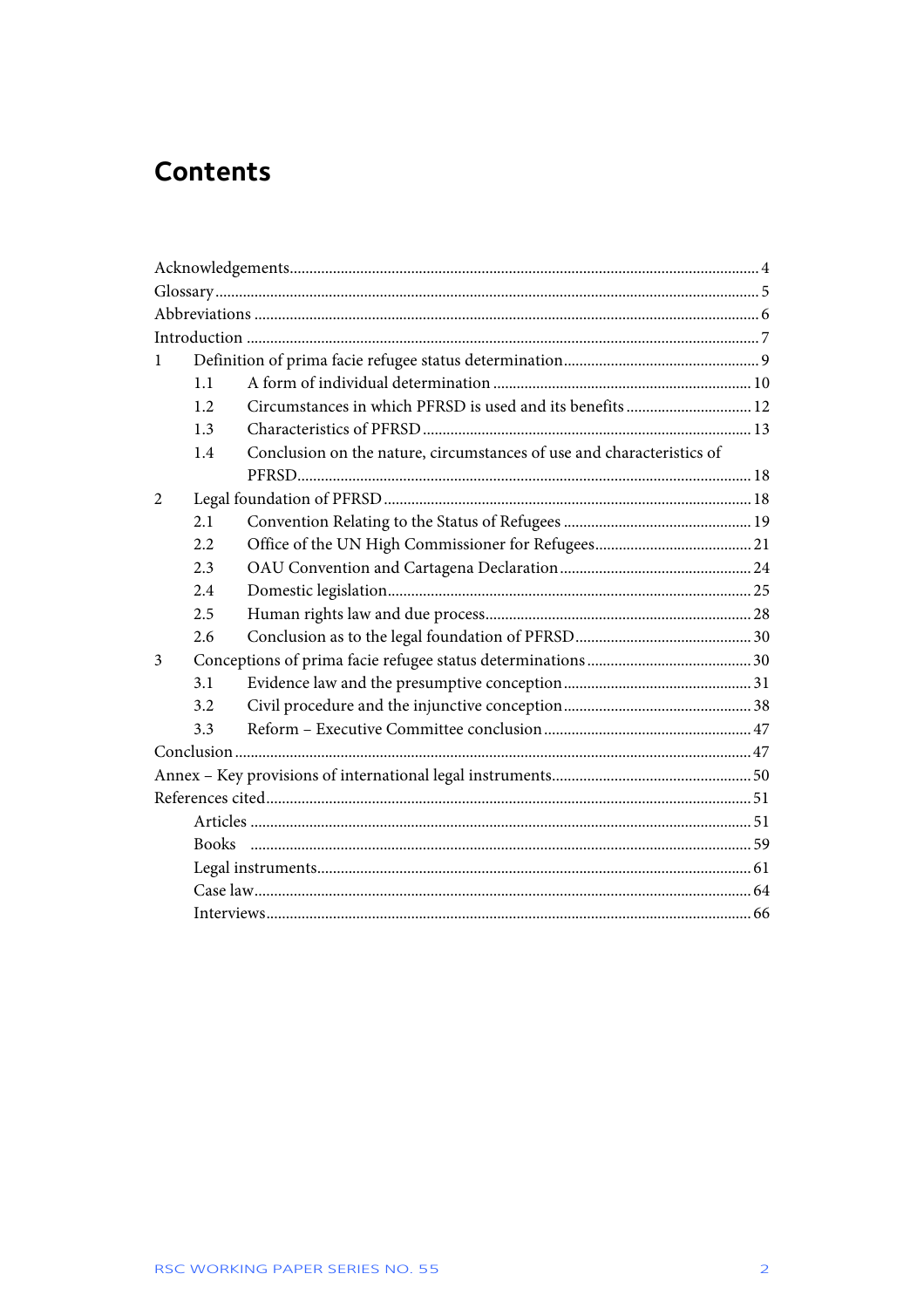*Nulli vendemus, nulli negabimus aut differemus rectum aut justitiam. To no one will we sell, to no one will we refuse or delay right or justice.*  Magna Carta 1215, Article 40

*It was very bad it took a long time. You don't have confidence whether you are accepted or not… It is better if you have status; status is everything. Without status you have nothing… with status it is good.*  Alemu, Refugee in Kenya, 2003 (in Odhiambo-Abuya 2004: 196)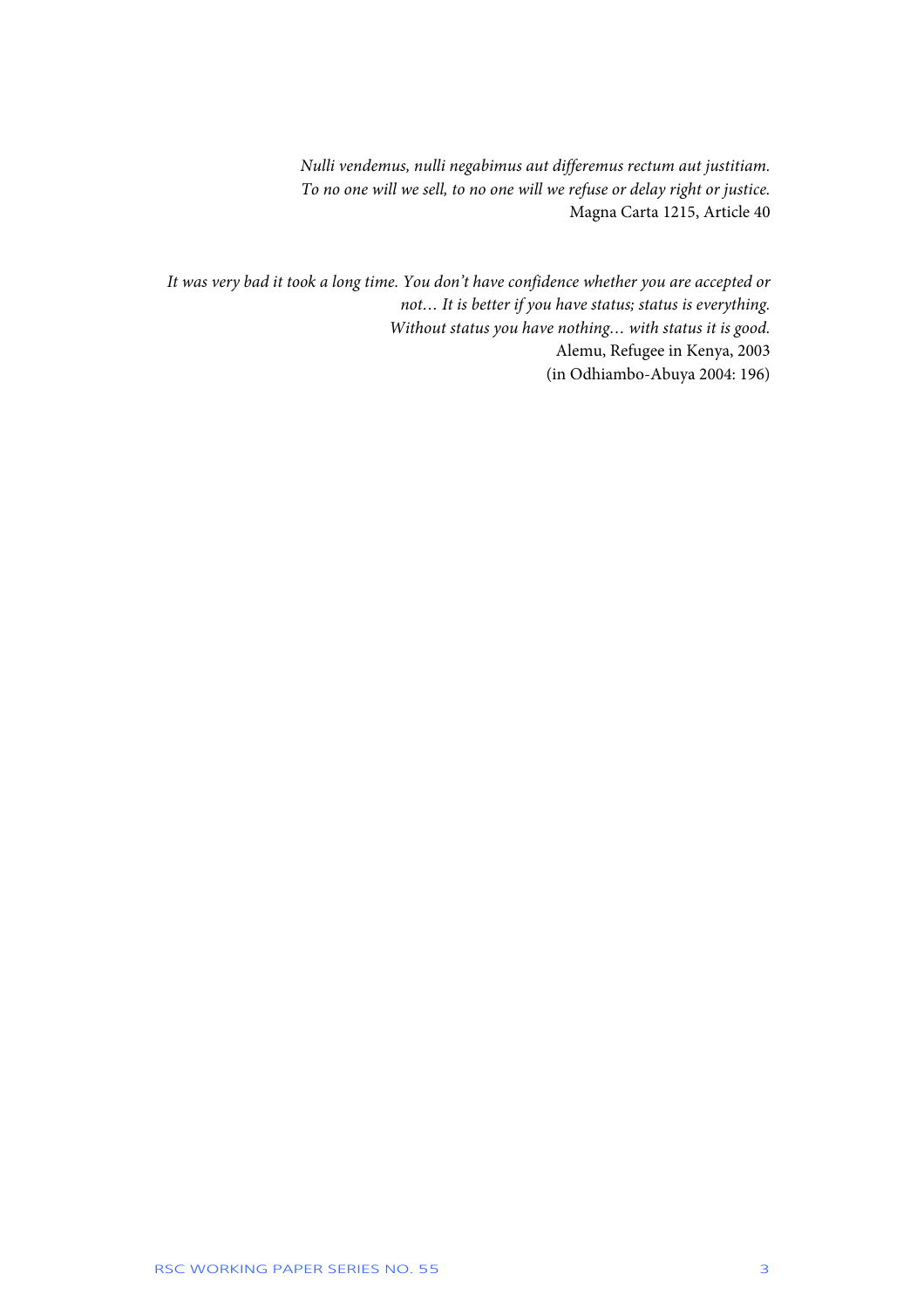## **Acknowledgements**

The author would like to thank all those who assisted in the preparation of this paper: primarily, to the Sudanese community in Melbourne, Australia, whose warmth, and welcome of me led me to work with the Sudanese community in Kenya who, in turn, led me to become fascinated by prima facie determination of refugee status. My thanks also to my supervisors, Dr Alex Betts and Jean-François Durieux of the University of Oxford, UK; Emily Forbes, Julian Sempill and Jason Pobjoy for their patience and insight in discussions; Professor Guy Goodwin-Gill, Geoffrey Robertson QC and Associate Professor Jane McAdam for guidance on the finer legal points; the interviewees for being generous with their time and candid in their responses; Jesus College, Oxford; Refugee Studies Centre, University of Oxford; John Albert and Davina Lippmann for making this study possible. Finally, like all students of refugee studies, the author is indebted to those who manage and resource RefWorld. Any errors are solely the author's.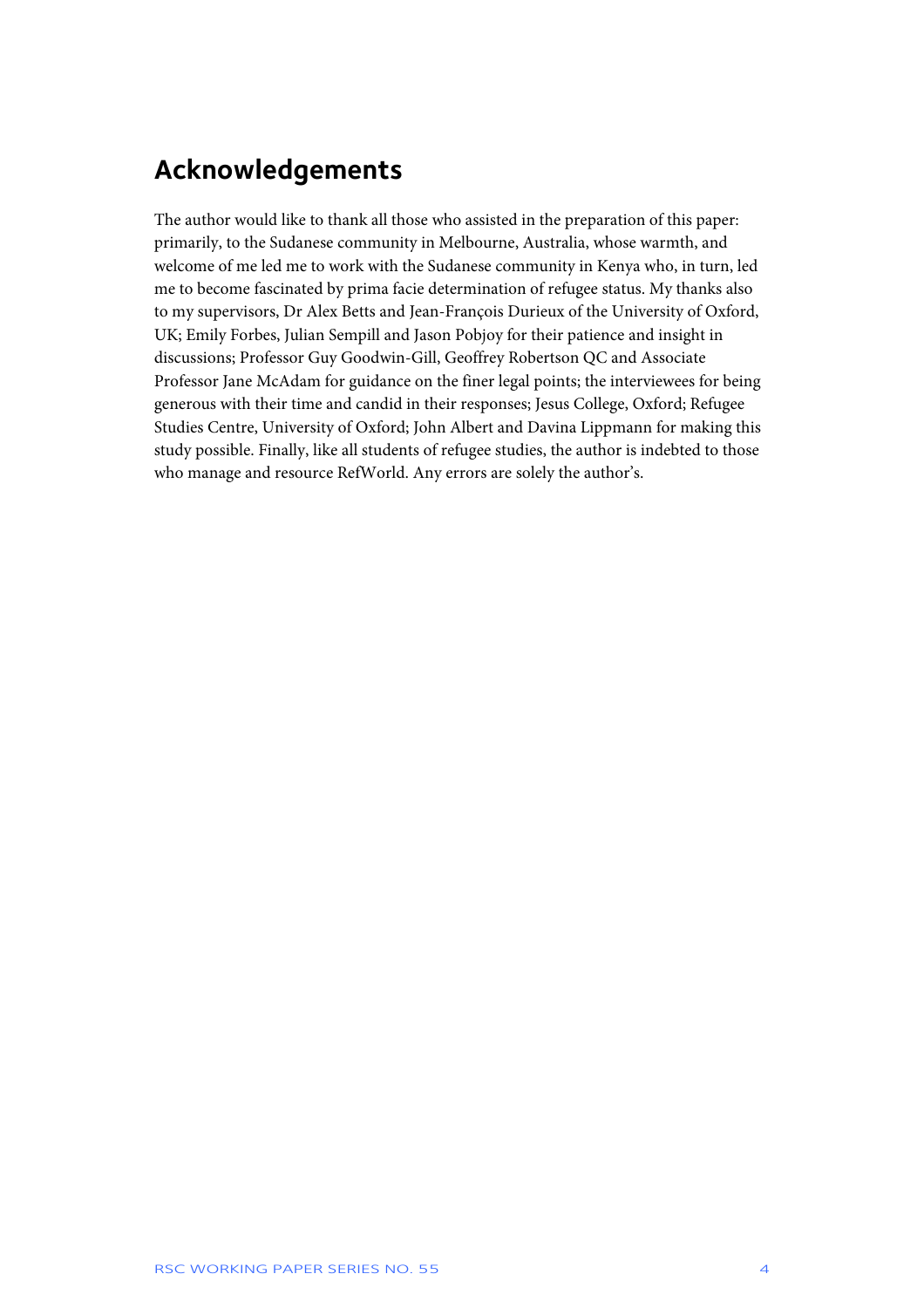## **Glossary**

Source: Oxford English Dictionary

*ex hypothesi* 

adv. phr.

From or according to the hypothesis; as a result of the assumptions made; supposedly, hypothetically.

*ex parte* 

adv.

Law

On one side only: said respecting an affidavit, application, commission, evidence, testimony, etc.

*inter partes* 

adv.

Law

Of an action: relevant only to the two parties in a particular case; of a deed or the like: made between two parties.

*prima facie* 

adv. and adj.

A. adv. At first sight; on the face of it; as it appears at first without investigation. B. adj. Arising at first sight; based or founded on the first impression; (of evidence, etc.) acceptable unless contradicted.

*quia timet* 

adj.

Law

Of an action, injunction, bill, etc.: brought or granted so as to prevent a probable future injury.

*sui generis* 

lit.

Of one's or its own kind; peculiar.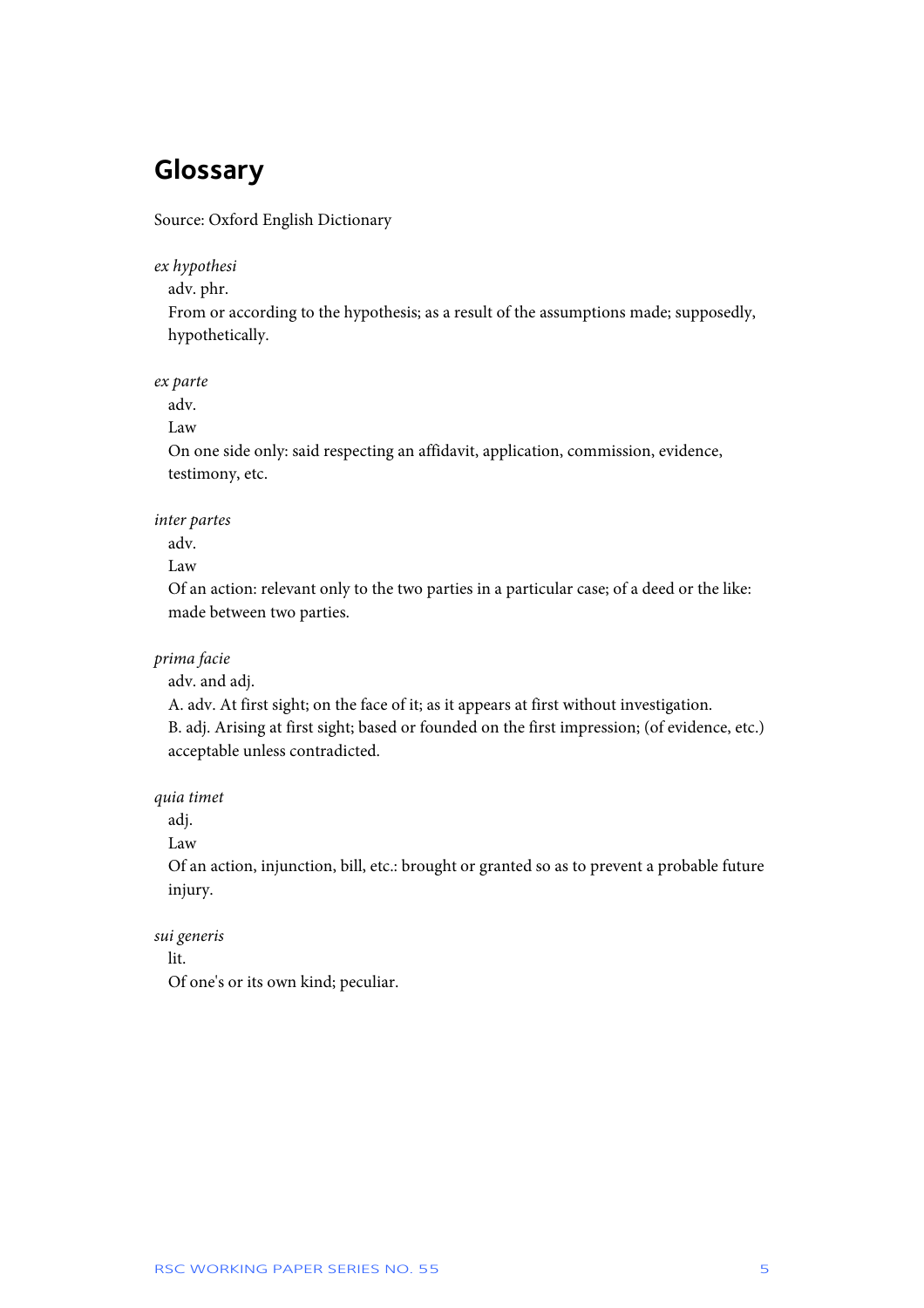## **Abbreviations**

| EU           | European Union                                                  |  |  |  |  |
|--------------|-----------------------------------------------------------------|--|--|--|--|
| ExComm       | Executive Committee of the United Nations High Commissioner for |  |  |  |  |
|              | Refugees                                                        |  |  |  |  |
| ICJ          | International Court of Justice                                  |  |  |  |  |
| OAU          | Organisation of African Unity                                   |  |  |  |  |
| <b>PFRS</b>  | Prima facie refugee status                                      |  |  |  |  |
| PFRSD        | Prima facie refugee status determination                        |  |  |  |  |
| <b>RSD</b>   | Refugee status determination                                    |  |  |  |  |
| <b>UNGA</b>  | <b>United Nations General Assembly</b>                          |  |  |  |  |
| <b>UNHCR</b> | United Nations High Commissioner for Refugees                   |  |  |  |  |
| <b>USCRI</b> | United States' Committee for Refugees and Immigrants            |  |  |  |  |

Please note that citations are in parenthesis in the main body of the text. Footnotes are used only for case law citations, internal paper references and tangential commentary.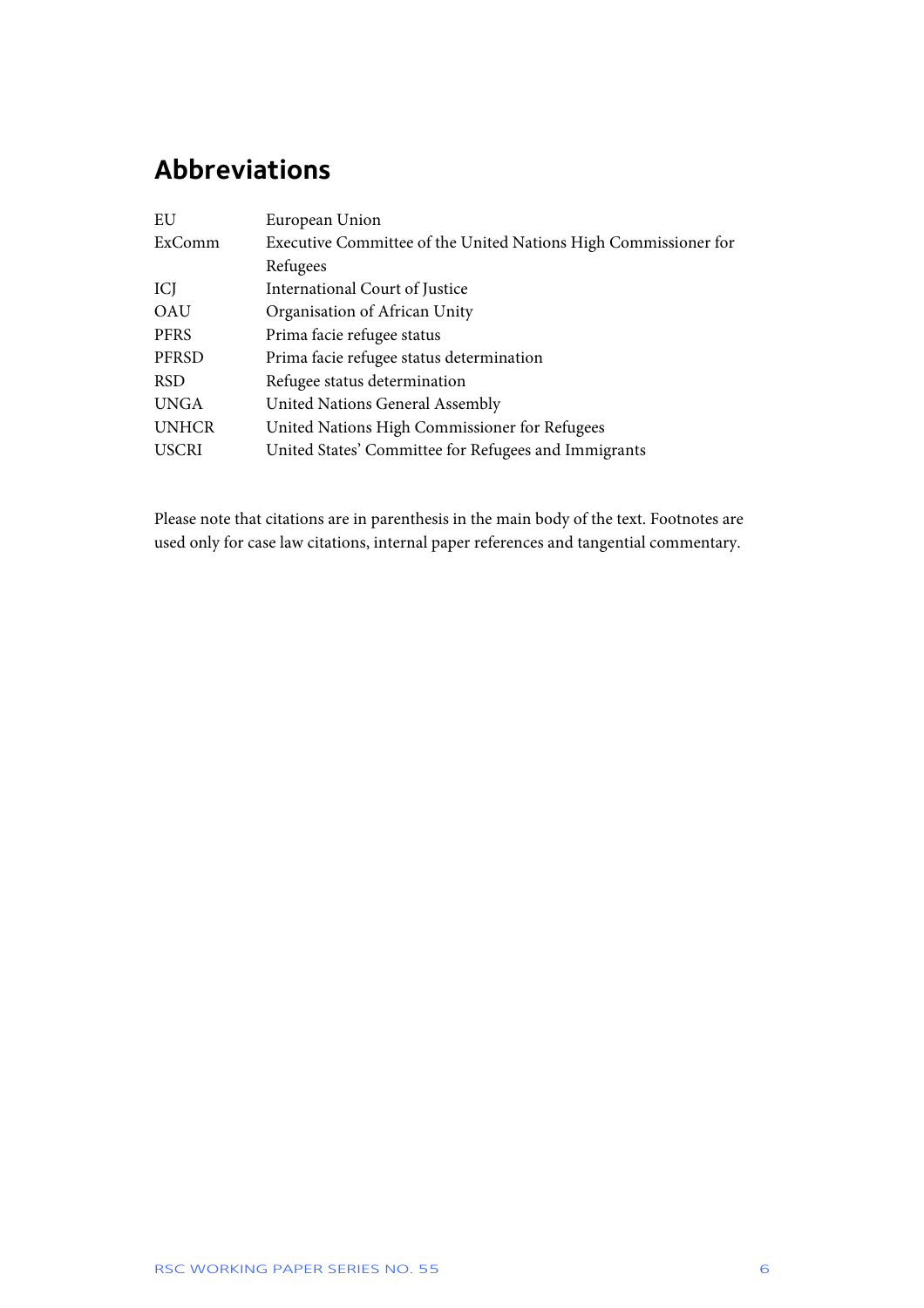## **Introduction**

The vast majority of refugees in the world at present have attained their refugee status as a result of a refugee status determination ('RSD') on a prima facie basis.<sup>1</sup> Despite its widespread use, the legal foundation of RSD on a prima facie basis ('PFRSD') has received very little attention and equally little discussion has occurred as to what, if anything, makes it unique. The legal commentary that exists on RSD focuses on individualised RSD rather than PFRSD and is therefore out of keeping with the RSD experience of most refugees. This paper seeks to redress this and to explore the legal implications and legal foundation of PFRSD.

The Office of the United Nations High Commissioner for Refugees ('UNHCR'), States that are signatories to the 1951 Convention Relating to the Status of Refugees ('Convention') as amended by the 1967 Protocol Relating to the Status of Refugees ('Protocol'), as well as those who are yet to sign any international refugee instrument conduct PFRSD as an expedited method of granting a refugee legal status. However, the term 'prima facie' does not appear in any international legal instrument pertaining to refugees. In addition, the Executive Committee of UNHCR, which is charged with giving non-binding guidance on the Convention, has never used the term in a conclusion. Nor is the term relevantly mentioned in the *travaux préparatoires* of the Convention.

Specifying what constitutes and results from PFRSD is difficult in the absence of an authoritative statement. This vagueness has led refugees to experience a 'legal status [that] remains insecure[,] ambiguous' (Dryden-Peterson and Hovil 2003: 8) and 'precarious' (Mecagni 2005: 48, see also CRC 2003: para 573). In addition, '[r]efugees… do not understand the meaning of… prima facie protections' (KANERE 2009: 2). PFRSD is 'a topic of mixed understanding' (Van Beek 2001: 15). Commentators lament that it is 'not unambiguous' and that 'the definition to which logically reference should be made is rarely formulated: it seems to be a suppressed, tacitly held, premise of the syllogistic reasoning involved' (Zieck 2008: 255).

The objective of this paper is to clarify the use of PFRSD in practice and explore its legal foundation. UNHCR has previously called for 'a comparative study of protection-based responses to mass influx' (UNHCR 2001(a): para 21(d)) as well as 'a clearer articulation of the criteria for [prima facie recognition] for multilateral consideration and endorsement' (UNHCR 2004: para 7). Similarly, in 1979, the Pan-African Conference on Refugees called for a study of 'group determination practices' (Rutinwa 2002: 6). None has yet been done (Durieux 2009: 35). This paper aims to answer these calls. By reference to practice

<sup>&</sup>lt;sup>1</sup> Estimates of the number of prima facie refugees vary. Jacobsen notes that, '[i]n 2003, some 64% of the world's 9.7 million refugees were granted refugee status on a group or prima facie basis, and less that [sic] a quarter (24%) were granted refugee status following individual determination' (2005: 5). Cuellar estimates that 92% of refugees worldwide in 1999 were granted refugee status on a prima facie basis (2006: 22). Durieux and Hurwitz put it at the same level in Africa in 2002 (2005: 106). An interviewee for this paper at UNHCR estimated that 99% of refugees worldwide were prima facie refugees (Anonymous interview 24 March 2009).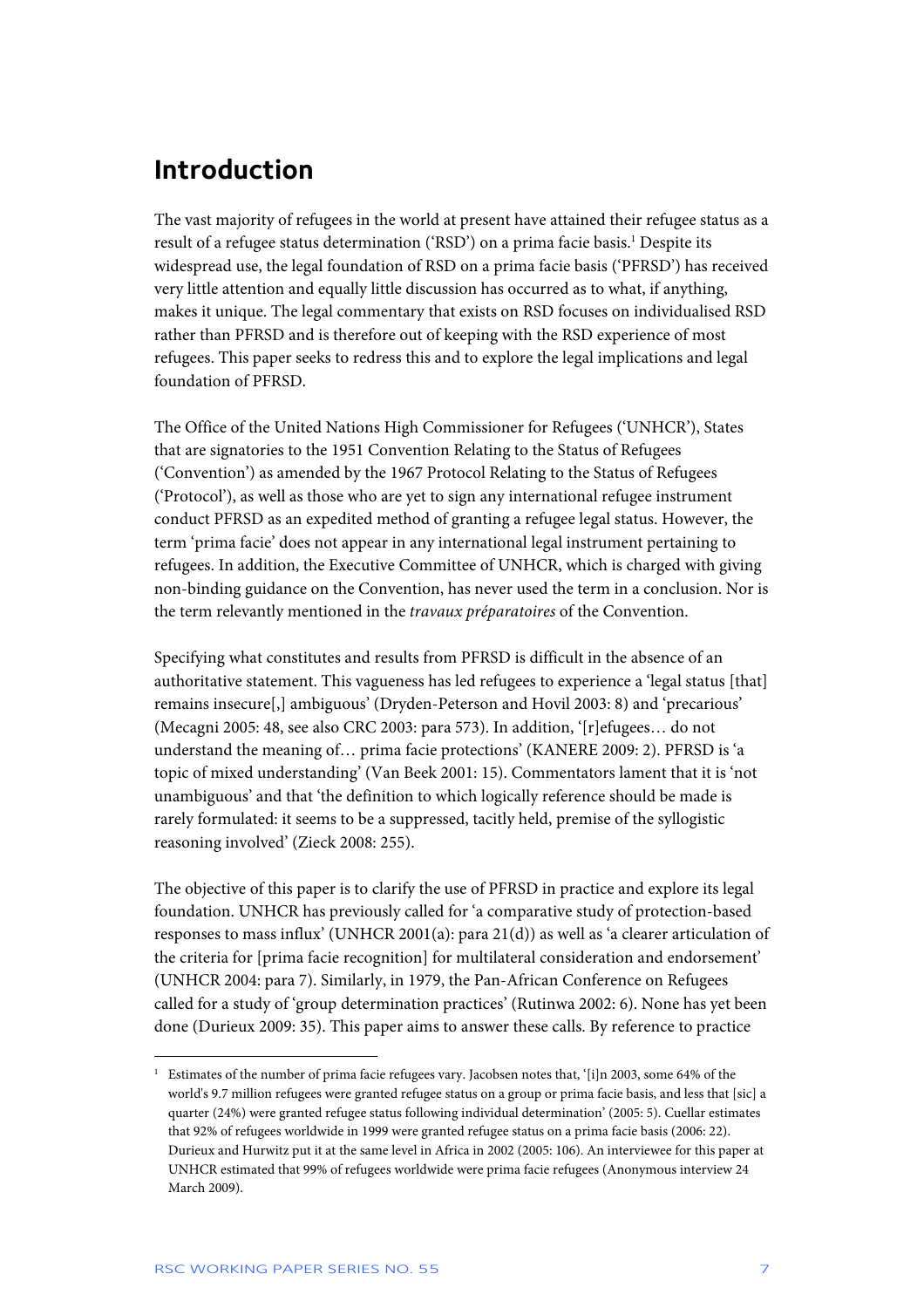and law from States acting as countries of first asylum, this paper also seeks to avoid the tendency of scholars 'to focus primarily on refugee determinations as they play out in industrialised nations' domestic courts' (Cuellar 2006: 18).

Understanding the legal foundation of PFRSD is necessary for numerous reasons. Primarily, it clarifies the rights afforded to refugees who are subject to PFRSD. Second, it elucidates the procedural elements of PFRSD. Third, it gives legal force to the outcome of PFRSD. Finally, it clarifies the limits and qualities of PFRSD, especially in comparison with other forms of RSD.

This paper is a State-centric, law and legal (rather than policy) analysis of PFRSD. It takes this perspective because this most closely reflects the prevailing approach of States to the refugee regime.<sup>2</sup> Moreover, while 'scholars and non-state actors [including UNHCR] may influence the course of interstate agreement… states, and only states, make international law' (Hathaway 2005: 18, see also Alexander 1999: 259).

The first section seeks to clarify the characteristics that make PFRSD legally and practically unique. It does so by reference to State practice (or UNHCR practice where it has been delegated the State's responsibility in RSD).<sup>3</sup> It finds that PFRSD does not provide scope for exclusion or non-inclusion<sup>4</sup> from Convention protection. The first section concludes that the process of PFRSD is a form of individual RSD that is used when the pragmatic need to conduct RSD has overwhelmed the host State's RSD infrastructure.

The second section assesses the legal foundation of PFRSD. It does this by analysing each document mentioned in commentaries on PFRSD as the legal foundation on which it is based. The section concludes that the foundation of PFRSD is the Convention, although domestic legislation can also be the legal foundation of PFRSD. It finds that PFRSD is a means for host States to fulfil their human rights obligation for due process to refugee claimants.

The third section is an exploration of the legal conception of PFRSD. The term 'prima facie' is not unique to refugee law. The prevailing orthodoxy is that the term, as it is used in refugee law, refers to the general law relating to presumptions. In this sense, it is legal

<sup>2</sup> 'Primary responsibility for protection lies with States' (UNGA 2004: para 32, see also Kagan 2006: 3 and 13).

<sup>&</sup>lt;sup>3</sup> UNHCR conducted RSDs in at least 60 countries in 2001 (Kagan 2003: 5) and 45 countries in 2007 (Simeon 2009: 6-7). It is especially common for UNHCR to conduct RSD in the Middle East (Kagan 2006: 3) and Asia (Alexander 1999: 251). One region which is notable for its lack of delegation of RSD to UNHCR is Latin America, in which PFRSD has been conducted by States on numerous occasions (UNHCR 2004: 258).

<sup>4</sup> A person is not included in the scope of the refugee definition of the Convention if their claim for refugee protection is inconsistent with the humanitarian purposes for which Convention protection is intended. Such a person would not be excludable, since exclusion is clearly defined in the Convention pursuant to Article 1F and takes precedence. For example, current or former combatants may be non-includable despite having fled a situation that would constitute persecution for others (Salomons 2001: 372).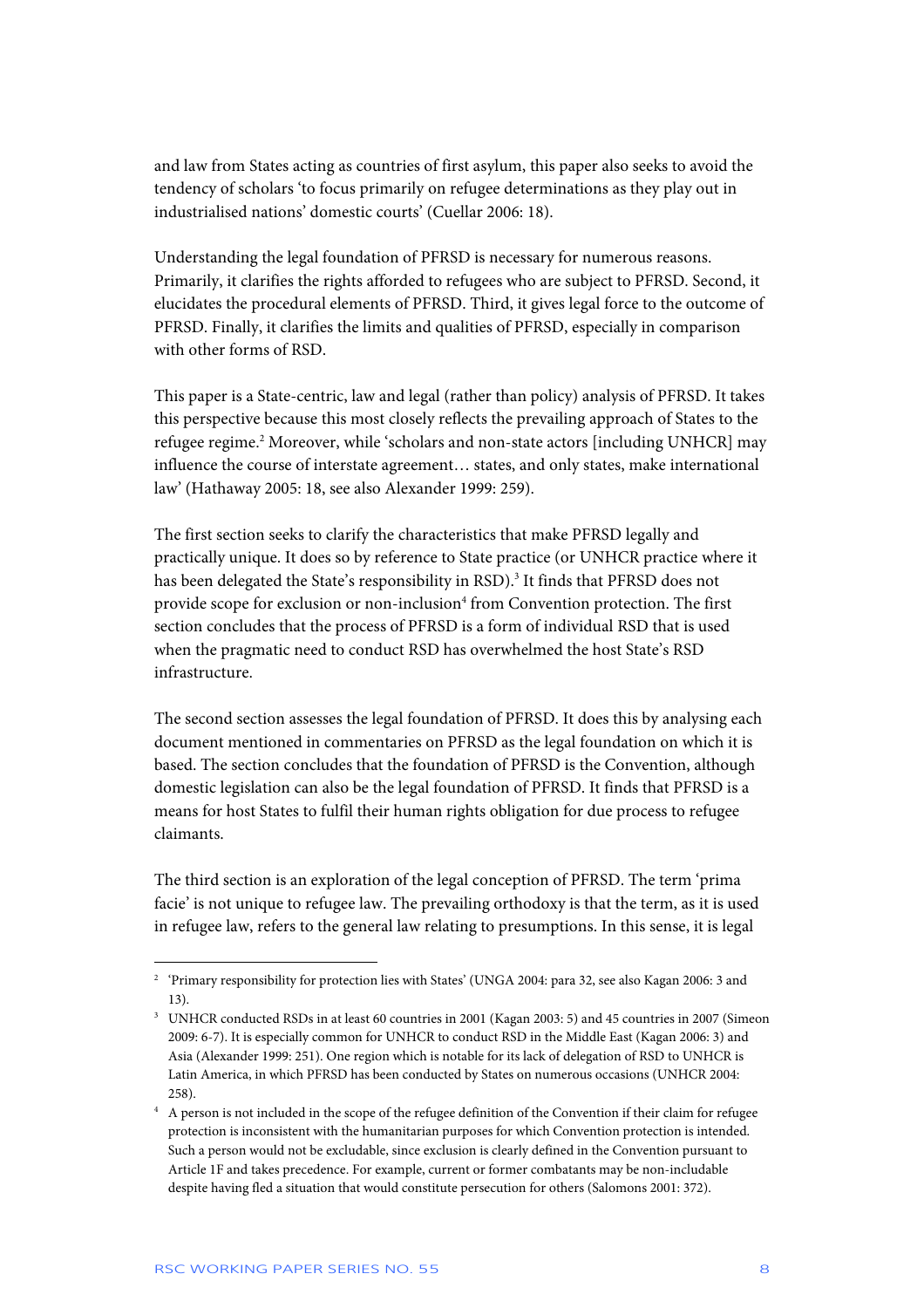shorthand for a presumption arising in favour of the refugee claimant. This paper finds that this conception inadequately explains how prima facie refugee status ('PFRS') operates. It argues that the term 'prima facie' should be understood in refugee law as a shorthand reference to the general law relating to injunctions. That is, 'prima facie' is shorthand for a lower standard of proof, rather than a shifted burden of proof. PFRS can therefore be conceived as a *quia timet* injunction granted, in haste and *ex parte*, at the discretion of the host State with both prohibitory and mandatory elements. The injunction persists until, but is without prejudice to, RSD that considers exclusion and non-inclusion from Convention protection. The paper finds that this injunctive conception is founded in the Convention, accords with State and UNHCR practice, and clarifies the rights attached to PFRS. The paper ends by suggesting that PFRSD practice be clarified by way of an Executive Committee conclusion.

## **1 Definition of prima facie refugee status determination**

State and UNHCR practice explored throughout this paper indicates that PFRS arises in the following situation. Host State A, in its discretion, decides to afford refugee status as a result of PFRSD, rather than other RSD. This decision is usually reserved for situations in which State A's capacity to conduct RSD that has regard to exclusion and non-inclusion is surpassed. In such a situation, State A affords PFRS to all those individuals who enter from place B in period C. Place B may be a region, another State or part of another State.<sup>5</sup> Because it is an urgent means of affording interim refugee status, PFRSD will usually occur during and soon after period C. When State A's RSD capacity is sufficient to conduct RSD that has regard to exclusion and non-inclusion for each individual, interim PFRS can be replaced with a final refugee status by means of a final, complete RSD. In practice, this may take many years, or not happen at all (for example, see KANERE 2009a: 2-3). The decision to accord PFRS is based on 'objective information' known to State A about the conditions in place B during period C. All RSD decision-makers use objective (or country of origin) information to discharge their part of the shared burden of proof in RSD (Hathaway in Gorlick 2003: 360, Noll 2005: 144-5), however PFRSD relies on it more heavily (Durieux 2009: 31).<sup>6</sup> When each claimant in State A provides evidence that she or he is from place B and fled in period C, State A assumes that that person could prove all elements of the refugee definition under the Convention (Article 1A). PFRSD therefore relies on an inference that, by proving this low standard of evidence, each individual has a

<sup>5</sup> Kourula argues that, in principle, PFRSD could be invoked for a cohort within a refugee group from a particular place, such as women (1997: 146). To the author's knowledge, this has not happened previously.

<sup>6</sup> Many commentators claim that reliance on objective information is a key characteristic of PFRSD (Jackson 1999: 3 and quoting Schnyder at 108, Rutinwa 2002: 1, UNHCR 2004: para 6, Hyndman and Nylund 1998: 30, O'Neill et al. 2000: 169, UNGA 1994: para 35, Durieux and Hurwitz 2005: 119, Durieux and McAdam 2004: 11, Van Beek 2001: 28, O'Connor 2001: 5, UNHCR 2001a: para 6, Durieux 2009: 4, Kourula 1997: 294).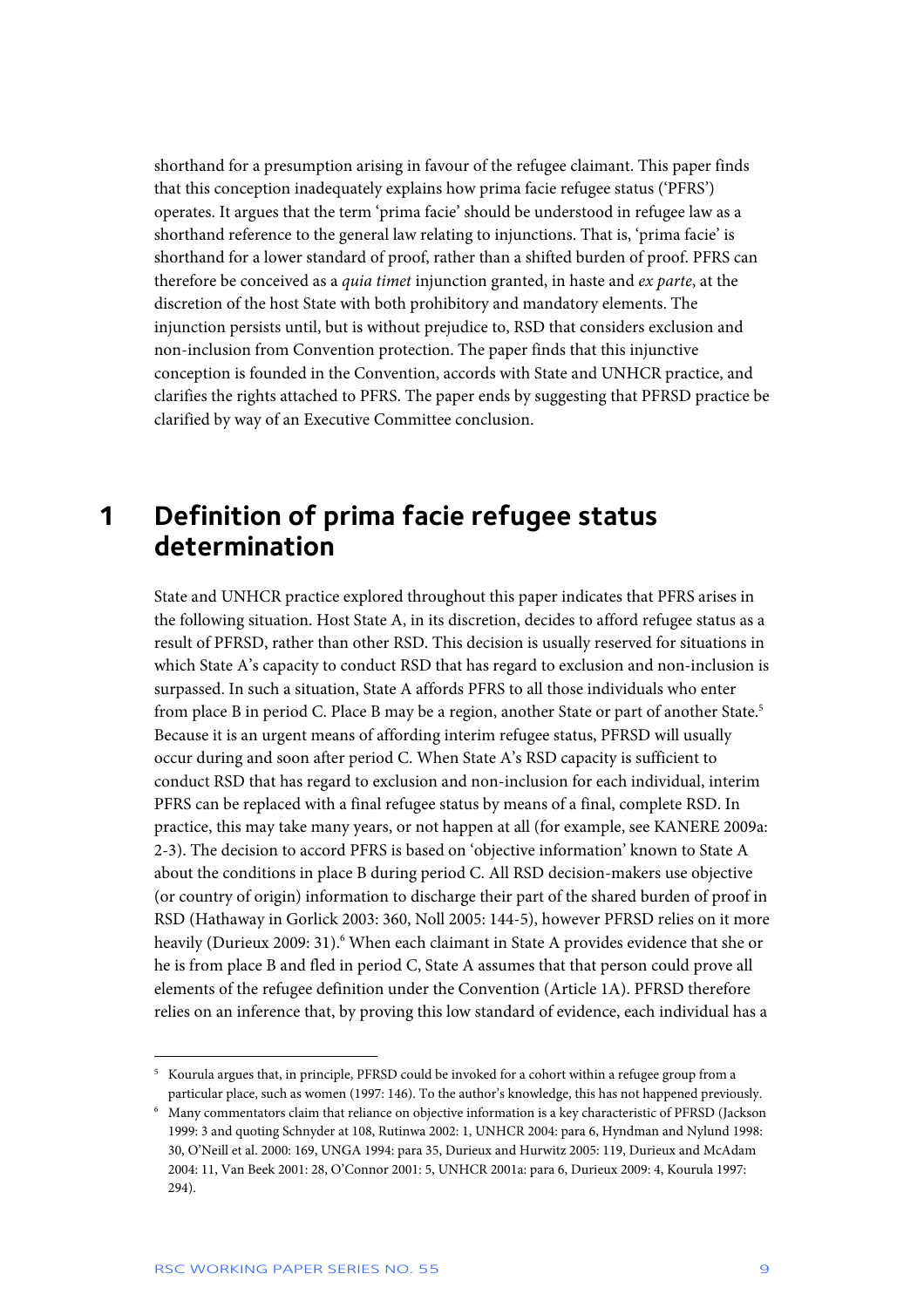'well-founded fear of being persecuted for reasons of race, religion, nationality, membership of a particular social group or political opinion' (Convention Article 1A). This paper argues that the use of the term 'prima facie' is an indicator that PFRSD requires a lower standard of proof than other RSD.7 By deeming that those fleeing from place B in period C are entitled to PFRSD, the host State acknowledges that the usual, higher standard of proof need not be fulfilled by each applicant for the grant of refugee protection pending final RSD.

#### **1.1 A form of individual determination**

It is the contention of this paper that PFRSD is a form of individual RSD, even though UNHCR and commentators often synonymise PFRSD with so-called 'group determination' (Goodwin-Gill 1983: 45, UNHCR 2006: 44, UNGA 1994: para 46, Hyndman 2001: 49, Cuellar 2006: 22, Schreier 2008: 13, Rutinwa 2002: 1, KANERE 2009a: 2, Kourula 1997: 44). This is important because some commentators claim that the Convention definition of refugee, by referring to 'a person', requires that RSD must be done person-by-person (Naldi in Okoth-Obbo 2001: 87, Goodwin-Gill and McAdam 2007: 529, Jackson 1999: 2 and 471, Cuellar 2006: 19, UNGA 1994: para 22 and 35, Schreier 2008: 13, Van Beek 2001: 15, Zieck 2001: 144, Kourula 1997: 144 and 157). It follows that, if the Convention requires individual RSD, then by definition, group determination is outside the scope of the Convention.

There is nothing known to law as 'group determination'. No legal instrument, domestic or international, uses this term. Moreover, commentators are silent as to what 'group determination' means.<sup>8</sup> They tend to merely juxtapose it with 'individual' RSD, the essential elements of which, in turn, are not explained.

This paper argues that individual determination requires, at a minimum, some information about each individual claiming refugee status. This, in turn, requires interaction or communication between that individual and the decision-maker. PFRSDs are made on the basis of assumptions about the context of flight coupled with individual evidence that the claimant is from place B in period C. Thus, some individual information is necessary. This information can be readily and efficiently established, but it requires some individual contact with the host State, directly or through UNHCR. Such contact, in most PFRSD case loads, occurs in the process of registration (Rutinwa 2002: 10, ExComm 2004 No 91(b)(6)). This paper contends that this level of individual interaction is a sufficiently individual element to the determination as to allow it to fall within the Convention's requirement that 'a person' be considered for refugee status.

It is not the refugee quality of the refugees of the entire group that is determined, but that of each individual in the group. Groups do not accrue refugee status, be it prima facie or by other means. Only individuals do. (Durieux and Hurwitz 2005: 118, see also Jackson 1999: 627)

<sup>7</sup> See 3.2.2.

<sup>8</sup> Even Jackson, in his text titled 'The Refugee Concept in Group Situations', 'neither addressed nor analysed… what a group actually is' (Zieck 2001:145).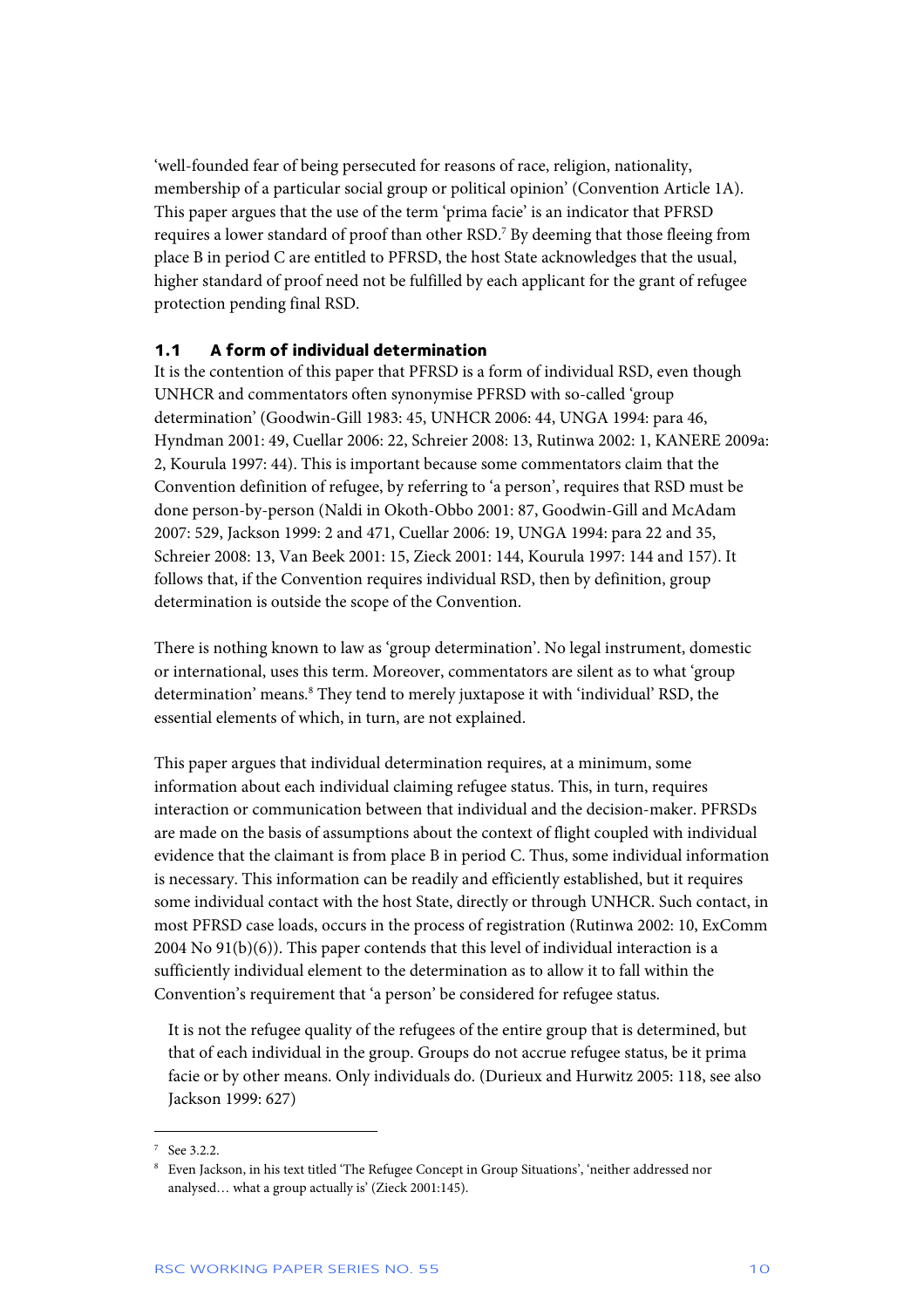In this sense, PFRSD is not group determination. It is a different form of individual determination.

Empirical evidence supports the contention that PFRSD is a form of individual determination. Both the duration of the PFRSD process and the nature of the questions required for some PFRSD are comparable with so-called 'individual' RSD. Kenya uses PFRSD for Sudanese and Somali refugee claimants (Hyndman and Nylund 1998: 30, Kagan 2003: 13, Odhiambo-Abuya 2004: 190). For others, it undertakes individual RSD. The average length of an individual RSD in Kenya is two hours but it can be as short as 20 minutes (Odhiambo-Abuya 2004: 194 and198).<sup>9</sup> In a procedure regarded as individual RSD, Ethiopian students who fled to Kenya were asked little more than that which is required of prima facie refugees for registration: 'why I came here, which border point I crossed and if I can go back to Ethiopia' (Odhiambo-Abuya 2004: 198). PFRSD often takes as much or more time and goes into as much detail as these individual RSD procedures. For example, the Tanzanian process<sup>10</sup> for PFRSD can be just as detailed (Rutinwa 2002: 9-10) and lengthy. It has multiple stages and it is time-consuming for each individual. Claimants are individually screened by an Eligibility Committee (USCRI Tanzania 2008) or UNHCR to ascertain 'basic bio-data, date and place of entry into Tanzania, route followed into Tanzania and reasons for leaving the country of origin'.

The average interview length is 45 minutes (O'Neill et al. 2000: 163).<sup>11</sup> Thus, if time taken or the nature of the questions is an indicator of what constitutes individual RSD, then PFRSD is a form of individual RSD because it takes a comparable length of time and involves comparable questions to other forms of individual RSD. PFRSD is therefore an individual RSD procedure. As such, prima facie refugees are not excluded from benefits under the Convention (as is implied by Cuellar 2006: 19 and 22, Schreier 2008 and UNGA 1994: para 22 and 46).

For ease of reference, PFRSD will be contrasted hereafter with the term 'individual RSD'. This term is not meant to imply that PFRSD is not individual. 'Individual RSD' is merely shorthand for RSD that accounts for exclusion and non-inclusion from Convention protection.12

<sup>9</sup> At the extreme end, there are reports from other countries that state that UNHCR conducts individual RSD at a rate of 20 interviews per decision maker per day in Indonesia, or one interview every 24 minutes (Burnside 2009). Similarly, a process called 'individual RSD' under South African domestic legislation has been conducted at a rate of 1000 cases in an hour (Van Beek 2001: 25).

<sup>&</sup>lt;sup>10</sup> See 2.4.

<sup>&</sup>lt;sup>11</sup> Liberia and Guinea have previously adopted a similar procedure (Rutinwa 2002: 10). Similarly, South African RSD in situations of 'mass influx' includes an interview, a questionnaire and a form (Van Beek 2001: 19). The process for all Afghans in Pakistan was similarly detailed. Yet again, it was regarded as PFRSD (Zieck 2008: fn 57). According to Zieck, each claimant was asked the following, among other questions: 'Where are they? What are they doing? When they came? Where are they from in Afghanistan? Whether they intend to repatriate? How do they support themselves in Pakistan?'

<sup>&</sup>lt;sup>12</sup> See 1.3.1.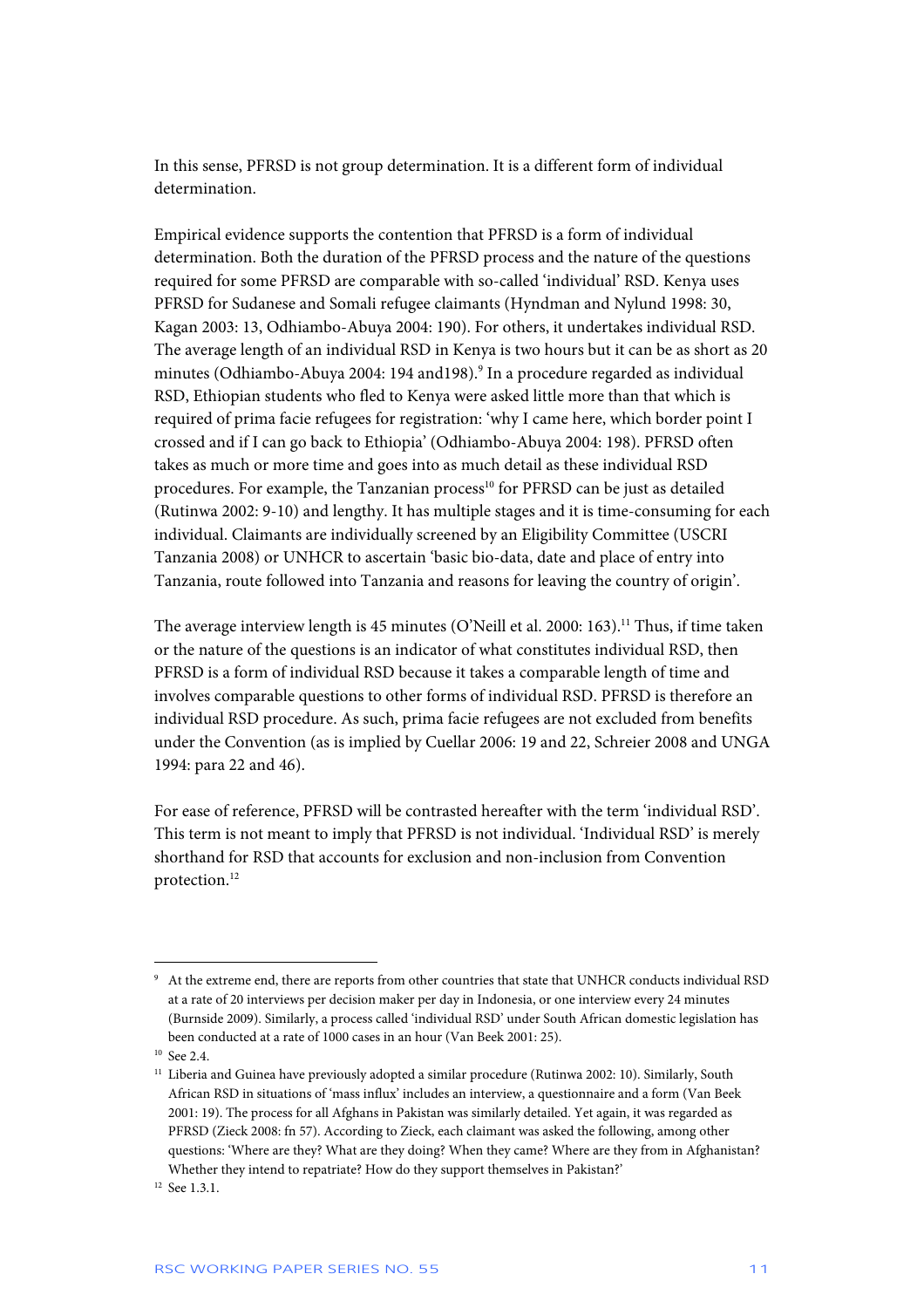#### **1.2 Circumstances in which PFRSD is used and its benefits**

Many commentators note that PFRSD is conducted when the host States' RSD apparatus is overwhelmed, rather than in response to a numerically large influx (Okoth-Obbo 2001: 119-120, Durieux 2009: 4, Durieux and Hurwitz 2005: 120, Kourula 1997: 67). Kagan explains that 'in a state without any RSD apparatus, even a small number of asylumseekers could justify the use of prima facie recognition' (2006: 18, see also Okoth-Obbo 2001: 119).

Empirical evidence severs the link between large numbers and PFRSD, as commentaries cited above assert.

In 2000, UNHCR reported that "some 4,500 Sudanese refugees arrived in Kenya during the first part of the year." These Sudanese in Kenya were recognized on a prima facie basis ... But in the same year, Sudanese asylum seekers arrived in Egypt … at more than twice the Kenyan rate. If numbers… were decisive, one would have expected UNHCR to use prima facie recognition in Egypt as well. (Kagan 2003: 13)

Refugee arrivals to the USA serve as another example. Although the USA hosted 281,219 refugees in 2007 (UNHCR 2008), it did not and has never used PFRSD because its RSD procedures have not been overwhelmed. Thus, large refugee numbers alone have not been the trigger for PFRSD by States or UNHCR. PFRSD is utilised when a State lacks capacity to conduct individual RSD (Schnyder 1965: para 16, Hyndman and Nylund 1998: 30, Rutinwa 2002: 2, Odhiambo-Abuya 2007: 87, Kagan 2006: 18, Van Beek 2001: 16, Durieux 2009: 4 and with Hurwitz 2005: 106, Okoth-Obbo in Salomons 2001: 374).13 PFRSD thus accords with one of the two conceptions of the term 'mass influx'. The conception it is inconsistent with has regard only to the numbers of people fleeing. For example, the European Community has defined mass influx as requiring 'a large number of displaced people' (EU 2001 Article 2(d)).14 The South African *Refugee Act* 1998 similarly uses the term 'mass influx' by reference to people 'who entered the Republic on a large scale' (s 35(2), see also Schreier 2008: 36, Van Beek 2001: 18 and fn 35).

The other conception has regard to both the numbers fleeing and the capacity of the receiving State (Durieux and Hurwitz 2005: 145-6). UNHCR policy states that a 'mass influx' is defined by:

the size and speed of the influx balanced against the size and capacity of the receiving country to process the cases in individual status determination systems. (UNHCR 2001, see also ExComm 2004 No 100: para (a))<sup>15</sup>

j <sup>13</sup> It is worth noting that PFRSD should be used uniformly in a country that lacks capacity to conduct individual RSD because '[i]nternational refugee law guarantees refugee rights regardless of geography' (Kagan 2003: 11).

<sup>&</sup>lt;sup>14</sup> The terms of this Directive have been incorporated into many pieces of European domestic legislation. See for example s 5(3) of the *Act on Granting International Protection to Aliens* (Estonia) or Part V of *Act LXXX of 2007 on Asylum* (Hungary).

<sup>&</sup>lt;sup>15</sup> This definition, in turn, derives from UNHCR (2004: §3). UNHCR described situations where individual RSD is not conducted when it is 'too unwieldy, costly and protracted in the face of large numbers of arrivals'.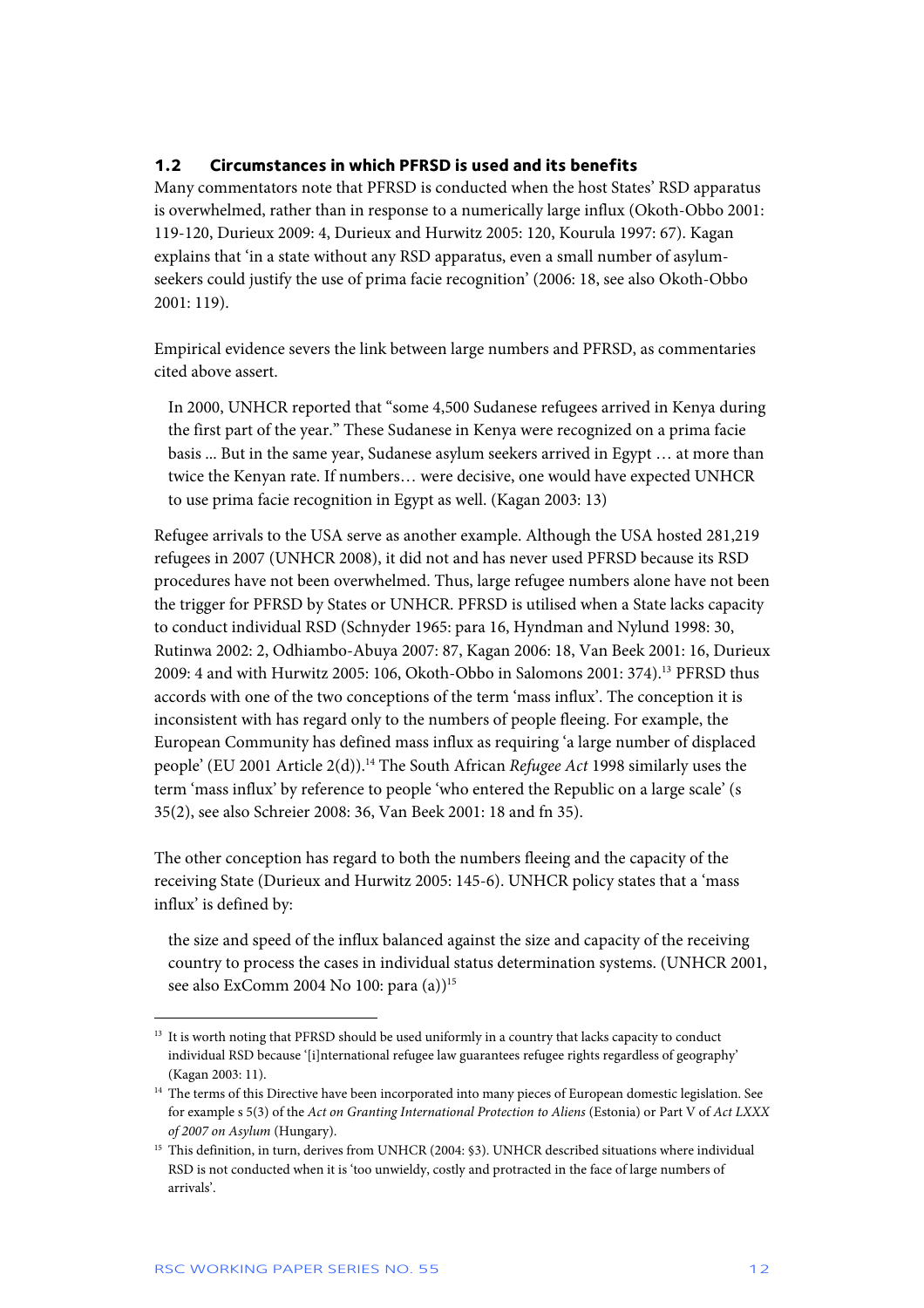This more nuanced conception of mass influx does not require that the 'mass' be any more than a few people, so long as those few result in the host State's RSD capacity being surpassed (Durieux and Hurwitz 2005: 146).<sup>16</sup> This definition of mass influx conforms with the circumstances in which PFRSD is conducted.

In situations where the RSD apparatus is overwhelmed, the benefits of PFRSD are significant for both host States and refugees. In particular, PFRSD can be both expeditious (Durieux 2009: 1) and cost-effective (Kourula 1997: 294), which, in turn, allows for up to half of UNHCR's funds to be diverted from administering RSD to material assistance for refugees (Kagan 2003: 40, 42-43, Kagan 2006: 18). In cases where no RSD has already been undertaken, PFRSD gives the State 'a measure of control by having all refugees register with' them, while providing refugees with a legal document on which they can rely for protection from *refoulement* or interventions from law enforcement authorities (Kagan 2003: 44). For refugees, it has the additional benefit of giving expeditious access to 'health services… food and other privileges to which recognized refugees are entitled' (KANERE 2009: 1). It also affords each and every claimant an individual, personal and independent refugee status (Kourula 1997: 355). This contrasts with derivative refugee status, which is most commonly given to women and children. It is most commonly derived from, and dependent upon, a continuing relationship with the male head of household (De La Hunt and Valji 1999:12, Staver 2008: 25-26).

PFRSD is a legal response to a pragmatic need to afford refugee status when a host State's RSD capacity is surpassed. However, while PFRSD may well have 'evolved for pragmatic and strategic reasons' (O'Connor 2001: 8), it has legal consequences. PFRS is a status in law. It is therefore legal as well as pragmatic. Pragmatic considerations are routinely part of legal ones. For example, injunctions are granted, in part, because a decision-maker does not have time to thoroughly consider the matter.<sup>17</sup> The claim that PFRSD is just a pragmatic tool (Hyndman and Nylund 1998: 33)<sup>18</sup> is therefore an incomplete description.

#### **1.3 Characteristics of PFRSD**

PFRSD is a unique procedure in refugee law and it leads to a unique status. Numerous characteristics make PFRSD different from other legal concepts in refugee law. It could even be said that the use of the term 'prima facie' in some refugee situations but not others is itself prima facie evidence that it is describing something distinctive. The purpose of this section is to define aspects of State practice that indicate that PFRSD is different.

<sup>&</sup>lt;sup>16</sup> For a discussion of the different approaches, see Goodwin-Gill and McAdam 2007: 335.

<sup>&</sup>lt;sup>17</sup> See 3.2.

<sup>&</sup>lt;sup>18</sup> Hyndman and Nylund contend that 'prima facie determination [is] pragmatic and strategic, as opposed to legalistic' (1998: 33, see also Durieux and McAdam 2004: 12) and that 'prima facie refugees… have not been granted status under any legal instrument' (1998: 38). They even suggest that prima facie RSD is not formally within the refugee regime, such that they coin the term 'prima facie regime' and describe it as 'legally insufficient' (1998: 29). Okoth-Obbo similarly argues that PFRSD is 'only a managerial tool' (in Salomons 2001: 373), 'a means to enable urgent measures to be taken' and 'a device for preliminary decision-making on what is the separate question of refugee status' (2001: 119, see also Schreier 2008: 13).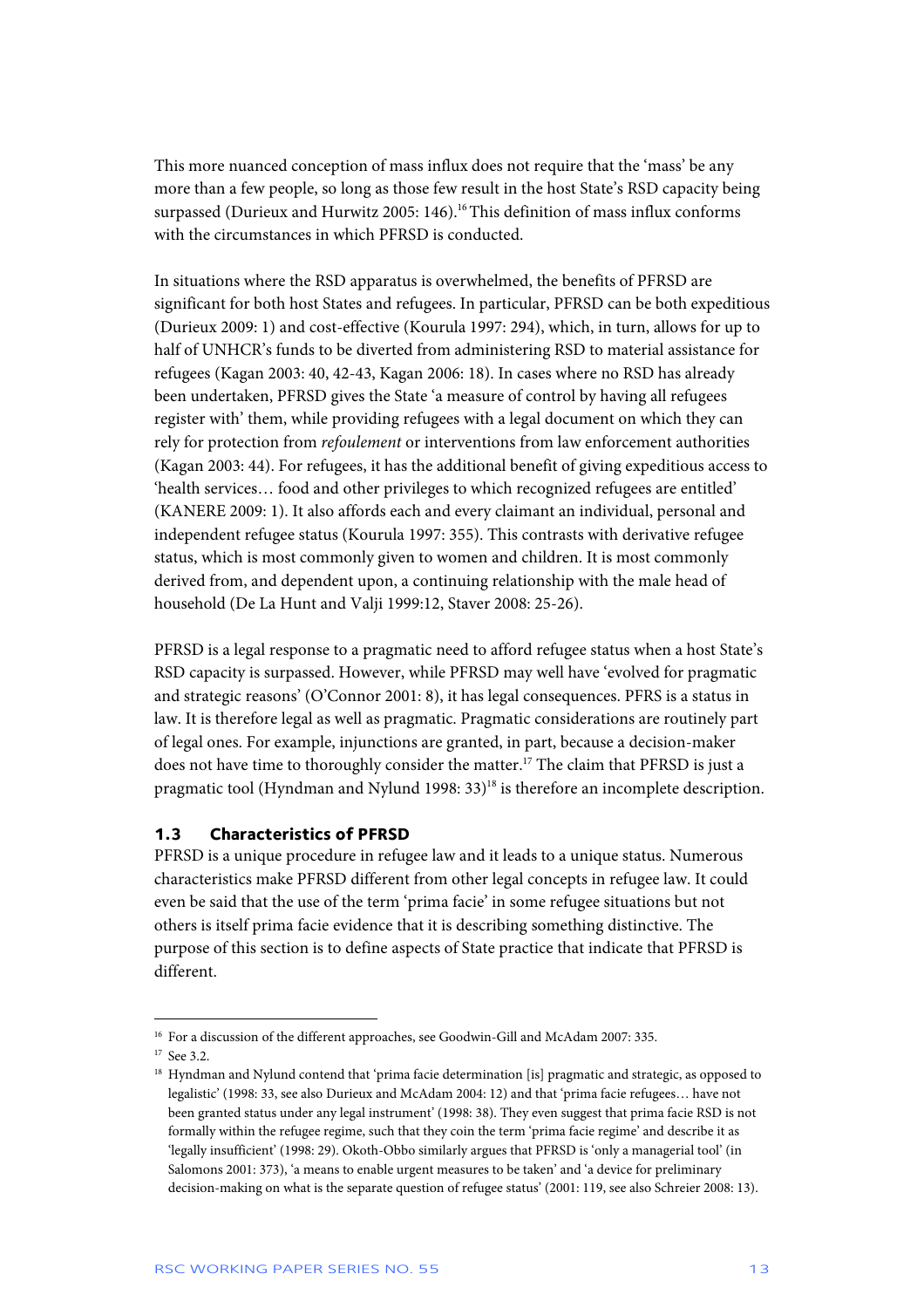Refugee law commentaries that mention 'prima facie' attach it to a range of words and phrases. The variety is indicative of the lack of clarity about its legal meaning. In the refugee context, 'prima facie' has been attached to the words methodology, mechanism, concept, basis, device (Okoth-Obbo 2001: 118-121), regime (Hyndman and Nylund 1998: 29), approach, tool, (Rutinwa 2002: 19), category, protections (KANERE 2009: 2), protection system (Kagan 2003: 42), recognition (UNHCR 2004: para 6), collective eligibility (Zieck 2001: 149), asylum determination (Van Beek 2001: 15), refugee population (UNHCR 2001a: para 4 and 11), automatic refugee (Mecagni 2005: 48) and refugee (Rutinwa 2002: 19, Hyndman and Nylund 1998: 22). It has even been referred to, lackadaisically, as just 'prima' (Okoth-Obbo 2001: para 84).

This paper contends that the 'prima facie' term in refugee law should be primarily regarded as an adjective to attach to 'RSD' and 'status'. This accords with UNHCR (UNHCR 2001a: para 4 and 11), Zieck (2008: 255-6), Goodwin-Gill and McAdam (2007: 341), Van Beek (2001: 15) and a report to the US Congress (Margesson 2007: 15) who all refer to 'prima facie refugee status'. Moreover, two of the four domestic instruments that use the term 'prima facie' in relation to RSD refer to prima facie as a refugee status.<sup>19</sup> The appendage 'status' indicates that PFRS is a qualitatively different legal result compared with status from individual RSD.

PFRS is unique in numerous respects. It does not have regard to the possibility that those subject to PFRSD could be excludable or non-includable from refugee protection under the Convention. In other words, PFRSD does not consider if a person is undeserving of humanitarian protection because of past reprehensible acts that fall within the meaning of Article 1F. It places prima facie refugees at a disadvantage at the time that a cessation clause is applied to them because no thorough individual records can be relied upon to justify the non-application of a cessation to a person with prima facie refugee status. It gives access to the durable solution of local integration but not resettlement. Finally, it is granted for an indefinite duration. Each of these features is discussed below.

#### **1.3.1 Exclusion and non-inclusion**

PFRSD is concerned almost entirely with inclusion in Convention protection (Rutinwa 2002: 20). A complete RSD must also have regard for exclusion from Convention protection. A person is excluded from international refugee protection if there are 'serious reasons for considering' that he or she has committed a crime against peace, a war crime, a crime against humanity, a serious non-political crime outside the country of refuge or has been guilty of acts contrary to the purposes and principles of the United Nations (Convention Article 1F).

Exclusion procedures require 'a thorough and meticulous examination of facts and law' (O'Neill et al 2000: 169) because the obligations for due process are especially high

<sup>&</sup>lt;sup>19</sup> See 2.4. Okoth-Obbo argues that PFRSD's 'essential purpose is not directed to the question of refugee status as such' (2001: 119) although later he states that 'the prima facie approach… attributes a provisional status' (2001: 121).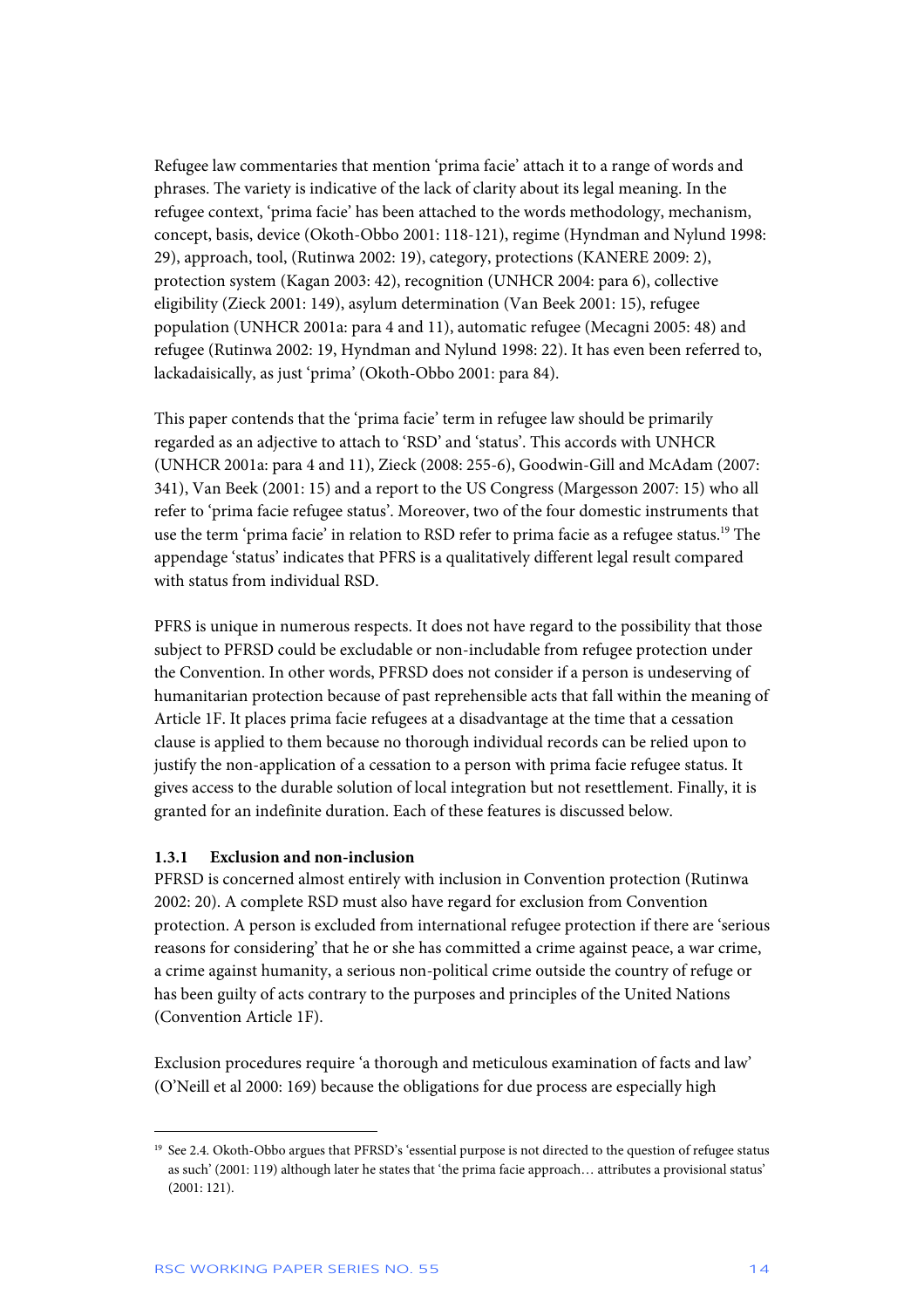(UNHCR 2003: 538, Rutinwa 2002: 21). As a result, UNHCR has stated that exclusion determination must be highly individualised (UNHCR 1998 Exclusion: para 7, UNHCR 2003: 538, ExComm 2004 No 100 (j)(vii)). Given that PFRSD is used in situations where a State is incapable of conducting individual RSD, proper exclusion processes are incompatible with PFRSD (UNHCR 2003: 537, UNHCR 2004: para 7, Durieux and Hurwitz 2005: 123, Van Beek 2001: 15).20

Similarly, PFRSD does not allow for a process to determine whether a refugee claimant is non-includable in the Convention (UNHCR 2003: 537). By definition, refugee status has a humanitarian character (Convention Preamble). The Convention does not protect those who do not have a humanitarian need for it (Durieux and Hurwitz 2005: 124). For example, current or former combatants may be non-includable despite having fled a situation that would constitute persecution for others (Salomons 2001: 372).<sup>21</sup> Even though exclusion and non-inclusion are rare, $22$  consideration of both for each individual refugee claimant is important in giving the international and host community trust that the refugee regime is protecting only those determined to be deserving of international refugee protection. The absence of such consideration makes the outcome of PFRSD qualitatively different from individual RSD in that it is not as reliable as an indicator of inclusion in the Convention definition (Rutinwa 2002: 11-12).

#### **1.3.2 Cessation**

j

The Convention ceases to apply when the circumstances causing the refugee claim have 'ceased to exist', unless a person 'is able to invoke compelling reasons arising out of previous persecution for refusing to avail himself of the protection of the country of nationality' (Article 1C(5)). Cessation can mark the end of the refugee law life-cycle. Article 1C(5) is most commonly invoked in relation to a defined group *en masse*. In such circumstances, each individual should have the opportunity to substantiate a claim of 'compelling reasons' not to lose their refugee status. Such reasons must be grounded in fact and, ideally, supported by objective evidence. The original reasons for claiming refugee status, as recorded during RSD by the decision-maker, are valuable for this purpose.

<sup>&</sup>lt;sup>20</sup> The lack of scope for exclusion procedures in PFRSD famously resulted in international protection being given to *génocidaires* from Rwanda in Tanzania (Durieux and Hurwitz 2005: 123, Durieux 2009: 30). Durieux and Hurwitz argue that exclusion is compatible with so-called 'group determination'.

<sup>&</sup>lt;sup>21</sup> Non-inclusion under the Convention may not preclude a person gaining complementary protection. The absence of a non-inclusion element in PFRSD is routinely exploited by combatants who would otherwise be members of a group entitled to PFRSD. For example, army personnel from the Sudanese Peoples' Liberation Army use attainment of PFRS by Sudanese in Kenya to take a break at Kakuma refugee camp from fighting in South Sudan (Eidelson and Horn 2008: 25). PFRSD can also lead to abuse of the system in that it has led to multiple registrations (Rutinwa 2002: 14). The attainment of material entitlements at multiple refugee camp or registration sites is also arguably exploiting the humanitarian character of refugee protection.

 $22$  For example, between 1997 and 2000, the Tanzanian authorities excluded one person and made recommendations for further investigation about the possibility of exclusion for only 10 others (O'Neill et al 2000: 167, see also Rutinwa 2002: 13).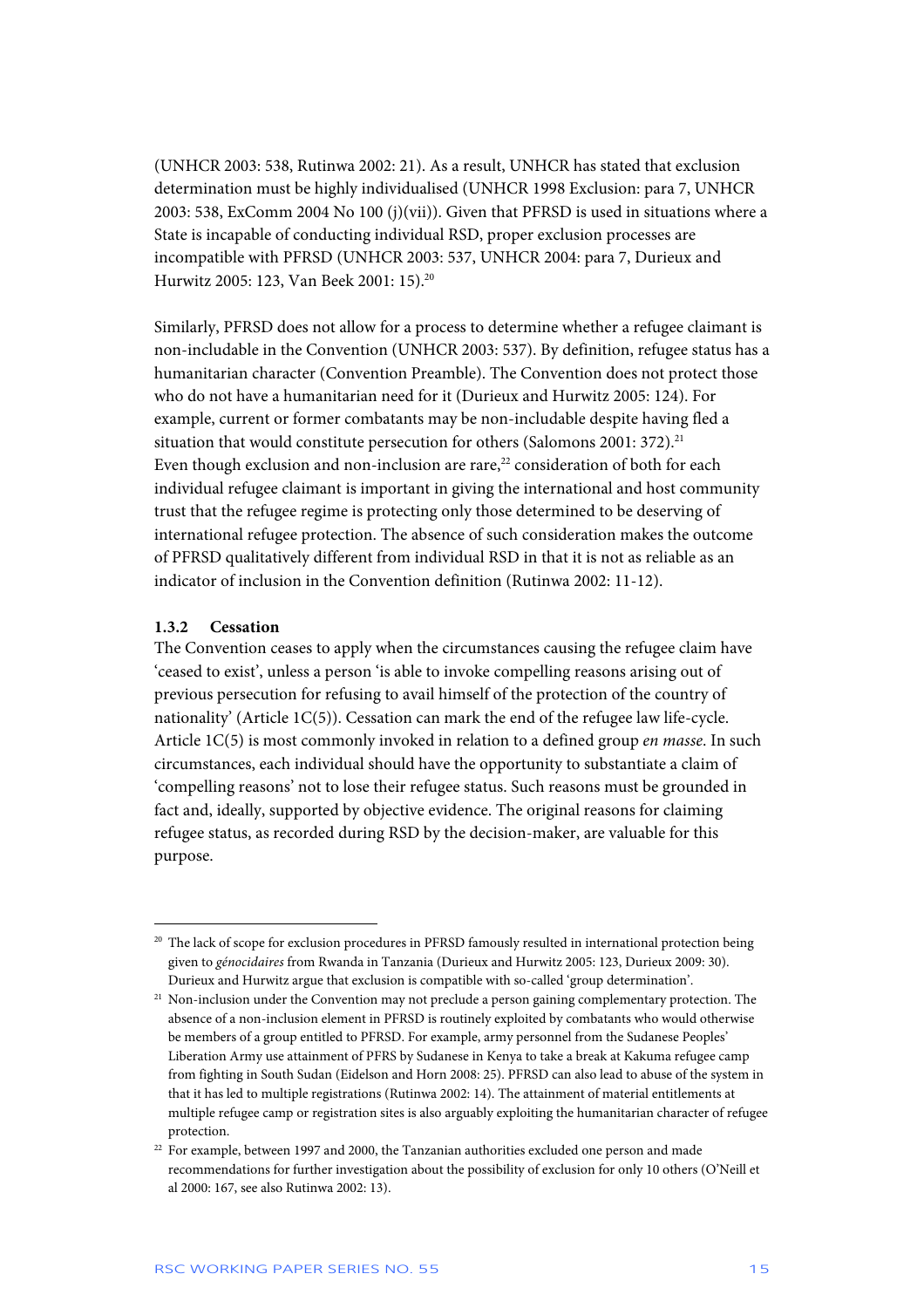The Article 1C(5) caveat has unique ramifications for prima facie refugees. Prima facie refugees are at a disadvantage when cessation of refugee status may apply to them. Unlike individual RSD, PFRSD usually results in registration, rather than a thorough individual record. Consequently, prima facie refugees are likely to have greater difficulty evidencing a claim to have 'compelling reasons' to be excluded from cessation of status and to thereby retain their refugee status. This is a further qualitative difference between the result of PFRSD and individual RSD.

#### **1.3.3 Access to durable solutions**

The Statute of UNHCR classifies three types of 'permanent [or durable] solution' for refugees: repatriation, integration and resettlement (Preamble, Articles 1, 7 and 9).

Repatriation is the solution that results in the return of a refugee to her or his country of origin. Even people who have not undergone any RSD can and do benefit from UNHCR and State-supported efforts in repatriation operations.<sup>23</sup> Thus, prima facie refugees have access to repatriation (Hyndman and Nylund 1998: 37).

Local integration is the durable solution that results in a person attaining rights akin to those of, and ultimately becoming, a citizen of the country of first asylum. Prima facie refugees have access to the possibility of local integration. Prima facie refugees have been granted citizenship in countries of first asylum on many occasions (Durieux 2009: 19, UNHCR Local Integration 2002: 4). Burundians in Tanzania (Bush 2008: iv), Angolans in Botswana (Salomons 2001: 376, see also Rutinwa 2002: 23 and 26), Croatians in Bosnia and Yugoslavs (as they then were) in Serbia (Feijen 2008: 414) have all been prima facie refugees and become citizens in the country of first asylum. As such, PFRS does not preclude the possibility of being locally integrated as a durable solution. This contrasts PFRS holders with temporary protection holders. They cannot locally integrate (UNGA 1994: para 48-50, Kourula 1997: 112-113) because that status is premised on the expectation of repatriation (Durieux and Hurwitz 2005: 138, Goodwin-Gill and McAdam 2007: 340, Durieux 2009: 15).

State practice indicates that prima facie refugees are not considered for resettlement. Resettlement results in a refugee being moved to a country which takes a quota of refugees from other host States to be locally integrated. In practice, resettlement is almost exclusively offered by wealthy nations. Resettlement screening and RSD are related but separate processes. However, unlike refugee status, 'resettlement is not a legal right' (Kagan 2003: 18). It is arguable, however, that consideration for resettlement is (Kamanga 2005: 106). Even though there is an increasing willingness by the major resettlement countries<sup>24</sup> to accept groups for resettlement (UNGA 2004: para 54),<sup>25</sup> none of these

<sup>&</sup>lt;sup>23</sup> For example, the current repatriation operation to South Sudan involves Internally Displaced Persons, prima facie refugees and those who have undergone individual RSD.

<sup>&</sup>lt;sup>24</sup> USA, Canada and Australia accounted for 90% of all UNHCR referrals for resettlement in 2007 (Bush 2008: 3).

<sup>&</sup>lt;sup>25</sup> UNHCR routinely engages in group resettlement referral (ExComm 2004 No 100(m)(iii)). Under US legislation, the President has the power to specify groups within countries who UNHCR can refer as a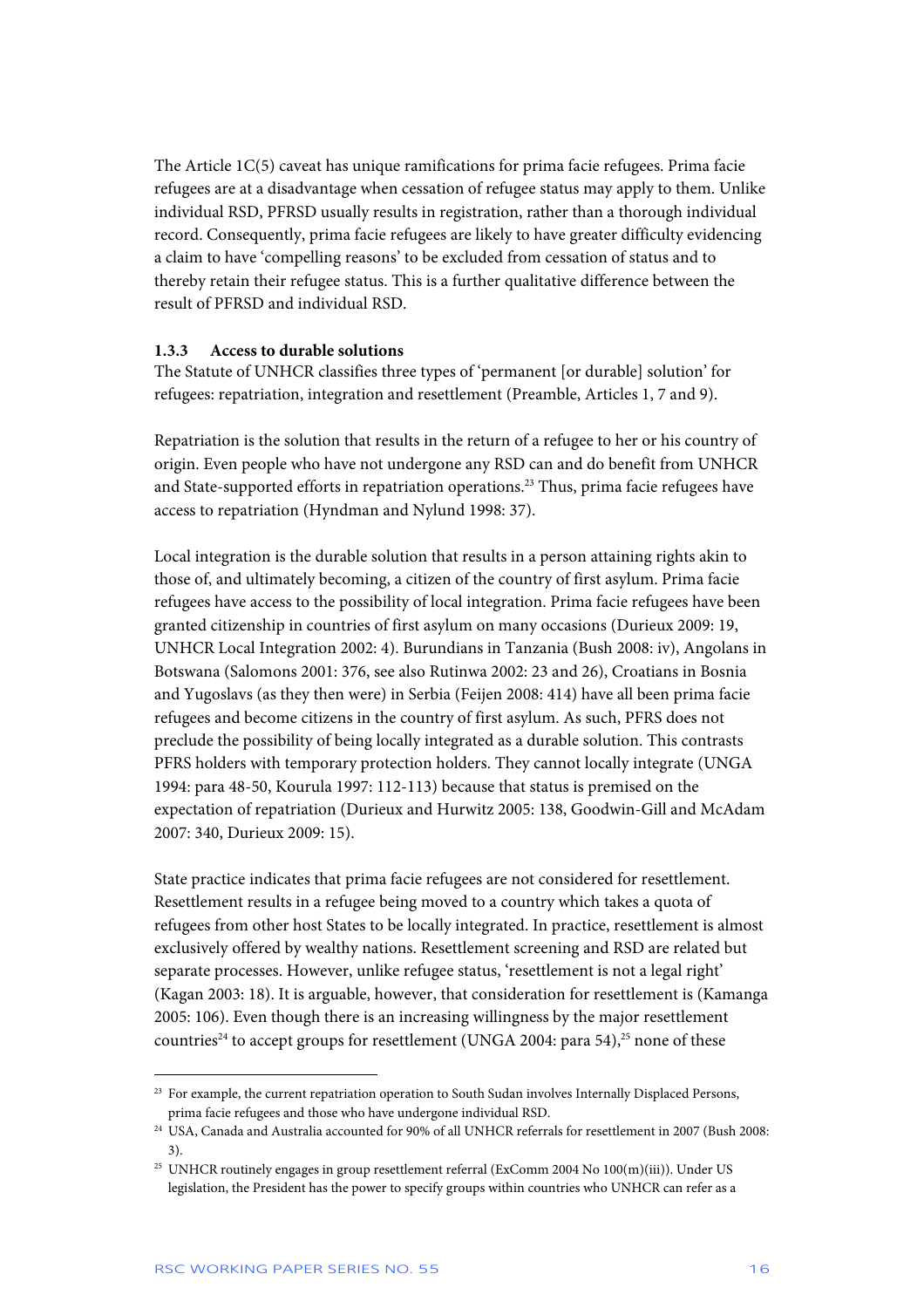resettlements are being conducted solely in reliance on PFRSD. Each resettled group has been subject to PFRSD in the first instance and in the country of first asylum but, at the time of consideration for resettlement, each individual has undergone a one-on-one interview. These can last for 90 to 180 minutes (Odhiambo-Abuya 2004: 192). State practice indicates that resettlement requires, *inter alia*, 26 that the individual be screened to be a refugee in respect of all elements of the Convention, including exclusion (UNHCR 2001a: para 11, Anonymous interview 25 March 2009, USBPRM 2009, Bush 2008: 8-9, Salomons 2001: 374, Kagan 2003: 17, Zieck 2001: fn 26, Goodwin-Gill 1983: 22). The absence of a procedure for exclusion in PFRSD has caused resettlement countries to undertake individual RSD after PFRSD (Rutinwa 2002: 12, Davies 2008: 713). Thus, prima facie refugees do not have direct access to consideration for resettlement.<sup>27</sup>

#### **1.3.4 Duration**

j

PFRS is not of a pre-determined duration. State practice indicates that it persists until there is a thorough RSD that includes, *inter alia*, consideration of exclusion or noninclusion from Convention protection, or until cessation of status. This makes it distinct from temporary protection, although these concepts are occasionally conflated (USBDHRL 2006, see also Hyndman and Nylund 1998: 36, Van Beek 2001: 28).28 Temporary protection is also a mechanism by which protection is given without an individual RSD (UNGA 1994: para 46, Rutinwa 2002: fn 3). However, it is revocable or reviewable after a prescribed, and often codified, period of time (UNHCR 2001a: para 4 and 12, Durieux and Hurwitz 2005: 139 and 152, Rutinwa 2002: 24).<sup>29</sup>

- $27$  There has been one notable exception to this rule that came about pursuant to a unique international agreement. For 15 years from 1979, Vietnamese refugees were determined on a prima facie basis (Bronee 1993: 541). They were resettled 'in an arguably pragmatic exercise' without individual RSD (*SZEGG v Minister for Immigration and Multicultural Affairs* [2006] FCA 775: para 2).
- <sup>28</sup> Protection under the Convention is, by definition, temporary (UNGA 1994: para 28, Rutinwa 2002: 24). Article 1C of the Convention provides six ways in which protection ceases. Despite this, a concept has emerged called 'temporary protection'. In its absence, temporary protection should be regarded as timelimited protection, since the time limit is its most distinctive and universal feature. It is also the feature which makes it most significantly different from PFRSD.
- 29 Regarding European Union, see EU Directive 2001/55/EC Article 4: regarding Australia see McMaster 2006: 136. Although they do not refer to it as 'temporary protection', there is similarly time-limited protection provided for elsewhere in domestic legislation; regarding Botswana, see *Refugees (Recognition and Control) Act* 1968 s11(1): regarding Panama, Venezuela and Peru, see Gottwald 2004: fn 28.

group (Immigration and Nationality Act 1952  $s101(a)$ ). In the last decade, the USA has accepted large groups for resettlement under its 'priority 2' group resettlement scheme (Bush 2008: 6) from Kenya including the 'Lost Boys' of South Sudan and the Somali Bantu (UNGA 2004: para 54). Somalis and Sudanese in Kenya are granted RSD on a prima facie basis (Hyndman and Nylund 1998: 30, Kagan 2003: 13, Odhiambo-Abuya 2004: 190). Similarly, at the instigation of UNHCR, both Canada and Australia have committed to resettle groups including, for example 5,000 Bhutanese refugees from Nepal each, up to 2012 and 2013 respectively (CIC 2007, Evans 2008).

<sup>&</sup>lt;sup>26</sup> It should be acknowledged that, even those who have undergone individual RSD are also often reinterviewed for resettlement (US Interview 2009). In these situations, however, the purpose of the interview is different from the resettlement interviews for prima facie refugees. Such interviews are solely to assess compliance with the additional resettlement criteria. By contrast, prima facie refugees will be interviewed for the dual purpose of establishing that the person is not subject to non-inclusion or exclusion under the Convention and that they satisfy the resettlement criteria. Thus the rule remains that prima facie refugees cannot be resettled without a further substantive RSD interview.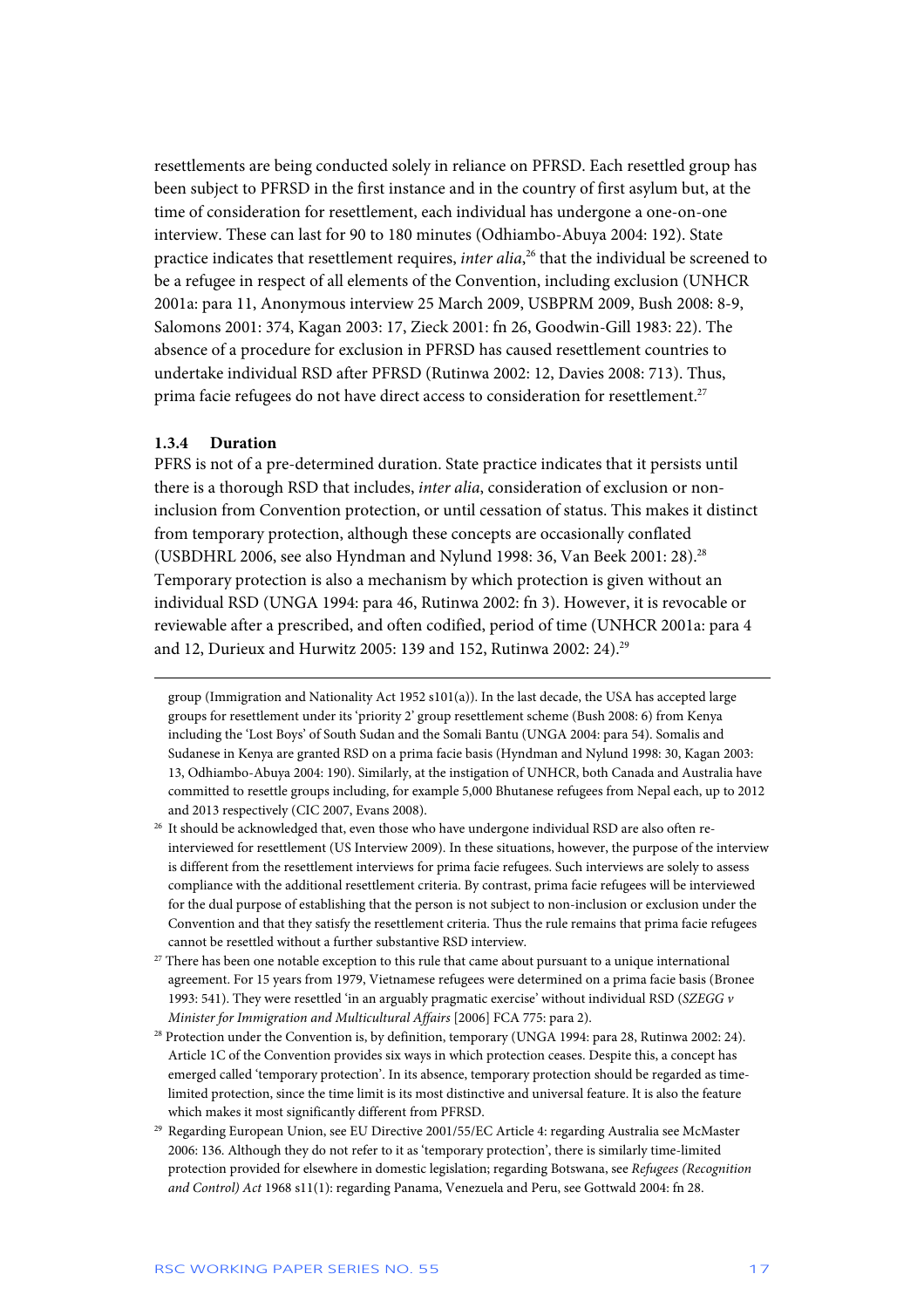There are no instances known to the author of PFRS being granted for a pre-determined duration.

'Prima facie' thus describes the nature of a procedure that is qualitatively different from other RSD. The number of rights attached to PFRS under the Convention are the same as for Convention refugee status (Durieux and Hurwitz 2005: 120-1, Durieux and McAdam 2004: 10). However, State practice confirms that, in limited respects, prima facie refugees receive different treatment from refugees determined through other forms of RSD, often because they have arrived in large numbers and thereby stretch the resources of the host State (Rutinwa 2002: 3, 15 and 18, see also ExComm 2004 No 22).<sup>30</sup> The rights which flow from prima facie status are therefore also qualitatively different.

#### **1.4 Conclusion on the nature, circumstances of use and characteristics of PFRSD**

PFRSD is used not only when the number of arrivals is large, but when the receiving capacity of the host State is surpassed. PFRS is a form of individual RSD. PFRSD, like all RSD, relies on objective information. However, objective information plays a greater role in PFRSD because it is the trigger for PFRSD to be utilised.

PFRSD results in a legal status that is qualitatively different from statuses from other RSD, most especially temporary protection status and individual RSD. PFRSD is focused on inclusion of individuals into the protections provided by the Convention. Unlike individual RSD, PFRSD does not include consideration of exclusion or non-inclusion from Convention protection. These are qualitative shortcomings of PFRSD when compared with individual RSD. The application of cessation clauses affects prima facie refugees differently from individually-determined refugees. Prima facie is not of a predetermined duration and it allows for local integration, which makes it dissimilar from temporary protection. However, prima facie refugees cannot be considered for resettlement. As such, PFRS is a unique legal status.

## **2 Legal foundation of PFRSD**

j

The Convention and many other principles and documents other than the Convention have been cited as the legal basis on which PFRSD is conducted.<sup>31</sup> Each of them is discussed below, with a particular focus on how such a document may or may not be the legal foundation for PFRSD.

<sup>&</sup>lt;sup>30</sup> Durieux and McAdam (2004) argue that this should give rise to grounds for derogation from the Convention.

<sup>&</sup>lt;sup>31</sup> Over time, High Commissioners themselves and the Office of UNHCR have given mixed messages as to the legal foundation of PFRSD. In their personal capacity, its officers (including Jackson, Okoth-Obbo, Durieux, Hyndman and Nylund) have similarly cited a wide variety of sources. This may reflect either the time of each commentary or the political objectives that each author was trying to achieve.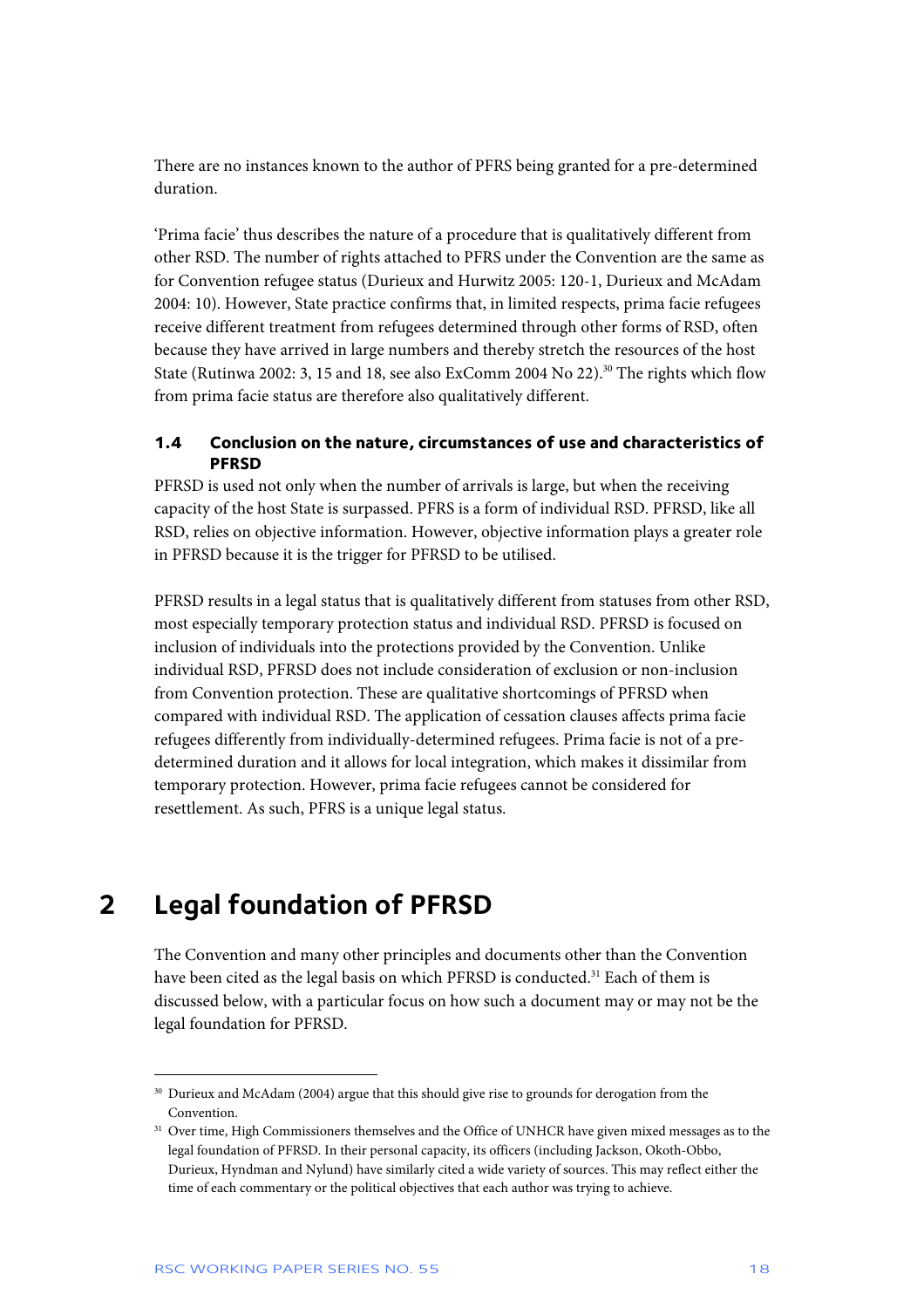This paper seeks to focus solely on the law as it applies to States. In other words, it is primarily focused on international law, not UNHCR policy. This section leads to the finding that the Convention, supplemented by due process principles from human rights law, is the only international legal foundation of PFRSD and that domestic law can be an alternative, jurisdiction-specific source.

#### **2.1 Convention Relating to the Status of Refugees**

The Convention and its attendant Protocol have 147 signatories, thereby establishing them as 'the only universal instruments [and] the clearest expression of international solidarity for the protection of refugees' (UNGA 1994: para 15) and the most authoritative statement of international refugee law to date (UNHCR 2009). However, neither instrument uses the term 'prima facie', nor does either contain any express provisions regarding the procedure to achieve RSD on any basis, prima facie or otherwise (Noll 2005: 141, Okoth-Obbo 2001: 100 and 119, Hyndman 2001: 46).<sup>32</sup> Despite this silence on the mechanics of RSD procedure, the Convention assumes the existence of one by defining who should benefit from refugee status (Article 1A).33 Therefore, it is necessary to interpret the Convention to see whether it could provide a legal foundation for PFRSD.

There are two means of interpreting the Convention and Protocol in international law: the 1969 Vienna Convention on the Law of Treaties ('Vienna Convention'), and litigation before the International Court of Justice ('ICJ').

The primary instrument guiding interpretation of international conventions is the Vienna Convention. It applies to the 1951 Convention, which predates it, because it is a codification of customary international law on the interpretation of treaties. Article 31 sets out the sources that can inform the interpretation of a treaty.<sup>34</sup>

Article 31(3) states, *inter alia*, that:

There shall be taken into account, together with the context:

- (a) any subsequent agreement between the parties regarding the interpretation of the treaty or the application of its provisions;
- (b) any subsequent practice in the application of the treaty which establishes the agreement of the parties regarding its interpretation…

<sup>&</sup>lt;sup>32</sup> Gorlick argues that this is reflective of two things. Firstly, a wariness in prescribing a procedure that would be limited to 'particular legal traditions and constitutional and administrative arrangements'. Second, the embryonic stage of development of administrative law (which now governs RSD) at the time the Convention was adopted (2003: 357). Justice Kirby of the High Court of Australia has stated that 'a process whereby a person, who already is a refugee, gains formal "recognition" as such within the country of refuge' is connoted by the use of the word 'recognised' in Article 1C(5) of the Convention, see *Minister for Immigration and Multicultural and Indigenous Affairs v QAAH of 2004* [2006] HCA 53 at para 96.

<sup>&</sup>lt;sup>33</sup> See Annex for full text.

<sup>34</sup> See Annex for full text.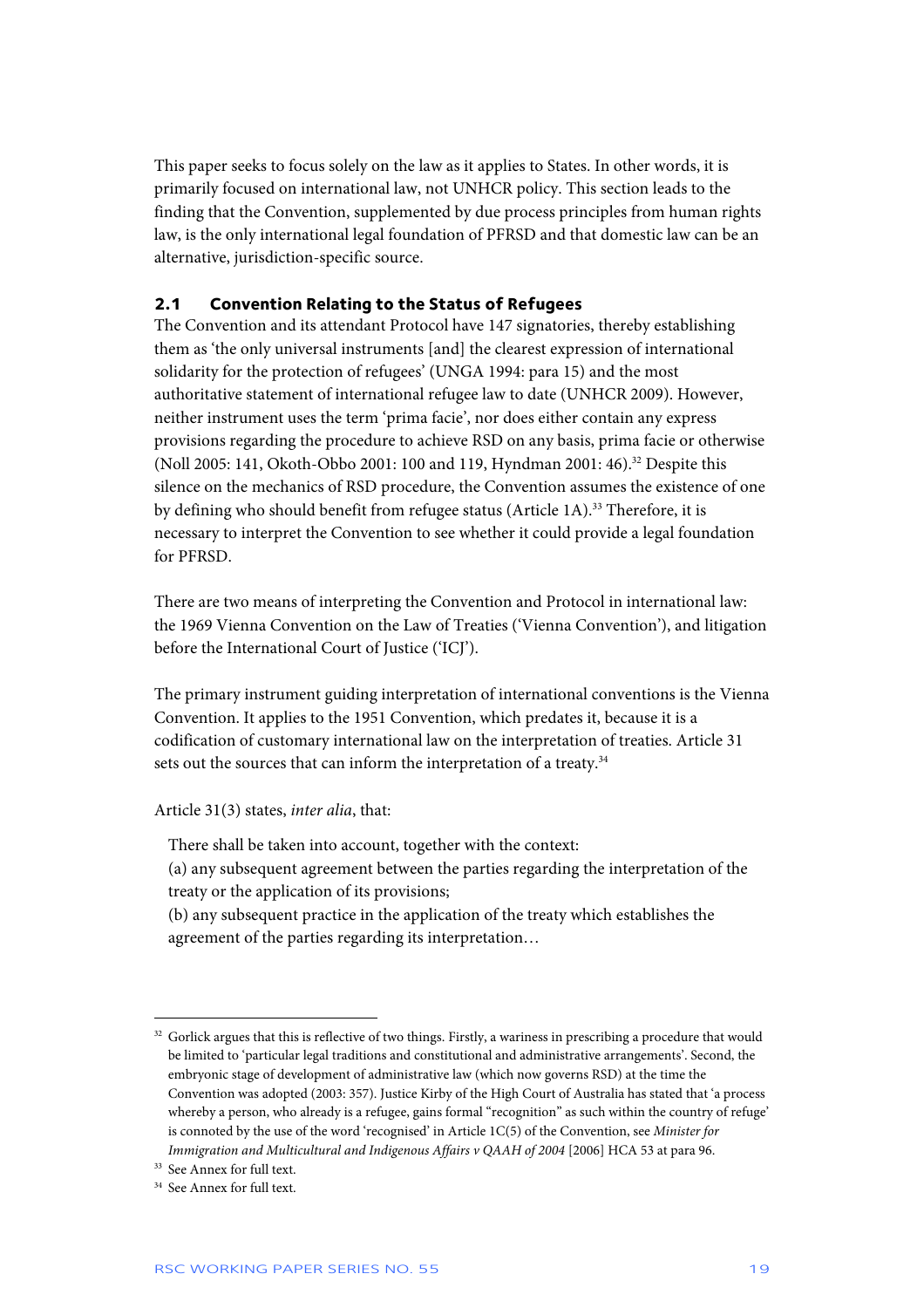As a matter of international law, the only means of validly interpreting the Convention on refugees are those set out in this provision of the Vienna Convention. However, some of the documents cited by commentators<sup>35</sup> on which PFRSD is said to be founded are outside the scope of the Vienna Convention.

The second means of interpreting the Convention is through the international body charged with jurisdiction to judicially interpret international legal instruments. By virtue of Article 38 of the Convention, Article IV of the Protocol<sup>36</sup> and Article 36(1) of the 1945 Statute of the International Court of Justice ('ICJ Statute'), the Convention and Protocol can be subject to interpretation by the ICJ. This is complicated in the refugee regime by the fact that the ICJ will only hear disputes between States parties (ICJ Statute Article 34(1)). Because the Convention is more concerned with individuals than States and, moreover, individuals who are necessarily disowned by their States of nationality, it is not surprising that the Court's jurisdiction has never been extended to an interpretation of the Convention (Hathaway 2005: 994: fn 18, Gorlick 2003: fn 2). However, the mere possibility of interpretation by the ICJ remains open and is instructive as to the legal remedies that are available under the Convention.<sup>37</sup>

It is the contention of this paper that the Convention is the legal foundation of PFRSD. This is based on three conclusions. Firstly, an interpretation of the Convention pursuant especially to Article 31(3)(b) of the Vienna Convention does not preclude, and in some respects supports, PFRSD. This conclusion is discussed next. Second, PFRSD can be conceptualised as a status anticipating or reflecting a remedy from the ICJ. This conclusion is reached at 3.2 below. Third, there is no better foundation in international law for PFRSD. This conclusion is made in the discussion in the remainder of this section.

Widespread and long-term State and UNHCR practice in States that are signatory to the Convention (as detailed in the first section and below) indicates that the Convention does not preclude, and in some respects supports, PFRSD. State practice is a permissible source of interpretation under Article 31(3)(b) of the Vienna Convention. Indeed, the Convention was expressly referred to as the foundation of PFRSD almost immediately after its signing. In 1956, Paul Weis, the High Commissioner's legal adviser, engaged in 'legal gymnastics' (Davies 2008: 713) to use the Convention as the justification for the PFRSD of those fleeing Hungary (Loescher 2001: 86, Cuellar 2006: 56). Since then, it has repeatedly been cited as the foundation of PFRSD by UNHCR and others (UNHCR 2006a: 44, Rutinwa 2002: 4, Jackson 1999: 2).

 $35 \text{ See} 22$ 

<sup>&</sup>lt;sup>36</sup> Article VII(1) of the Protocol permits States to make a reservation in respect of Article VI. There is no corresponding capacity to reserve Article 38 of the Convention (see Article 42(1)). As such, only those States that reserve Article IV of the Protocol and are not party to the Convention can oust the jurisdiction of the ICJ. The only State that has done this is Venezuela. Eight other states purported to make a reservation to Article IV of the Protocol, while already being signatories to the Convention. According to Hathaway, these reservations could only have effect if the matter was uniquely within the remit of the Protocol but outside the remit of the Convention (2005: 111-112). For part of the history of this provision see Schnyder 1965: 4.

<sup>37</sup> See 3.2.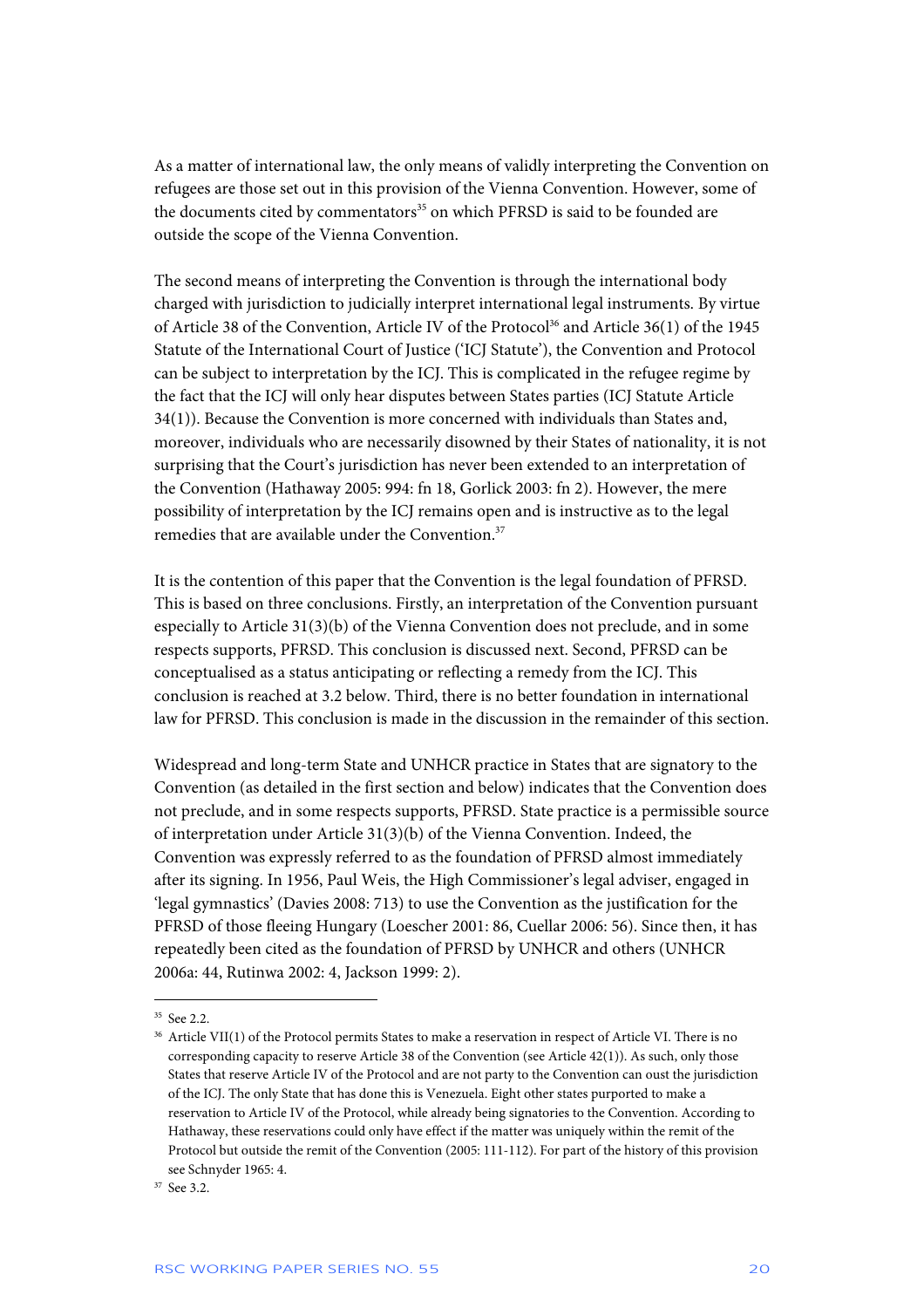State and UNHCR practice in the use of the Convention's cessation clause is further evidence that PFRSD is founded in the Convention. The Convention's cessation clause is equally applied to refugees who have been subject to PFRSD, as it is to those who have their refugee status from another form of RSD (Zieck 2008: 271, Rutinwa 2002: 22).<sup>38</sup> The assumed application of the cessation clause to prima facie refugees is strong evidence that prima facie refugees attain their status under the Convention (Feller interview 2009, Zieck 2008: 256). After all, ceasing to grant rights under a treaty at one point indicates that those rights existed beforehand pursuant to that instrument (Kjaer 2003: 257 and 273). This, among other,<sup>39</sup> evidence of State and UNHCR practice suggests that the Convention is the foundation of PFRSD (UNHCR 1999: para 12).

#### **2.2 Office of the UN High Commissioner for Refugees**

The term 'prima facie' in the refugee context was significantly elucidated by the 'politically astute [and] expansionist' High Commissioner Felix Schnyder (Cuellar 2006: 55 and 60). Schnyder wrote a memorandum critical in the legal history of PFRSD (1965) as part of the negotiations leading to the 1967 Protocol (Davies 2008). The memorandum is the only known document from a High Commissioner that directly confronts the question of the source, or lack thereof, for PFRSD.

On 6 August 1965, the High Commissioner wrote to the Legal Counsel at UN Headquarters about the Colloquium concerning 'Legal Aspects of Refugee Problems' in April 1965, and enclosed the memorandum.<sup>40</sup> The High Commissioner stated that '[t]his Memorandum is intended for consultation with Governments' and that he was seeking 'any comments you may wish to make before it is finalised'. The memorandum reiterates the recommendations of, and contentious issues from, the Colloquium and then closes with additional thoughts.

The penultimate paragraph states:

Since the Colloquium met, the High Commissioner has given consideration to a further legal problem, which arises in connexion with the substantive definition of the term "refugee" in the 1951 Convention. Experience, and more especially recent experience of new refugee situations in Africa, has shown that certain States, for various reasons, may not be able to resort to individual eligibility determination. These States have dealt mainly with groups of refugees in the light of criteria affecting the particular group to which these refugees belong. Having regard to this experience, it might be of advantage if the existing definition were supplemented by certain criteria for the prima facie determination of such group eligibility. As, however, it is important that the proposed

<sup>&</sup>lt;sup>38</sup> Zieck notes that the following groups granted collective refugee status were subject to cessation of refugee status: 'Angolan refugees in 1979; Zimbabwean refugees in 1981; Uruguayan refugees in 1985; Equatorial-Guinean refugees in 1980; Argentine refugees in 1984, Polish refugees, Czechoslovakian and Hungarian refugees in 1991; Ethiopian refugees in 2000; Eritrean refugees in 2002' (2008: fn 73, see also Durieux and Hurwitz 2005: fn 32). UNHCR has also stated that PFRS 'may be terminated [if] the circumstances justify its cessation, cancellation or revocation' (in Zieck 2008: 256, see also Rutinwa 2002: 20).

<sup>39</sup> See 3.2 and footnotes in section 1.

<sup>40</sup> Curiously, the memorandum is dated three days later than the letter.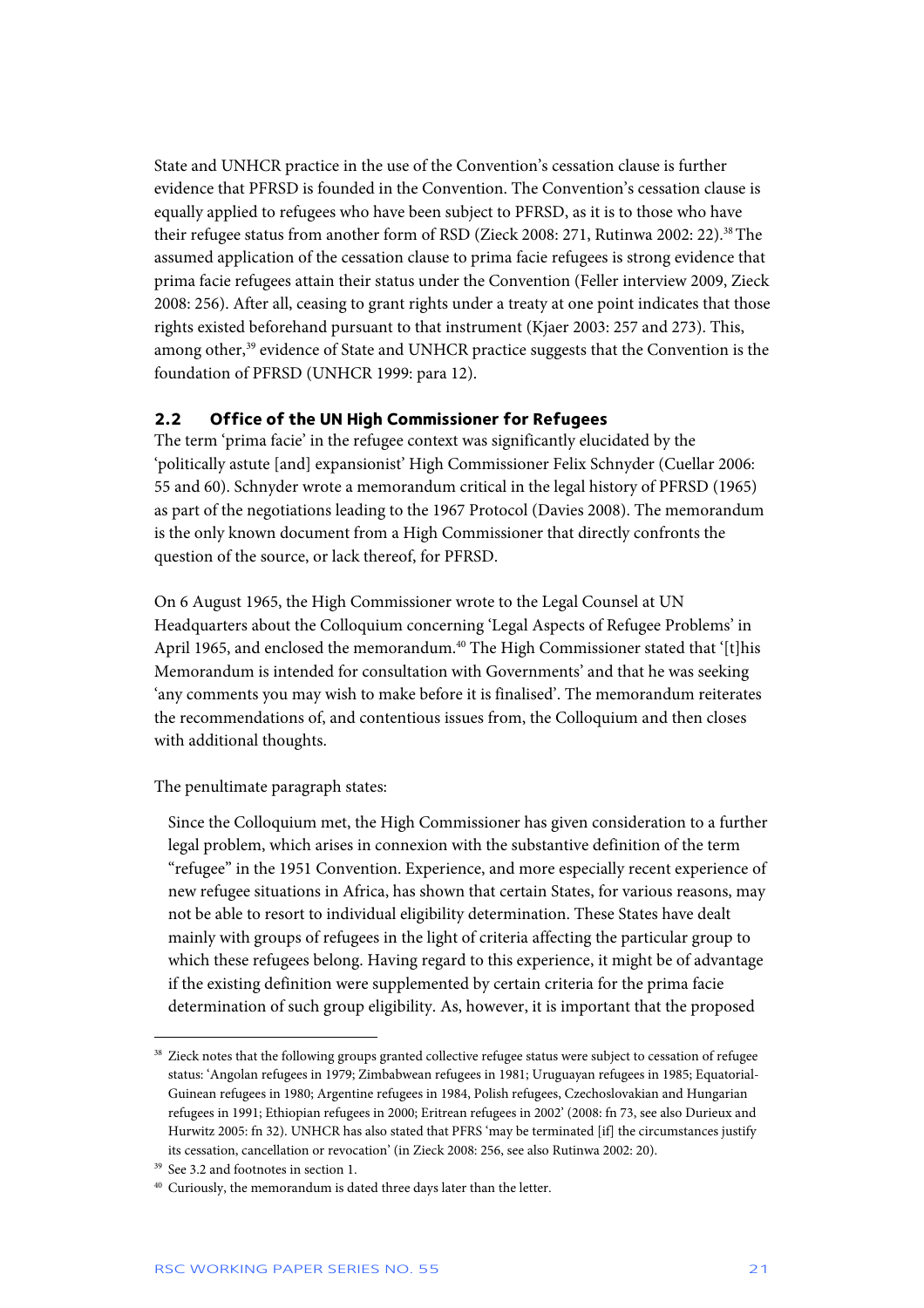international instrument should be simple and generally acceptable, it might not be desirable to propose the inclusion of provisions regarding various matters in the Protocol<sup>41</sup>

The Legal Counsel replied briefly by cable that 'the outline appears suitable for the purpose' and that he 'share[s] your view that questions of procedure can be deferred pending [the] outcome of consultation' (Stavropolous 1965).

This memorandum is significant because it indicates that the High Commissioner was either of a view that PFRSD was not founded in the Convention, or a view that clarification of RSD procedures in international law would be beneficial, or both.<sup>42</sup> If the High Commissioner had thought otherwise, he would not have advocated the need for a Protocol on the matter in this memorandum. This paper disagrees with the first view<sup>43</sup> but concurs with the second. Indeed, it ultimately recommends an Executive Committee conclusion detailing the procedures for PFRSD.<sup>44</sup>

#### **2.2.1 Statute and Mandate**

The High Commissioner has a supervisory role in the application of the Convention (Convention Articles 35 and 36, Protocol Article 2). That role, however, is defined by the terms of the Statute of the Office of the United Nations High Commissioner for Refugees ('Statute'), which was an annex to UN General Assembly ('UNGA') Resolution 428(V).<sup>45</sup>

The Statute has been regarded as an attractive legal foundation for PFRSD for two reasons. Firstly, it extends the 'competence of the High Commissioner… to' any person who would have fallen within the original scope of the Convention if it were not for, *inter alia*, the State party not being a signatory to the Convention (s6B). Second, it, unlike the Convention, refers to 'groups' of refugees (Jackson 1999: 2, Hyndman and Nylund 1998: fn 34). Section 2 of the Statute provides that 'the work of the High Commissioner shall… relate, as a rule, to groups and categories of refugees'.

For three reasons these provisions are an inadequate legal foundation for PFRSD. Firstly, since PFRSD is a form of individual RSD, a reference to 'groups' is not a relevant point of

<sup>&</sup>lt;sup>41</sup> It should be noted that this passage was selectively quoted in Davies (2008: fn 18). That quote is misleading because of two substantial and relevant oversights. Firstly, it started mid-sentence so as to exclude reference to the fact that this was the opinion of the High Commissioner, not the Colloquium. Secondly, Davies added the word 'further' before 'consideration' in the first sentence. Such wording would suggest that it had been discussed before. It is clear though, in the absence of that word that this was a new thought of the High Commissioner since the Colloquium or, at least, one he did not mention at it.

<sup>&</sup>lt;sup>42</sup> Legal Counsel at UN headquarters did not advise against these views (Stavropoulos 1965).

<sup>43</sup> See 2.1.

<sup>44</sup> See 4.3.

<sup>&</sup>lt;sup>45</sup> UNHCR's role is meant to be secondary to and only supportive of the role of States in protecting refugees pursuant to the Convention (UNGA 2004: para 32, see also Kagan 2006: 3 and 13, UNHCR 1995: para 9). However, State practice and omission, and legal limitations have resulted in UNHCR having a much more active role in RSD. In more than 60 States, UNHCR acts as the *de facto* or delegated decision-maker for the State's obligations under the Convention (Kagan 2003: 5, Durieux 2009: 12).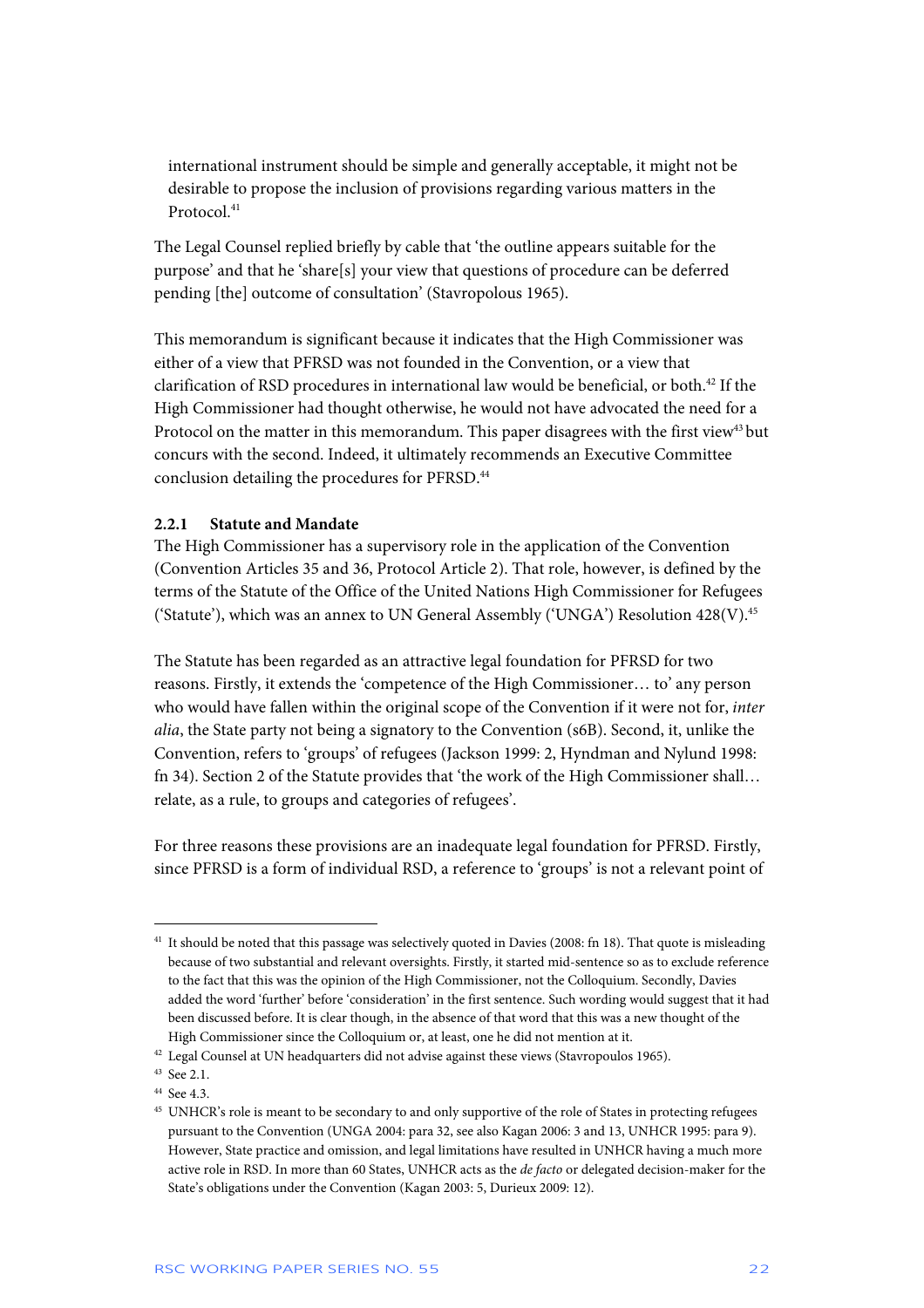differentiation with the Convention (Kourula 1997: 175).<sup>46</sup> Second, while the Statute does say that 'the work of' UNHCR shall relate 'to groups and categories', it does not say how 'the work' would so relate and nor does it specify that 'the work' would extend to RSD. As Jackson states, the Statute 'is not… linked to the granting of a specific legal status' (1999: 7). Third, the entire Statute is a UNGA resolution and is therefore not binding on States. If the Statute is the proper basis of PFRS, then that status could effectively be ignored by States. Thus, although the Statute is a convenient basis for UNHCR activity as it relates to PFRSD, it is not its legal foundation in international law.

In support of the above conclusion, High Commissioner Schnyder expressly dissociated PFRSD from his mandate in relation to the Hungarian exodus in 1956. He stated that UNHCR had 'resorted to the concept of prima facie eligibility in order to avert the paralysis which would have resulted from a strict interpretation of the mandate' (Cuellar 2006: 56). Instead, he regarded PFRSD to be under the 'good offices' mandate (Jackson 1999: 108 and 465, see also Zieck 2001: 146 and 148). High Commissioner Lindt had earlier made the same connection in regards to Algerians in 1958 (Davies 2008: 715). The 'good offices' mandate was said to have 'accommodated the need for prima facie eligibility' (Goodwin-Gill and McAdam 2007: 27, Hyndman 2001: 47, Kourula 1997: 179). Whether the good offices mandate was a foundation of PFRSD or not is now moot. 'Good offices' has disappeared from the contemporary lexicon of the refugee regime (Jackson 1999: 110, Goodwin-Gill and McAdam 2007: 25). Moreover, the advent of the Protocol made the exclusive use of UNHCR's mandate in RSD almost obsolete (Loescher 2001: 124).

#### **2.2.2 Handbook**

Almost every commentator who has addressed the question of the legal foundation of PFRSD makes reference to paragraph 44 of the 'Handbook on Procedures and Criteria for Determining Refugee Status under the 1951 Convention and the 1967 Protocol relating to the Status of Refugees' ('Handbook') (Okoth-Obbo 2001: 119, Kagan 2003: fn 5, Hyndman and Nylund 1998: 29, Schreier 2008: fn 40, O'Connor 2001: 6, Durieux and Hurwitz 2005: 118, Durieux and McAdam 2004: 12, Durieux 2009: 2, Van Beek 2001: 16, Kourula 1997: 44). It is asserted by Durieux to be 'the most authoritative reference on the subject' (Durieux 2009: 2, Durieux and Hurwitz 2005: 118).

#### Paragraph 44 states:

While refugee status must normally be determined on an individual basis, situations have also arisen in which entire groups have been displaced under circumstances indicating that members of the group could be considered individually as refugees. In such situations the need to provide assistance is often extremely urgent and it may not be possible for purely practical reasons to carry out an individual determination of refugee status for each member of the group. Recourse has therefore been had to socalled "group determination" of refugee status, whereby each member of the group is regarded prima facie (i.e. in the absence of evidence to the contrary) as a refugee.

<sup>46</sup> See 1.1.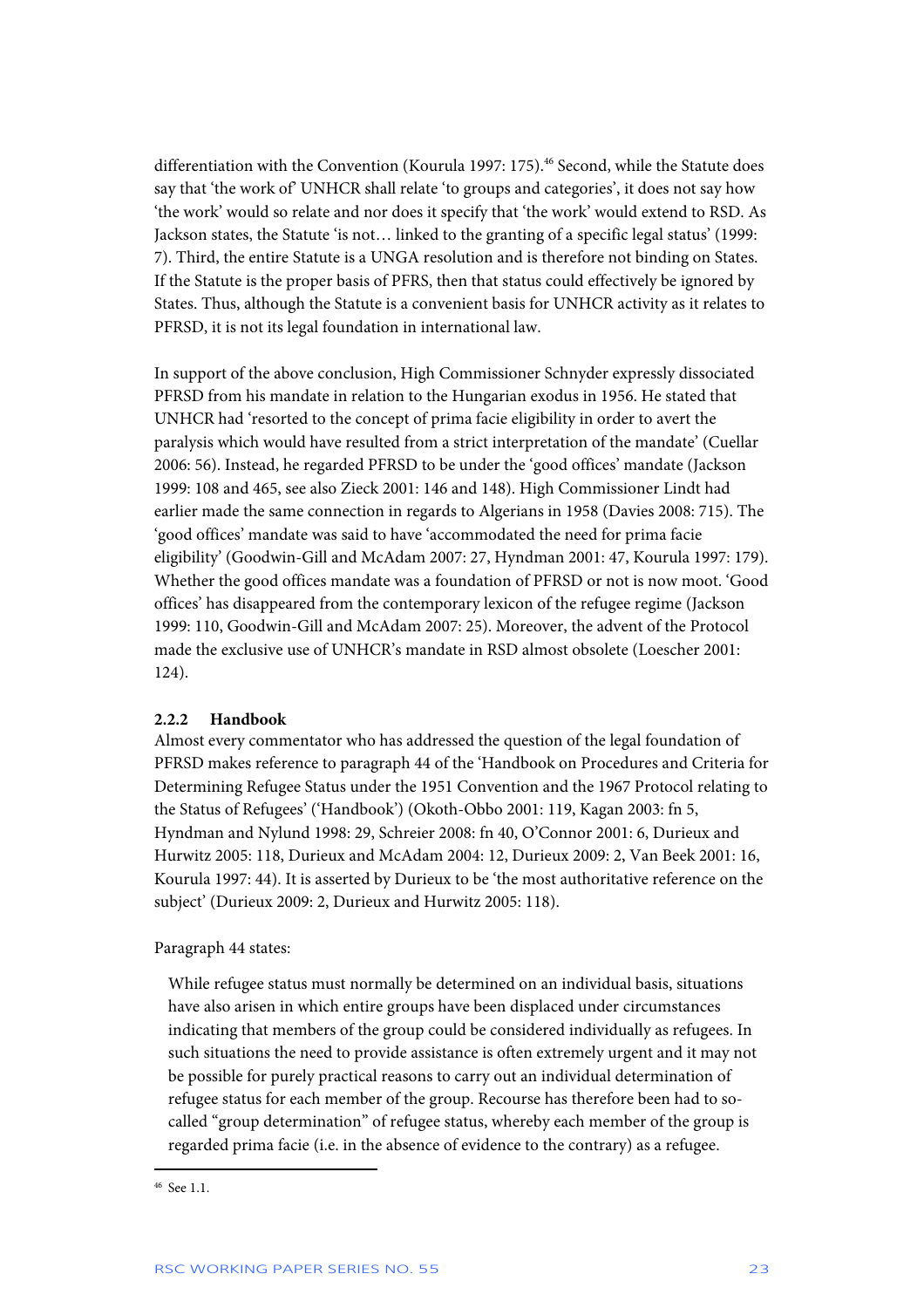This paragraph has remained unchanged in the 1988 and 1992 revisions of the original Handbook of 1979 (UNHCR). Paragraph 44 could have been given legal weight in the year it was drafted. The Executive Committee released its first conclusion on 'large-scale influx' in that year (ExComm 2004 No 15: para  $(f)-(g)$ ).<sup>47</sup> However, that conclusion makes no reference to the term 'prima facie'. The Handbook was drafted by UNHCR pursuant to its statutory mandate to supervise the application of the Convention (s 8(a)) and in response to a request from the Executive Committee (2004 No 8 para (g)). It was drafted at the request of, but without decisive input from, States (Gorlick 2003: 359).

Reliance on the Handbook as a source of international refugee law is questionable, at best. The Handbook does not carry the weight of international agreement, nor is it directly<sup>48</sup> given the force of international law. The Vienna Convention prescribes the sources which may be used to interpret international treaties, including the Convention.<sup>49</sup> The Handbook is not a source for interpretation of the Convention because it is not an agreement or an instrument,<sup>50</sup> nor is it a rule of international law.<sup>51</sup> It is arguable that the Handbook could be regarded as reflecting 'subsequent practice in the application of the treaty' (Hathaway 2005: 54). However, since the Handbook has not formally or substantially received 'the agreement of' most States, it is not a valid tool for interpretation (Vienna Convention Article 31(3)(b)).

Judicial decisions referencing the Handbook agree. Only on one occasion has a superior national court described the Handbook as having 'high persuasive authority' that is nonbinding. However, even that court, two years later, downgraded it to a 'source of guidance' (per House of Lords in Gorlick 2003: fn 4). Where other superior courts have considered it, they too have regarded it as a non-binding guide<sup>52</sup> and not as being legal authority (Hathaway 2005: 115, Gorlick 2003: fn 4, Odhiambo-Abuya 2004: 195, McAdam 2010: 37 and 40) Hence, the Handbook cannot be regarded as a source of or for the interpretation of international law, nor is it a foundation for PFRSD.

#### **2.3 OAU Convention and Cartagena Declaration**<sup>53</sup>

Some commentaries have cited either or both the OAU Convention and the Cartagena Declaration as the legal foundations for PFRSD (O'Neill et al 2000: 156 and 163).<sup>54</sup>

<sup>47</sup> See 1.2.

<sup>48</sup> It could be argued that UNHCR is indirectly empowered to draft such a guide by virtue of Articles 35 and 36 of the Convention, Article 2 of the Protocol; contra UNHCR Statute: para 8

<sup>49</sup> See 2.1.

<sup>&</sup>lt;sup>50</sup> As defined for the purposes of Article 31(2) or (3)(a) of the Vienna Convention.

 $51$  As defined for the purposes of Article 31(3)(c) of the Vienna Convention.

<sup>&</sup>lt;sup>52</sup> The foreword to the Handbook itself states that it was 'conceived as a practical guide' (1979: para v).

<sup>53 1969</sup> Organisation for African Unity Convention Governing the Specific Aspects of Refugee Problems in Africa ('OAU Convention') and 1984 Cartagena Declaration on Refugees ('Cartagena Declaration').

<sup>54</sup> In regards to the OAU Convention, the Kenyan *Refugee Act* defines a 'prima facie refugee' as a person who is afforded refugee status under the OAU Convention (see 2.4). Gottwald cites the Cartagena Declaration as the legal basis on which Ecuador granted PFRS to Colombians from 2000 until 2002 (2004: 531 and 533). Unlike the OAU Convention, the Cartagena Declaration is not, on its own, legally binding (Hyndman 2001: 48). It does have force, however, in the ten States which have incorporated it into legislation, including Ecuador (UNHCR 2006: 267).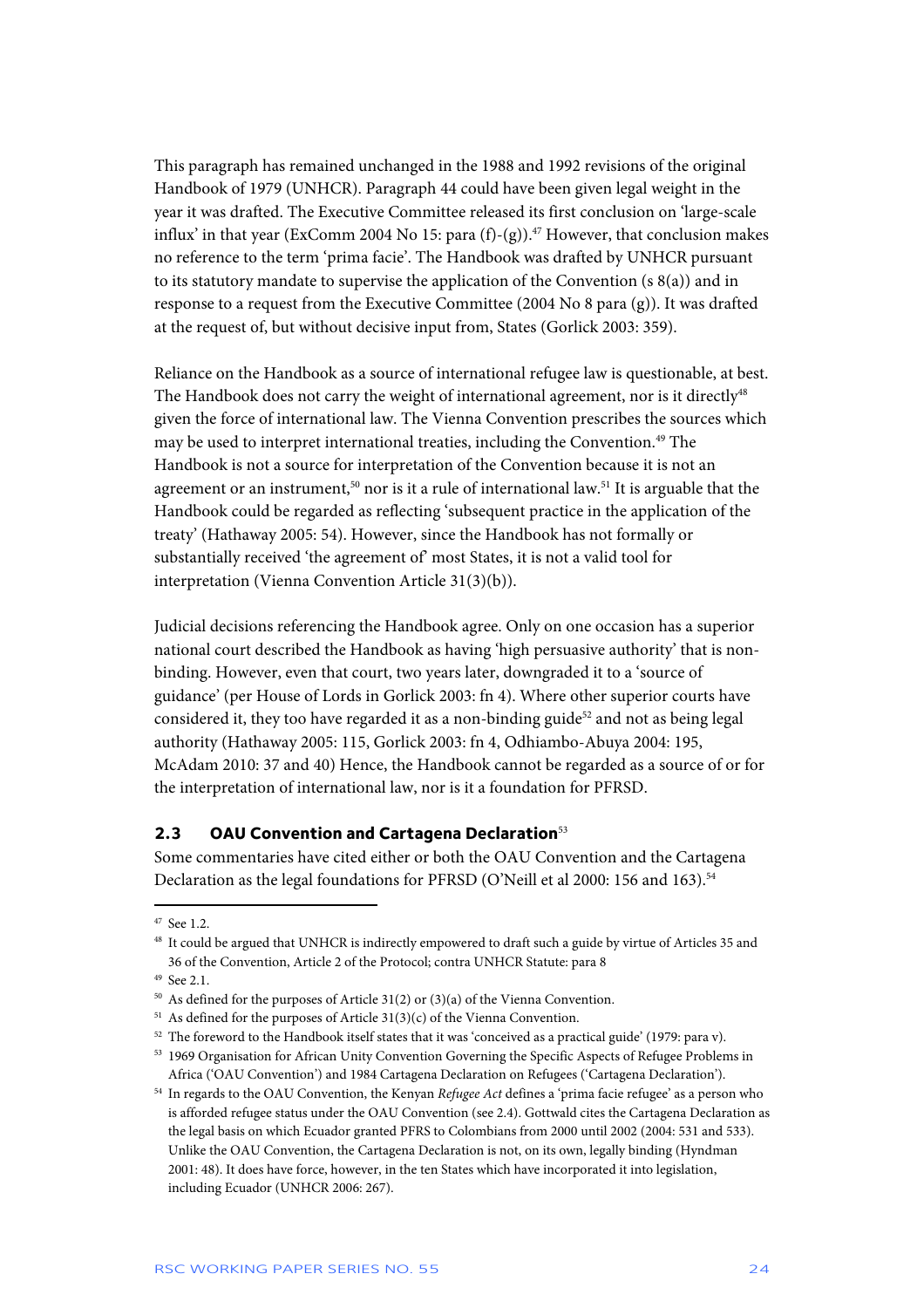Evidence of the use and operation of PFRSD outside countries that have signed these instruments,<sup>55</sup> as well as before these instruments came into operation,<sup>56</sup> indicates that these two regional instruments are not the foundation of PFRSD (Rutinwa 2002: 2). However, this is not to say that PFRSD cannot be conducted under these instruments. Indeed, both expressly incorporate and are complementary to the Convention. Thus, the regional instruments can guide PFRSD, for example, in regard to their expanded refugee definitions (O'Connor 2001: 6, Jackson 1999: 461 and 467). They 'facilitate prima facie recognition [and provide] an extremely useful evidentiary benchmark' in signatory States (O'Connor 2001: 3). However, the procedure and rights under PFRSD are founded ultimately in a document that predates and extends to States not signatory to these regional instruments, namely the Convention.

#### **2.4 Domestic legislation**

UNHCR has encouraged States to ground PFRSD and other mechanisms used in response to mass influxes in national asylum legislation (UNHCR 2004: para 5). United Nations monitoring bodies have similarly recommended that States amend domestic legislation to 'offer… a clear legal status to prima facie refugees' (CRC 2003: para 573). States' domestic law has the considerable benefit of being directly enforceable through local courts. Many parties to the Convention have done so. PFRSD could be sourced from domestic legislation and, in some cases, it evidently is. In such States, PFRS usually results from a legislative power given to the Minister responsible for refugees to declare the 'refugee status of all individuals belonging to a specific group' (Bourassa 2008: fn 70).<sup>57</sup> This section explores the domestic legislation of those States that conduct PFRSD on that legal foundation.

Ministerial declarations of refugee status are especially prevalent in the domestic legislation of African states (Durieux and Hurwitz 2005: 121, Rutinwa 2002: 7-8). The table below summarises a sample of those domestic instruments, ordered by year of enactment. It shows those provisions that provide for individual RSD and for Ministerial declarations of refugee status, as well as the means specified by legislation for making the declaration public.

<sup>55</sup> For example, see Zieck 2008.

<sup>56</sup> For example, see Schnyder 1965: para 16, see also reference to pre-OAU Convention PFRSD in Africa at Hyndman and Nylund 1998: 32.

<sup>&</sup>lt;sup>57</sup> This is the author's translation from the original French text.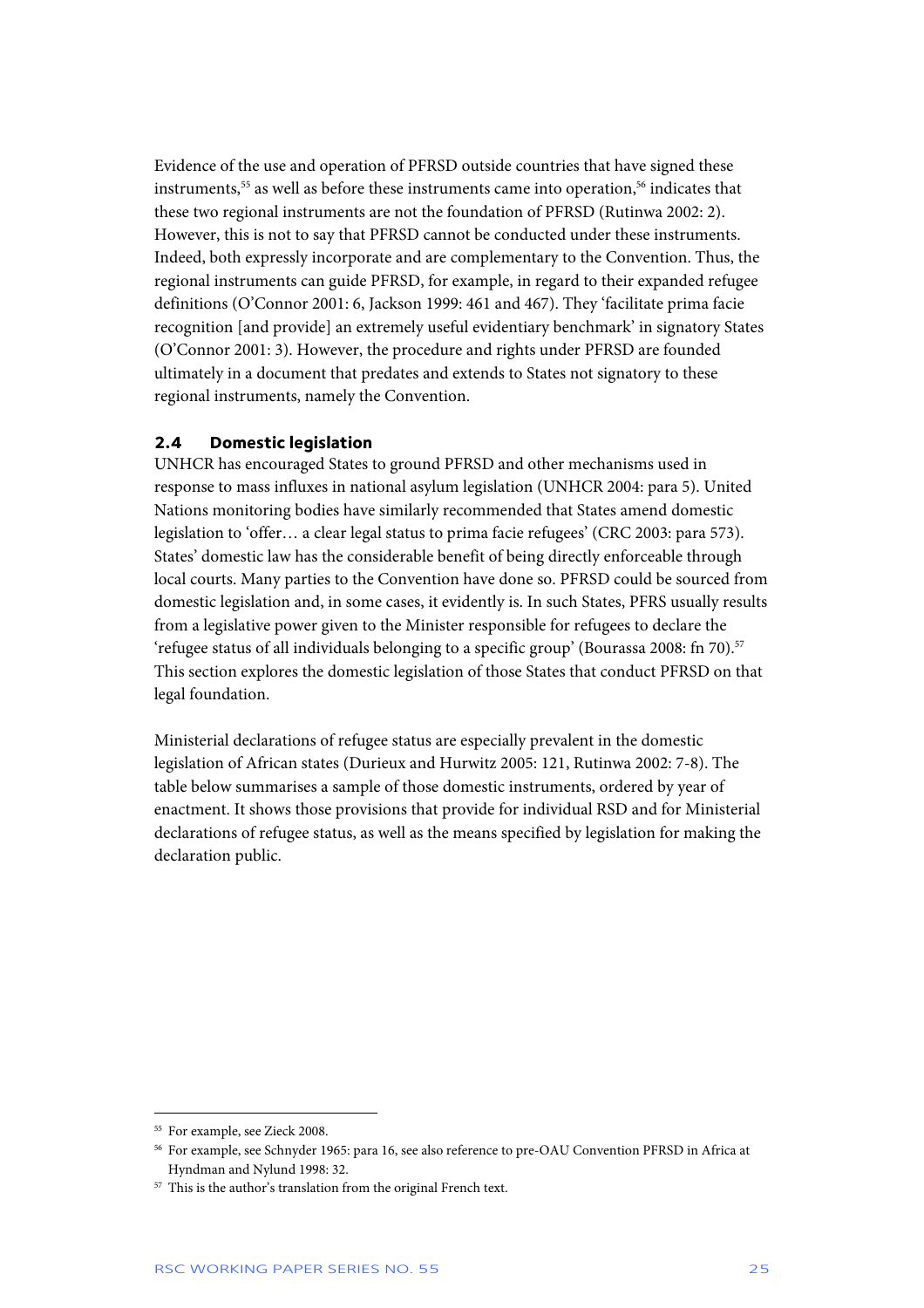| State    | Year | Convention | OAU        | Ministerial | Advising       | Declaration | Declaration |
|----------|------|------------|------------|-------------|----------------|-------------|-------------|
|          |      | definition | definition | declaration | Minister       | gazetted    | published   |
| Uganda   | 1960 |            |            | 2(2)        |                |             |             |
| Zambia   | 1970 |            |            | 3(1)        |                | 18(3)       |             |
| Zimbabwe | 1983 | 3(1)(a)    | 3(1)(c)    | 3(2)        |                | 3(3)        | 3(3)        |
| Lesotho  | 1983 | 3(1)(a)    | 3(1)(b)    | 3(1)(c)     | $5(3)(b)$ –    |             |             |
|          |      |            |            |             | Committee      |             |             |
| Liberia  | 1994 | 3(1)(a)    | 3(1)(c)    | 3(2)        | $3(2)$ – UNHCR | 3(3)        | 3(3)        |
| Tanzania | 1998 | 4(1)(a)    | 4(1)(b)    | 4(1)(c)     | $8(1)$ -       | 4(1)(c)     |             |
|          |      |            |            |             | Committee      |             |             |
| South    | 1998 | 3(a)       | 3(b)       | 35(1)       | $38(2)$ –      | 35(1)       |             |
| Africa   |      |            |            |             | Provincial     |             |             |
|          |      |            |            |             | premier        |             |             |

Where no number appears, no relevant provision exists in that instrument.

The table demonstrates that, over time, legislation has become more nuanced in its use of declarations. The 'first generation' Acts are exclusive of individual determination (Kamanga 2005: 105) while the second generation allow for individual and declared refugee status. More recent enactments show the possibility of refugee status as a result of fulfilling the definitions of the Convention, OAU Convention or Ministerial declaration (see Okoth-Obbo 2001: 97). Moreover, there is an increasing trend towards the Ministerial declaration being made on the advice of another entity. Indeed, the Ugandan *Refugee Bill* (2003) as compared to its 1960 Act follows this trend (s25).

Acts permitting the declaration of collective refugee status are a legislative basis for PFRSD (Durieux and Hurwitz 2005: 121-2).<sup>58</sup> There are many examples of refugees being regarded as having PFRS as a result of a Ministerial declaration.<sup>59</sup> Among other features and unlike the Ministerial declaration under the Batswana Act, the refugee status resulting from the tabled Acts is not of a pre-determined duration.<sup>60</sup> Ministerial declarations can lead to PFRSD, albeit that the status is legally founded in domestic rather than international law.

The Refugee Act 1998 (South Africa) has also been construed to give rise to PFRSD (Van Beek 2001: 18 and Schreier 2008: 36). This domestic instrument is unique in that it grants a power to issue a declaration for a group of refugees and it uses the term 'mass influx', but not 'prima facie'. However, even in the absence of the Ministerial declaration, most

<sup>58</sup> In contrast, Okoth-Obbo has asserted that Ministerial declarations, like those of the tabled Acts, lead to formal group determination which is unlike PFRSD (in Salomons 2001: 373 and Rutinwa 2002: 9, see also Okoth-Obbo 2001: 120).

<sup>&</sup>lt;sup>59</sup> Burundians, Congolese and some Rwandans in Tanzania have been widely regarded as having been beneficiaries of PFRSD pursuant to a Ministerial declaration (Rutinwa 2002: 8, Kamanga 2005: 104 and 109, O'Neill et al 2000: 162-4, USCRI Tanzania 2008). Similarly, Sierra Leoneans are regarded as having been the subject of PFRSD in Liberia under its Ministerial declaration provision (O'Neill 2000: 187, Durieux and Hurwitz 2005: 122).

<sup>60</sup> See 1.3.4.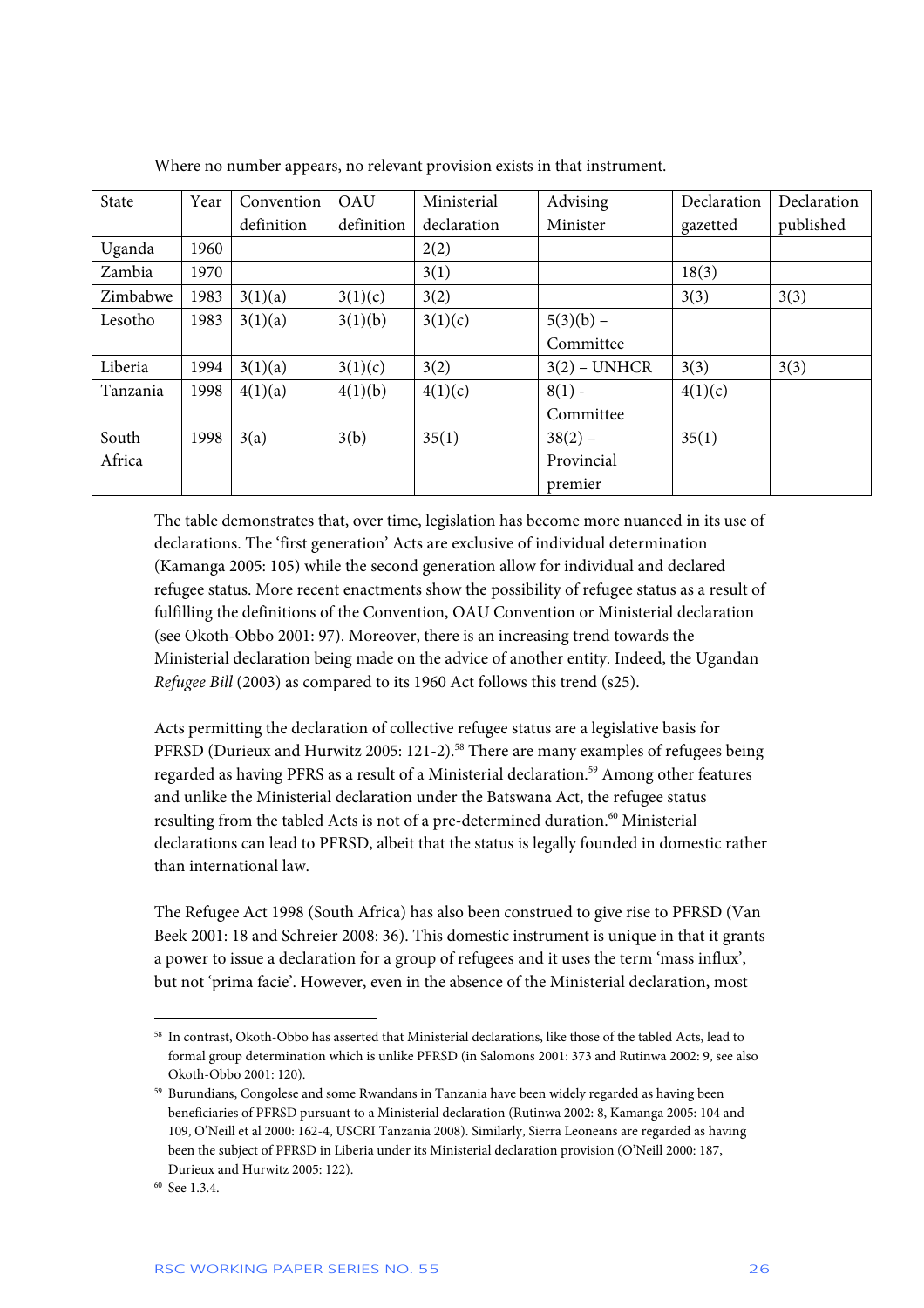RSD in South Africa is done on a prima facie basis (Schreier 2008: 14,Van Beek 2001: 18, 21 and fn 35). This is troubling and anomalous.

Even though they are said to permit PFRSD, none of the enactments discussed above uses the term 'prima facie'. Only four domestic refugee instruments in the world do so, those from Albania, Kenya, Sierra Leone and Burundi. A review of these Acts illustrates that legislative use of 'prima facie' in a refugee context contorts the meaning of the term as it is used in international law and practice. The Acts are discussed below and ordered by year.

The Albanian *Law on Asylum* 1998 uses the term 'prima facie' solely in the context of explaining when its legislative temporary protection regime is enlivened. Albania's legislation links the term 'mass influx' with temporary protection (Article 19(5)). The section of the Act in which 'prima facie' appears is also concerned with temporary protection (Article 31(2)). The Act is therefore primarily concerned with that form of refugee protection, rather than PFRS.<sup>61</sup> The use of the term 'prima facie' in the Albanian Act is unrelated to PFRS.

The Kenyan *Refugee Act* 2006 is the only legislation to use the term 'prima facie' but not 'influx'.<sup>62</sup> Section 3 provides a two-part definition of the term 'prima facie refugee': 3(2) defines it to mean a person who falls within the OAU Convention definition of refugee,<sup>63</sup> and 3(3) defines it to relate to persons subject to a Ministerial declaration defining a 'class of persons' that fall within the OAU Convention definition. In this latter respect, the Kenyan Act is like the other African Acts in the table, except that such a declaration is only for OAU Convention refugees. The definition of 'prima facie refugee' under the Kenyan Act uniquely links its meaning to protection under the OAU Convention.

Like the tabled Acts above, the *Refugees Protection Act* 2007 (Sierra Leone) allows for refugee status to be declared. However, such a declaration is made by an Authority constituted by two Ministers and UNHCR representatives, amongst others. The Act defines the declaration of the Authority as being one that relates to 'large scale influxes'  $(s4(2)(c))$  and to 'a prima facie declaration of refugee status'  $(s6(2)(a))$ . 'Large scale influxes' is not defined. However, such a situation allows the Authority to take 'emergency measures' only after consultation with UNHCR (s22). The Sierra Leonean Act therefore largely codifies PFRSD practice under international law in that it links PFRSD with a 'large-scale influx' and results in a unique status.<sup>64</sup> The involvement of UNHCR in the process also reflects most PFRSD practice.

<sup>61</sup> See 1.3.4.

 $62$  It should be noted that Sudanese and Somali refugees to Kenya have been granted PFRS even though almost all of them entered Kenya before this Act and during the time Kenya had no refugee legislation (Hyndman and Nylund 1998: 30, Kagan 2003: 13, Odhiambo-Abuya 2004: 190). In this sense, the 2006 Act had a large retrospective impact of providing legal legitimacy for a well-established practice.

<sup>63</sup> See 3.3.2.

<sup>64</sup> See 1.2.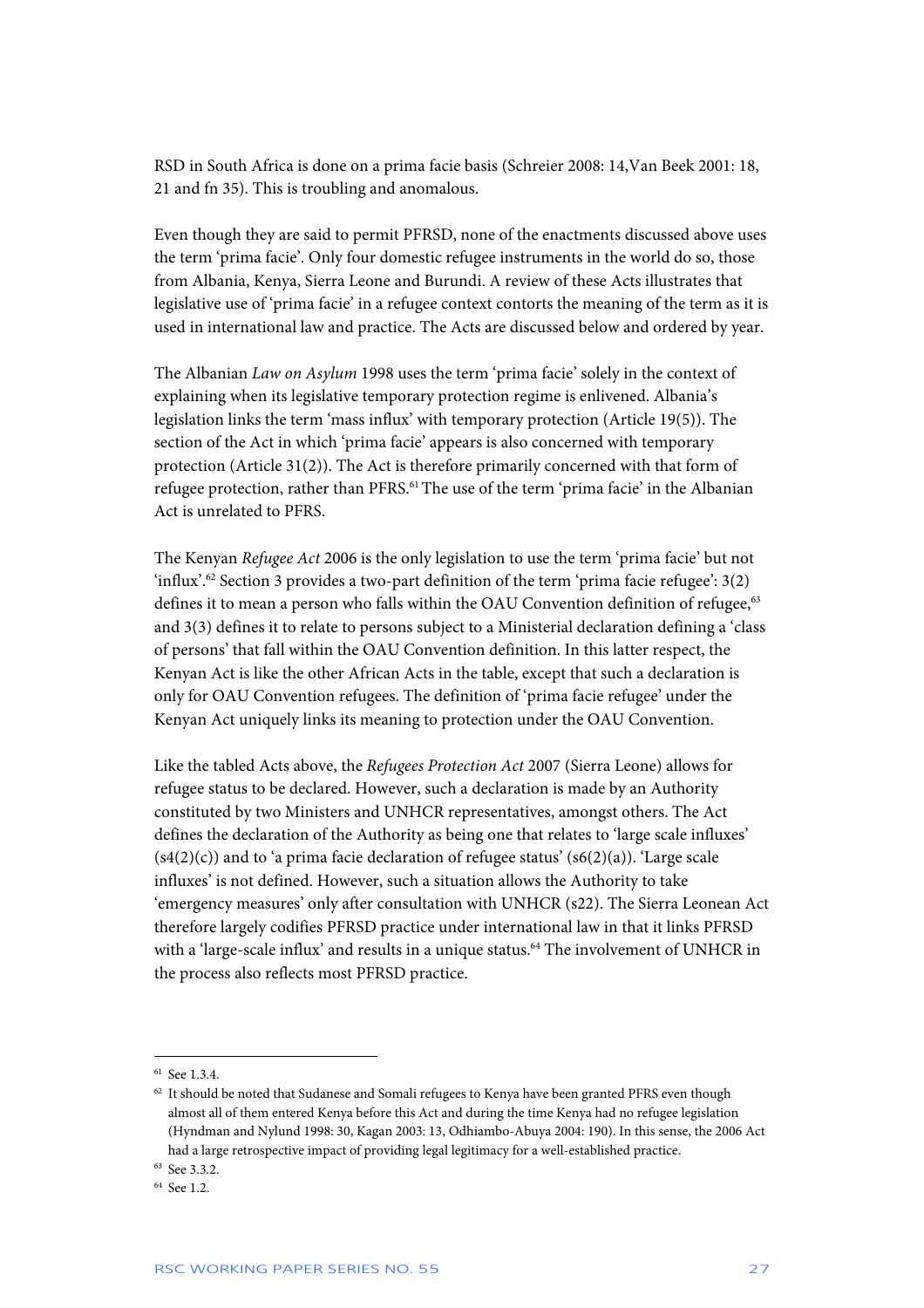Like its Sierra Leonean equivalent, the Burundian *Asylum and Refugee Protection Act* 200865 expressly provides for the grant of PFRS. Article 81 provides that the Act shall apply in cases of mass influx to people fleeing general danger in their state of origin or former country of residence. Mass influx is not defined. Article 82 states that if there is a mass influx as a result of people fleeing danger in an international or civil war, or generalised violence, the Interior Minister may grant refugee status collectively on a prima facie basis. The provision mandates that such a designation must happen within six months of arrival. Pursuant to Article 85, an Ad Hoc Committee can be convened by the Minister with the purpose of identifying those who are members of the collective designation. The same Committee is required to gather information about the reasons for the mass influx (Article 85(1)). In important respects, the Burundian legislation also codifies PFRSD practice, except that it does not necessarily involve UNHCR.

Acts empowering a Minister to declare refugee status, as well as those from Kenya, Sierra Leone and Burundi which expressly provide for PFRSD, are the legal foundation of PFRSD in the domestic law of each of these States. In some respects, these Acts redefine the character of prima facie refugee status in the relevant jurisdiction. These redefinitions prevail over international law in those jurisdictions.

#### **2.5 Human rights law and due process**

International law provides not only for the guarantee of substantial rights, but also procedural rights. Indeed, the denial of procedural rights can foreclose the exercise of substantial rights. Such a basic principle has been recognised since the time of the Magna Carta (1215).<sup>66</sup>

Refugees are entitled to all the protections offered by general human rights law. Chetail argues that the requirements of due process and procedural fairness in human rights law necessitate that refugee status be granted without unreasonable delay (Interview 2009). Many others have acknowledged a general obligation to accord due process to refugees. Marx agrees that, in the refugee context, 'for their effective protection, rights require a procedural framework, founded upon due process and the rule of law' (1995: 401). Goodwin-Gill also acknowledges 'that the process of refugee determination [involves] a requirement of due process' (2005: 4). UNHCR has similarly stated that RSD conducted by it and by States are subject to obligations of due process (in Kagan 2006: 19 and 9, see also Odhiambo-Abuya 2004: 196, ECRE 2005: para 2.2.1).

Human rights law promotes minimising delayed access to rights through a requirement for due process. The requirement to accord due process is shorthand for a duty on decision-makers 'to respect a range of technical, procedural requirements associated with basic fairness' (Hathaway 2005: 674). This paper contends that the right of due process accrues to refugees implicitly from general human rights law in regards to the attainment

<sup>&</sup>lt;sup>65</sup> This analysis relies on the author's translation from the original French text.

<sup>66</sup> See quotation p.3.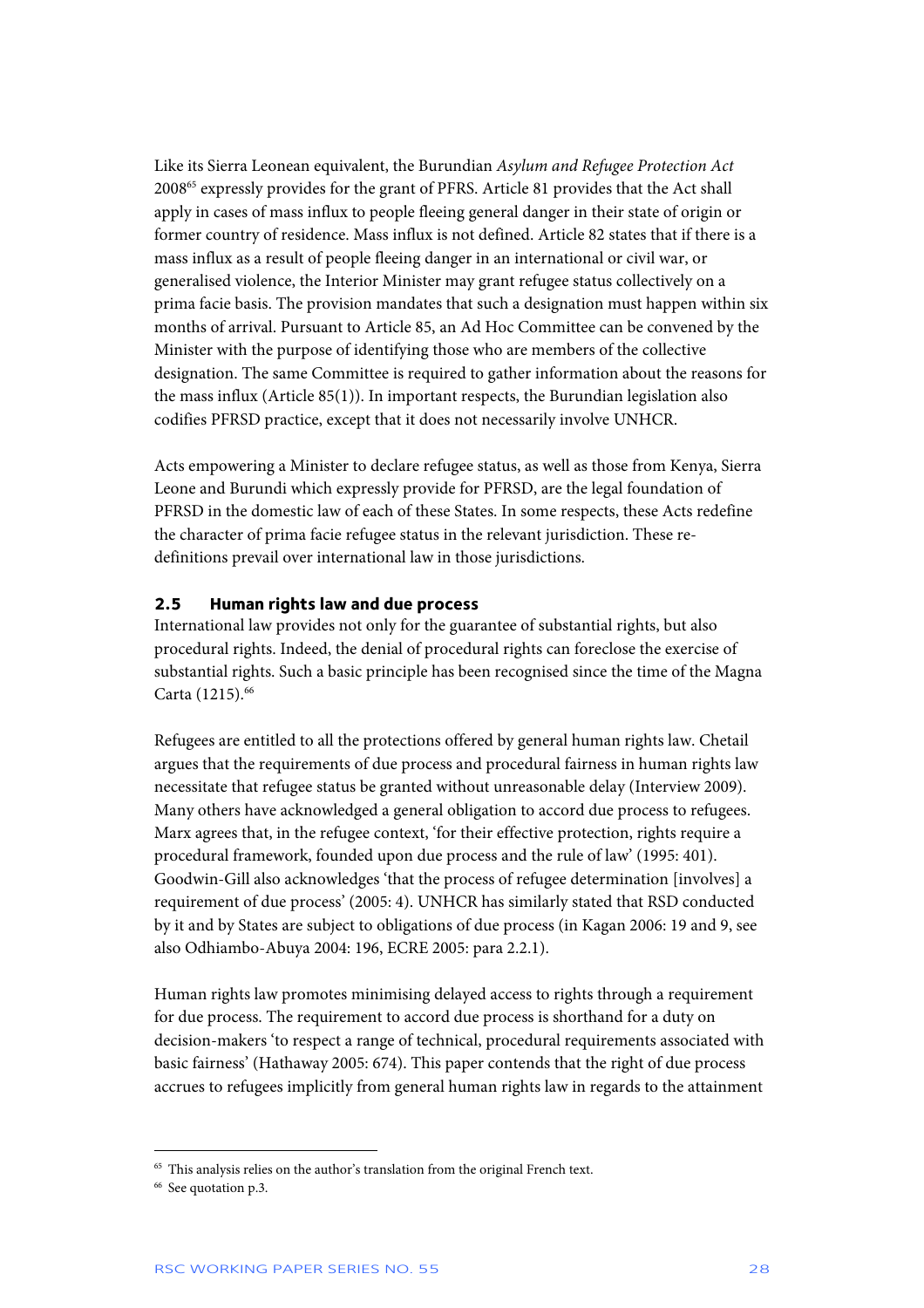of refugee status under Article 1A.67 The source of the right to due process and procedural fairness in international human rights law is Articles 6–11 of the Universal Declaration of Human Rights (1948) and Articles 13 and 14 of the International Covenant on Civil and Political Rights (1966) (see Alexander 1999: 258-9).<sup>68</sup> These provisions are, for the most part, a matter of customary international law (Naqvi 2002: fn 55).

In the prisoner of war context, a general requirement for due process in the granting of legal status has been recognised by reference to general human rights law. As with RSD, a right to due process is not expressly provided in the relevant specialist international legal instrument.

Thus, the analysis of the same is instructive for the refugee regime. Naqvi writes:

As status determination procedures may be seen as tantamount to a trial, given that a person can be found to have taken an illegal part in hostilities [or engaged in excludable activity], having their status determined in an expeditious, fair and properly constituted way is not just an obligation on States under international humanitarian law but is also strong evidence of a State's commitment to human rights and the rule of law (2002: 594).

Delaying RSD gravely prejudices the situation of those awaiting and entitled to refugee legal status (KANERE 2009: 2, KANERE 2009a: 2), even though refugee status is declarative not constitutive (Kjaer 2003: 259, Durieux and Hurwitz 2005: 110, Goodwin-Gill 1983: 20). The substantive rights which flow from refugee status cannot be withheld by denial of procedural rights, namely a right to a decision within a reasonable time.

Refugee status is a threshold requirement for the attainment of specific entitlements set out in the Convention and/or domestic law. Refugee status is often the only form of legal security available to those able to claim it. Moreover, the granting of refugee status forecloses the possibility of exclusion from or denial of access to international protection. Documentation resulting from refugee status 'is an important safeguard for [all refugees'] legal and physical protection' (UNHCR 2002: 664). 'The stakes are high' in RSD (Kagan 2006: 12). Thus, delaying the attainment of legal status denies access to rights owed to a refugee. The initial grant of PFRS is therefore implicitly referable to a general requirement for due process in the application of the Convention.

 $67$  Article 32(2) of the Convention expressly recognises the right to due process. However, this requirement only relates to a process for expulsion. Thus, this paper argues against reasoning that express reference in Article 32 to due process precludes implied obligations for due process elsewhere in the Convention.

<sup>&</sup>lt;sup>68</sup> There is yet to be an authoritative statement that these provisions apply to RSD (Alexander 1999: 259); however, the effect of these provisions is akin to the explicit protection afforded to those seeking asylum under the *African Charter of Human and People's Rights* (1979) Article 12(3) and (4). See also *Rencontre Africaine pour la Défense des Droits de l'Homme v Zambia*, AfrCommHPR, Communication No. 71/1992, 20th session, 21–31 October 1996, para 31 and *Union Inter Africaine des Droits de l'Homme, Federation Internationale des Ligues des Droits de l'Homme and Others v Angola*, AfrCommHPR, Communication No. 159/1996, 22nd session, 2–11 November 1997, para 20.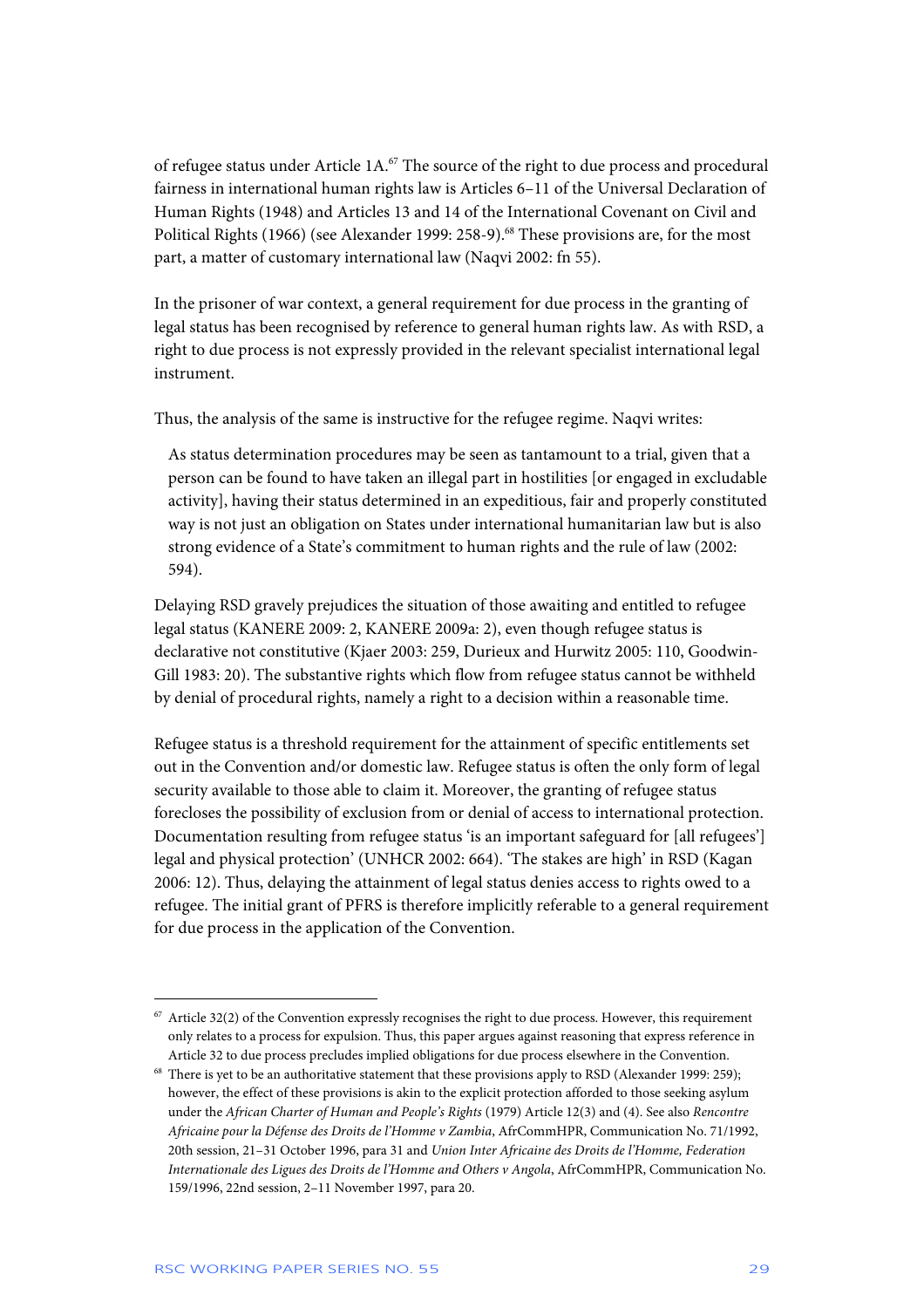The requirement for due process thus carries with it a requirement for granting refugee status without unreasonable delay. Given its use in situations where the host State's RSD infrastructure is overwhelmed, PFRSD could be conceived of as a concession that refugee status will not otherwise be determined within a reasonable time period or on a fair basis, as is required under human rights law. Indeed, Kagan has noted that 'prima facie recognition [is a good practice] when the number of asylum seekers makes fair individual RSD impractical' (2003: 4). PFRS is therefore an implicit acknowledgment of the general obligation of the State to determine refugee status within a reasonable time.

#### **2.6 Conclusion as to the legal foundation of PFRSD**

PFRSD is founded in the Convention. This conclusion is derived from the text of Article 1A, the sources permitted as tools for interpretation in the Vienna Convention and the requirements of due process under general human rights law. The conclusion that PFRSD is founded in the Convention is also strongly supported by the findings of the next section.

PFRSD comes into being by virtue of the principles of general human rights law that require that the granting of a legal status be accorded through due process and therefore not be withheld for an unreasonable period. Without this requirement, refugee status could simply be withheld indefinitely in a situation where RSD apparatus is overwhelmed.

Domestic legislation can also be the legal foundation of PFRSD. PFRSD is expressly codified in legislation of Kenya, Sierra Leone and Burundi. The legislative power to declare a group or class of people to be refugees also suffices for this purpose.

## **3 Conceptions of prima facie refugee status determinations**

In light of the discussions above on both the characteristics of PFRSD in practice and the legal foundation for it, the final section analyses the legal conception of PFRSD and the legal framework in which PFRSD should be understood.

At present, commentaries on PFRSD rely on only one conception. That conception frames the term 'prima facie' in the RSD context as a reference to the general law of presumptions and the burden of proof. This section analyses this conception against the general law from which it is said to derive. The paper concludes that the presumptive analysis of PFRSD is without legal foundation. Moreover, that analysis relies on a misconception of the operation of presumptions in law as well as a misconception of the burden of proof in RSD. This paper explores an alternative conception based on the use of the term 'prima facie' as it relates to an injunction.<sup>69</sup> The paper concludes that this

<sup>&</sup>lt;sup>69</sup> The paper does not substantially engage with the argument that RSD is unique or sui generis and therefore should not be conceived of by reference to other areas of the law (Anonymous interview 24 March 2009).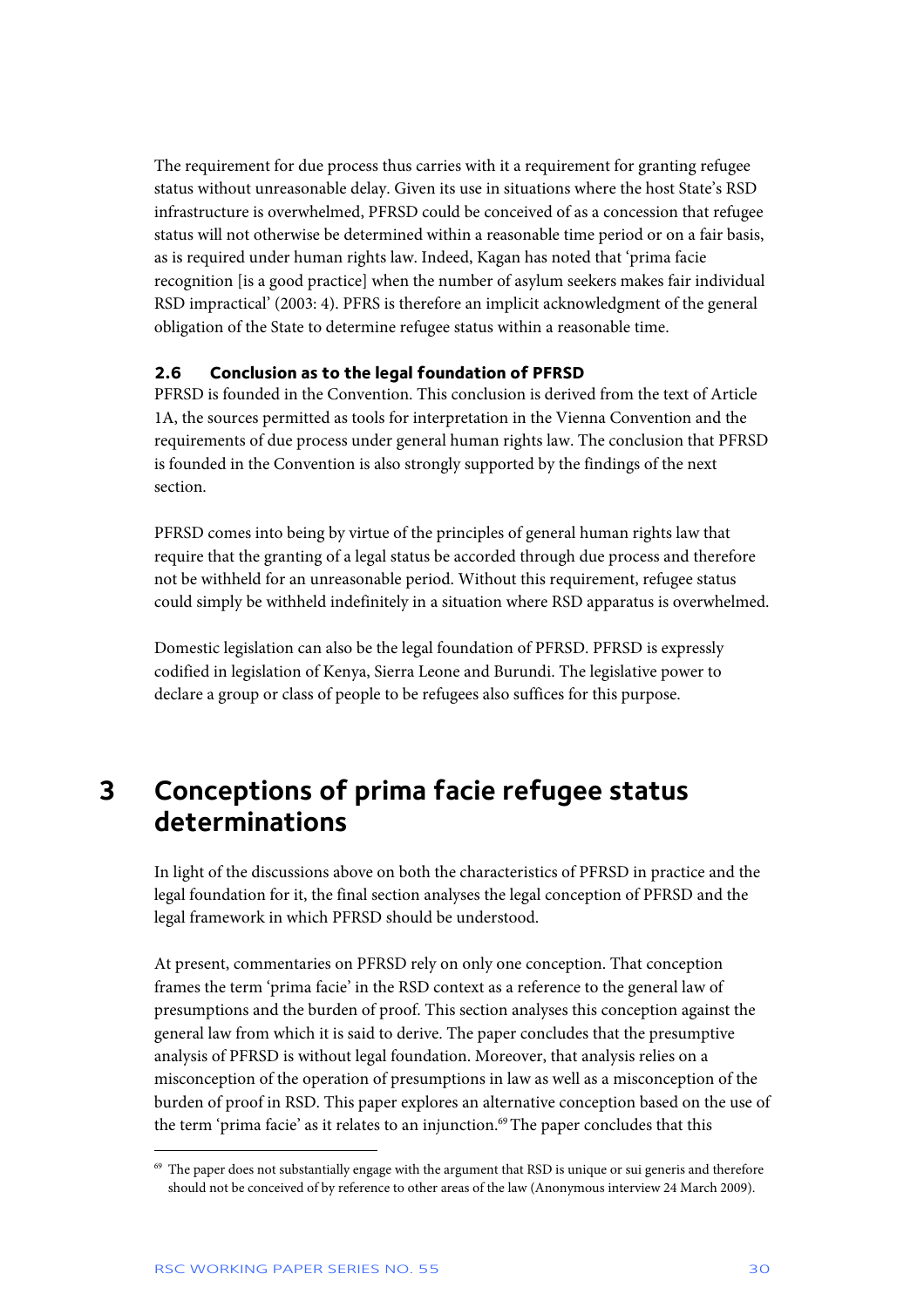injunctive analysis is founded in the Convention, as was found in the second section, and that it accommodates the characteristics of PFRSD discussed in the first section.

Each Article and phrase in the Convention has only one meaning in international law. This meaning is derivable from the sources mentioned in the Vienna Convention (Article 31).70 This single meaning is universal and does not take 'colour of the distinctive features of the legal system of any individual contracting state'.71 This section explores two meanings or conceptions of the Convention. In law, only one conception may be right.

#### **3.1 Evidence law and the presumptive conception**

The prevailing orthodoxy on PFRSD is that the term 'prima facie' is a shorthand reference to evidence law in relation to presumptions. In this context, the term 'prima facie' has a very different meaning from its colloquial use of 'on its face',72 a cursory or initial impression. It describes evidence that satisfies a presumption in favour of a claimant, the result of which is to shift the burden of proof to the other party.

In the refugee context, this conception of prima facie has been applied as follows. A person is afforded PFRS because her or his circumstances of flight give rise to a presumption in her or his favour that that flight has resulted from 'a well-founded fear of being persecuted' on a Convention ground. The effect of this presumption is said firstly, to relieve the refugee claimant of the burden to prove that she or he has a valid refugee claim and second, to afford the claimant refugee status.

Arguably the leading exponent of the presumptive conception of PFRSD is Rutinwa (2002: 5 especially). His study has been widely, but uncritically, cited by many other commentators (including Durieux and Hurwitz 2005: 120, Bourassa 2008: 28-30, Jacobsen 2005: 5). Others have similarly premised their commentaries on PFRSD by reference to the idea that PFRSD centres on a presumption in favour of the claimant of refugee status. The presumptive analysis has been adopted by Goodwin-Gill and McAdam (2007: 233), Durieux and McAdam (2004: 12-13), Jackson (1999: 4), Hyndman and Nylund (1998: 30), Zieck (2008: 272), Marx (1995: 405), Kourula (1997: 44) and O'Connor (2001: 6 and 16). Commentators have seemingly flocked to this view as it is the

Such an argument makes a non-sense of most legal commentary on international refugee law which derives instruction and information from the operation of the law in other related or analogous contexts. While refugee law is arguably sui generis in some relevant respects (for example, in relation to burden of proof), it is not generally sui generis.

<sup>70</sup> See 2.1.

<sup>71</sup> *Regina v. Secretary of State for the Home Department, Ex Parte Adan, Regina v. Secretary of State for the Home Department Ex Parte Aitseguer* [2001] 1 All ER 593: para 68

<sup>72</sup> UNHCR has used it in this sense on only one occasion known to the author. When discussing the Convention's application in mass influx situations, UNHCR stated that 'individualised assessment of the subjective element of fear would normally be rendered unnecessary, as being on its face self-evident from the event or situation which obviously precipitated the flight in Convention terms' (2001a: para 18). Hyndman and Nylund (1998: 29) define 'the prima facie regime… as determination of eligibility based on first impressions, or in the absence of evidence to the contrary'. This confused and confusing definition seems to be a misguided attempt to mix the presumptive conception of prima facie and colloquial use of prima facie.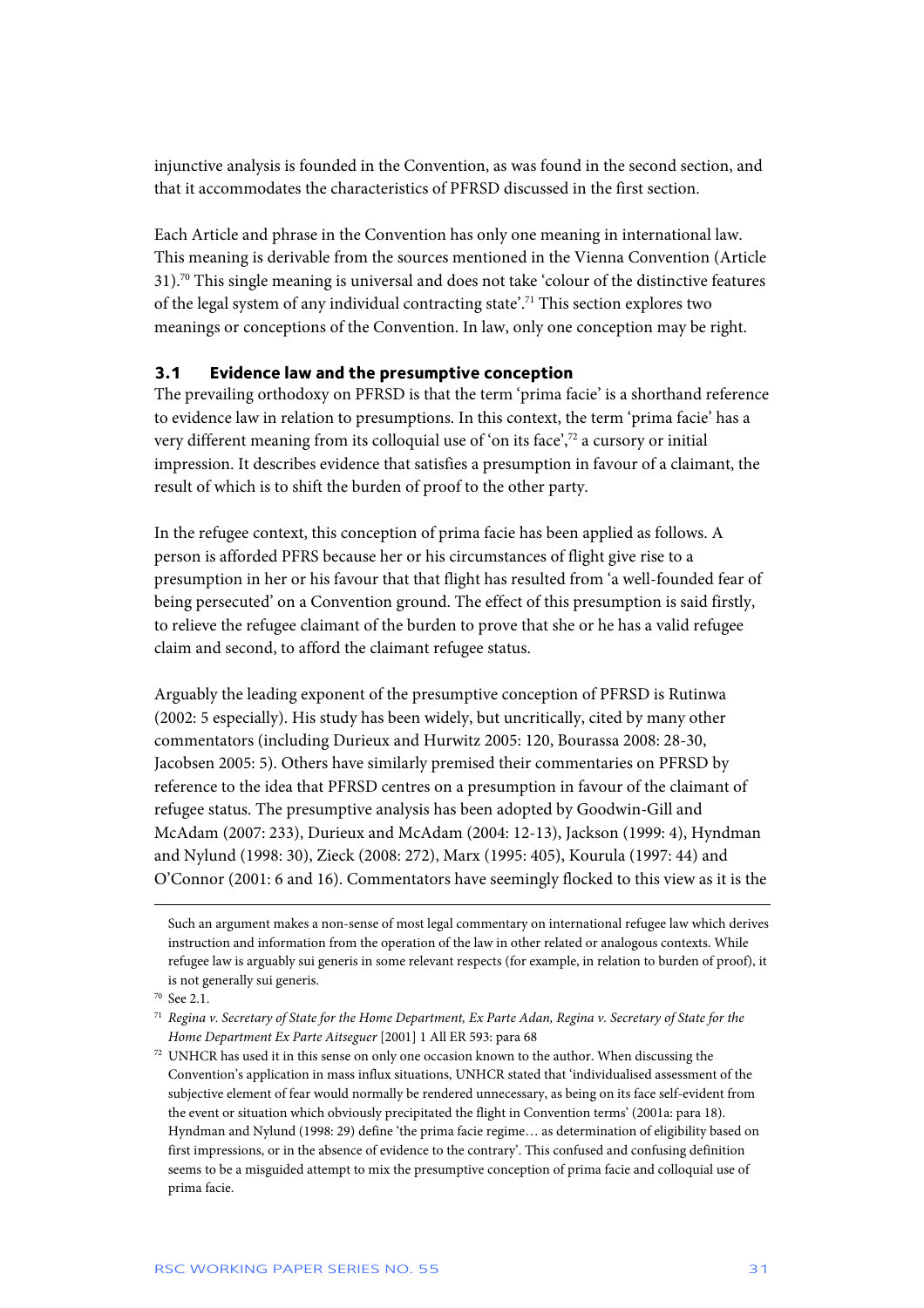only view that has been expressed. The following section tests this conception of PFRSD against the general law of presumptions. It finds that the prevailing view of PFRSD is misconceived and unfounded.

#### **3.1.1 Burden of proof**

Ordinarily, the law requires that 'he who asserts must prove' (Durston 2007: 115, Gorlick 2003: 361). In other words, the person making a claim bears the burden or onus of proof to substantiate that claim. The concept of burden of proof is familiar to both common and civil law systems (Gorlick 2003: 361). The circumstances in which the burden of proof shifts from the person claiming a fact to the person opposing it are limited to situations where the claimant has both the benefit of a presumption<sup>73</sup> and prima facie evidence that they are entitled to that presumption. '"Prima facie" evidence in its usual sense [means] prima facie proof of an issue the burden of proving which is upon the party giving that evidence.'74 By providing prima facie evidence, the burden of proof 'switches… from the party who has made the prima facie showing to his opponent' (Herlitz 1994: 397).75

In general law decision-making, 'the trier of fact [occupies a] unique position... because she does not go after evidence, the evidence is given to her' (Ho 2008: 165). This is not the case in RSD. The burden of proof in RSD is *sui generis* (Durieux 2009: 28-9). Unlike the general law of evidence, the burden does not rest entirely on the claimant in any RSD.76 The burden of evidence in RSD is shared between the claimant and the decision-maker (Rutinwa 2002: 6, Gorlick 2003: 362, Goodwin-Gill 1983: 22). Moreover, in RSD, the claimant ought to be liberally granted the benefit of the doubt (Gorlick 2003: 362, 365- 366, UNHCR 2003: 540, Noll 2005: 150, UNHCR 1979: para 195–19877). Thus, the burden of proof in RSD sits uncomfortably with the general law notion of a shift-able burden of proof.

There are two types of burden which can be shifted by a rebuttable presumption and prima facie evidence: a legal burden or an evidential burden (Stockdale 2007: 24). An evidential burden requires that the presumption be shown to be untrue, whereas a legal burden must be rebutted by evidence indicating the opposite conclusion (Stockdale 2007: 24, Cannon and Neligan 2002: 41). Therefore, an evidential burden is easier to rebut than a legal burden. Rutinwa is the only commentator to address this issue in the refugee

<sup>73</sup> See 3.1.2.

<sup>74</sup> *R v Jacobson* (1931) AD 466 at 478–9 per Stratford JA.

<sup>&</sup>lt;sup>75</sup> The use of prima facie in the sense of a presumption has a curious etymology. It 'arose merely through the poor choice of words of a [legal] reporting editor' in 1841 (Herlitz 1994: 398).

<sup>76</sup> The shared burden and benefit of doubt granted to refugee claimants in the application of international refugee law reflects the unique situation and vulnerability that gives rise to a refugee claim (UNHCR 2003: 540). Refugee claims result from flight in circumstances where the collection of evidence and documents to support a claim is highly unlikely. 'In the end the only available evidence [to the refugee applicant in RSD] may be an applicant's oral testimony' (Gorlick 2003: 362).

<sup>77</sup> It is worthy of note that those who rely on paragraph 44 of the same Handbook do not mention these paragraphs in their commentaries.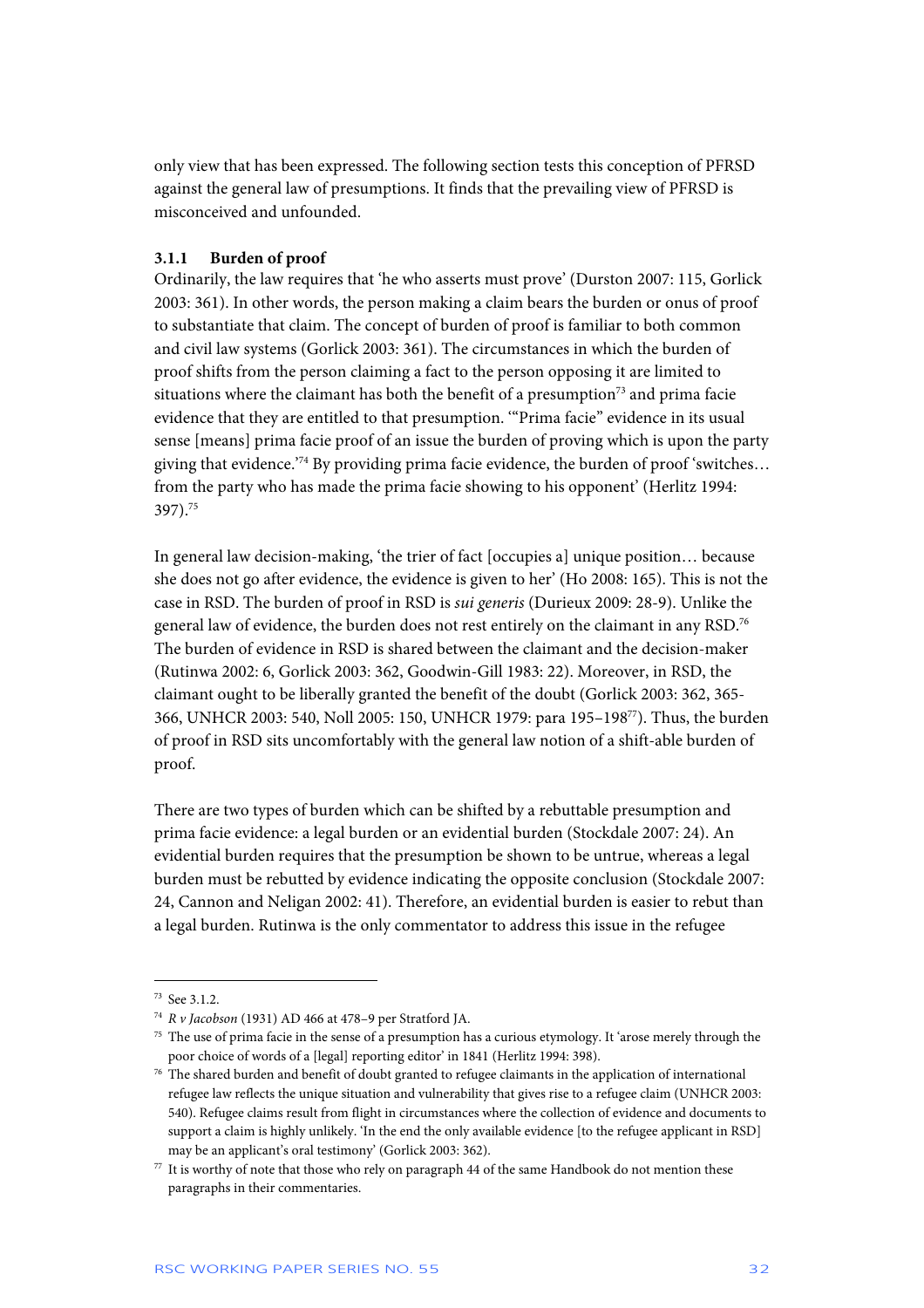context. He claims that PFRSD results in a shift in the evidential burden (2002: 6).78 Rutinwa then claims that the resulting presumption must be disproved (2002: 6). Evidential burdens can be rebutted, whereas legal burdens must be disproved. Rutinwa's analysis is inconsistent with the general law of presumptions. Without alternative commentary on this point, it seems the presumptive analysis of PFRSD as it relates to burdens of proof is inconsistent with the general law from which it is said to derive.

#### **3.1.2 Presumptions**

'Presumptions are inextricably linked to the concept of the burden of proof' (Cannon and Neligan 2002: 40). It is said that prima facie refugees attain rights under the Convention from a presumption of refugee status. The operational consequences of a presumption are therefore particularly relevant in a consideration of the presumptive conception of PFRSD. Each element of the general law of evidence concerning presumptions ought to fit with the PFRSD conception for it to be a correct legal characterisation of the status. Firstly, general law presumptions are of two kinds: rebuttable presumptions<sup>79</sup> and irrebuttable<sup>80</sup> or conclusive presumptions. The latter leads to a result in favour of the claimant. The former merely gives a procedural advantage, or, as Durieux acknowledges, a 'change [in] the allocation of the risk of losing regarding a particular issue' (2009: 28). O'Connor posits that 'prima facie recognition of refugee status is all about rebuttable presumptions' (2001: 6). Many adherents of the evidence law conception agree with this view (Okoth-Obbo 2001: 121, Jackson 1999: 4, O'Connor 2001: 3, Hyndman and Nylund 1998: 47, Kagan 2003: fn 6). They posit that the presumption can be rebutted by evidence of exclusion or non-inclusion. However, O'Connor impliedly contradicts herself when she later states that the process of exclusion for prima facie refugees is 'a process of cancellation' (2001: 7). This indicates that the status is conclusive. This is inconsistent with the claim that it is rebuttable. It is submitted that this view is contrary to the weight of scholarship as well as a natural reading of the Convention, that being, that exclusion occurs before a conclusive status is attained.<sup>81</sup> Thus, PFRSD results in a rebuttable, not a conclusive, presumption.

<sup>78</sup> Rutinwa does not make clear to which standard of proof the presumption relates. Given the general lack of agreement internationally as to the standard of evidence required to gain refugee status, formulating the presumed standard of evidence made out by PFRSD is difficult (see footnote 121 below).

<sup>79</sup> See, for example, *R v Roberts* (1878) 14 Cox 101 CCR.

<sup>80</sup> As a matter of general law, conclusive presumptions, such as the (now maligned) conclusive presumptions that rape cannot occur within marriage or that a boy under 14 years cannot have sexual intercourse, are increasingly abolished. The conclusive presumption of *doli incapax* retains favour in many systems.

<sup>81</sup> It may also be in breach of the principle of *res judicata* (Kagan 2006: 10). Rutinwa offers a similarly confused and confusing formulation that attempts to argue that the presumption is conclusive but rebuttable and that it can be cancelled or withdrawn (2002: 2, 4, 6 and 20). Durieux and Hurwitz do similarly when they argue that PFRSD is 'presumptive but conclusive' (2005: 120). However, later they describe it as 'rebuttable' (ibid: 121-5) and then 'conclusive but rebuttable' (ibid.: 157, see also Durieux and McAdam 2004: 12). In law, it can only be one or the other. UNHCR has sometimes characterised PFRSD as irrebutable (in Zieck 2008: 255). Similarly, Kagan states that PFRSD means that 'all asylum seekers from particular countries or territories are *considered automatically to be refugees*' (emphasis added, 2003: 13).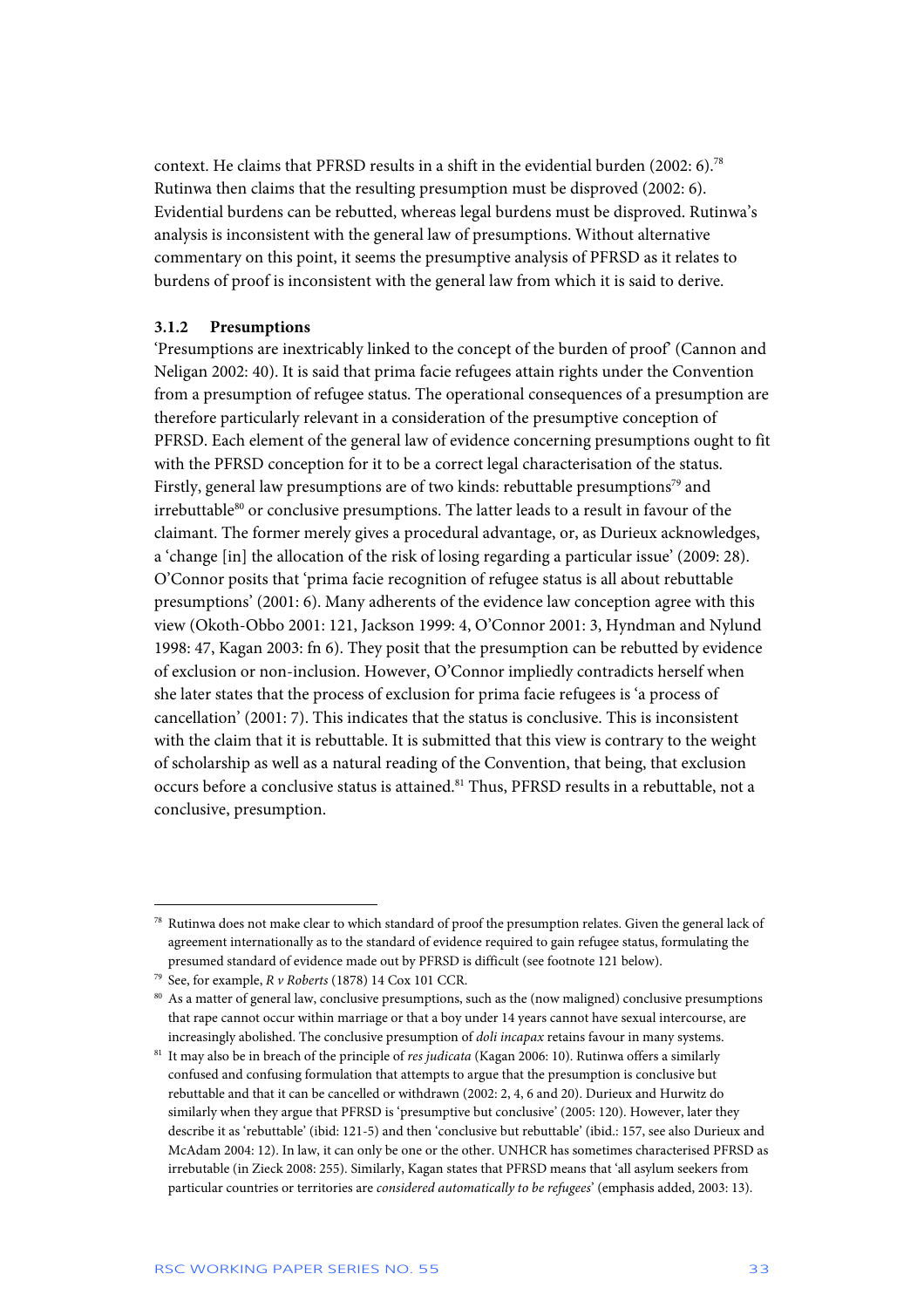Rebuttable presumptions alone do not give substantive legal rights.

The words prima facie… merely mean a fact [is] presumed to be true unless disproved by some evidence to the contrary, but they always imply that the proper party shall have the opportunity of offering proof in rebuttal. (Herlitz 1994: 399)

The role of a rebuttable presumption is merely to shift the burden of evidence when the issue of rights is considered finally. The benefit of a presumption is that it merely makes the task of gaining rights easier when the matter is finally determined. As such, a presumption in law is something that exists before a decision is made: it is not a decision of substance in itself. It relates only to the procedure by which a decision will be reached. If all that a beneficiary of PFRSD attains is a rebuttable presumption in their favour when and if an individual determination of their refugee status is made, they have no basis on which to expect any protection while waiting for that determination. This result is inconsistent with the practice of PFRSD. Every State that makes use of PFRSD procedure has accorded at least some basic rights to beneficiaries.<sup>82</sup>

Second, presumptions in the general law can be either of fact or of law. The presumption that is being referred to in refugee law is one of fact (Durieux 2009: 28).<sup>83</sup> Presumptions of fact rely on inferences from objective information and positive proof (Cannon and Neligan 2002: 46).<sup>84</sup>

There can be no inference unless there are objective facts from which to infer the other facts which [are] sought to [be] establish[ed]. In some cases the other facts can be inferred with as much practical certainty as if they had actually been observed. In other cases the inference does not go beyond reasonable probability.<sup>85</sup>

All RSD relies on inferences from 'objective information' (Gorlick 2003: 360) but only PFRSD is said to relate to a presumption. 'It is the nature of presumptions that they disregard context and circumstances, and therefore also the principle of individual assessment' (Goodwin-Gill and McAdam 2007: 240). Durieux contends that evidence of identity and nationality must be positively proved in PFRSD to gain the benefit of the presumption (2009: 25-26). In other words, when a person provides positive proof to State A or UNHCR, of entry from place B in period C, they are given PFRS because UNHCR or State A makes inferences from well-known or 'objective information' about place B during period C (Durieux 2009: 21).<sup>86</sup>

What precisely is inferred is an issue of disagreement. Some commentaries limit the presumption to the subjective element of the Convention definition, namely 'fear' (UNGA 1994: para 27, UNHCR 2001: para 18, Hyndman and Nylund 1998: 30). It is hard

<sup>82</sup> See 1.2, 1.3.1.

<sup>83</sup> For discussion of the difference see Durston 2007: 148-9.

<sup>&</sup>lt;sup>84</sup> Durston posits that presumptions of fact are not presumptions at all, but are rather 'common-sense inferences drawn from circumstantial evidence' (2007: 149).

<sup>85</sup> *Caswell v Powell Duffryn Associated Collieries Ltd* [1940] AC 152 at 169 per Lord Wright

<sup>86</sup> See 2.3.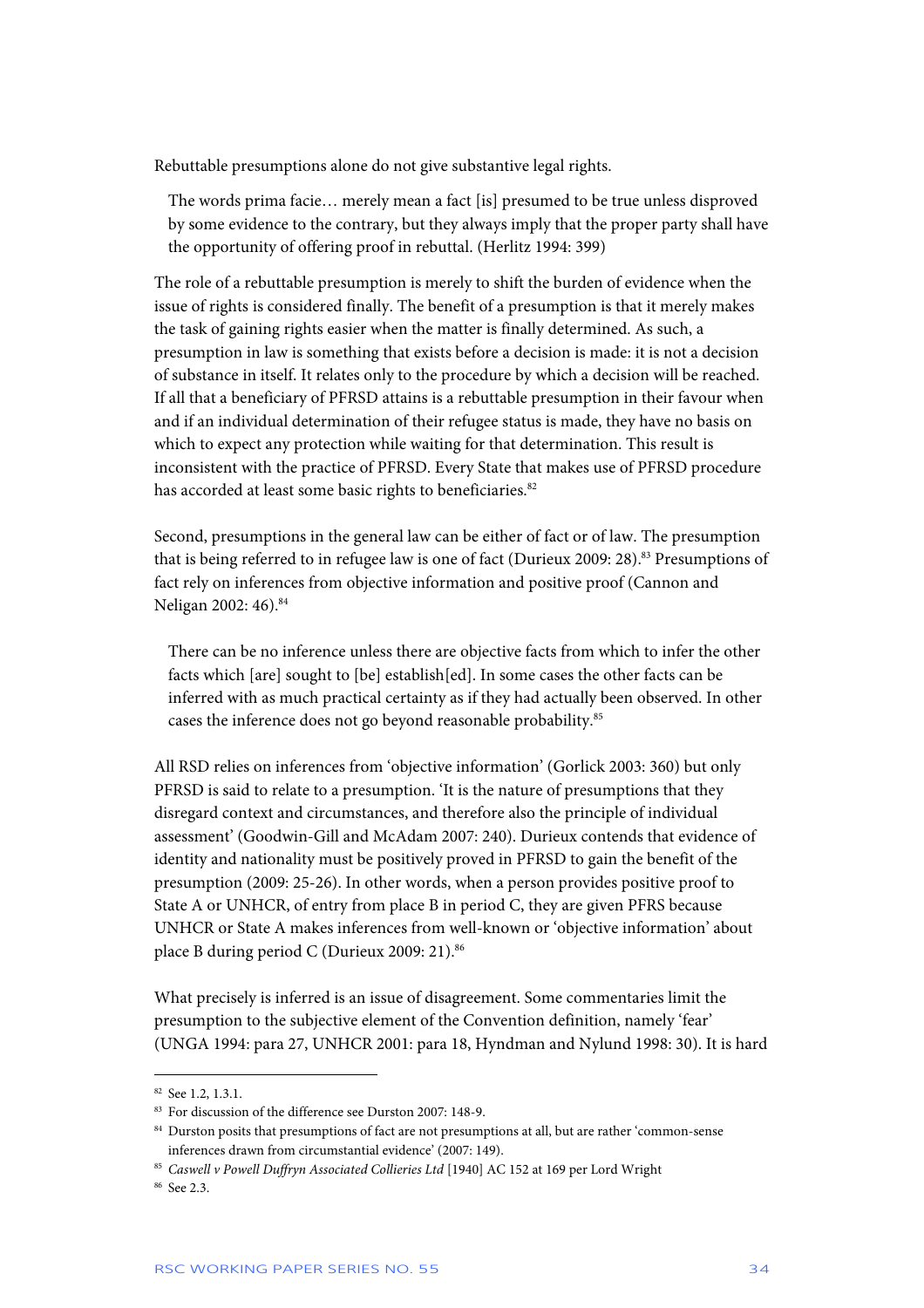to see how any rights flow from a presumption on such a limited basis since a presumption of fear only would surely not give rise to refugee status. O'Connor recites the same limited presumption at one point (2001: fn 21), then defines it to be of 'wellfounded fear and unavailability of national protection' (2001: 3 and 16) and then redefines it again to a presumption 'that a harm constituting persecution is feared, that the applicant is the member of a targeted group and that normal protection is unavailable to her' (2001: 6). This last formulation is the most tenable. It has the support of Durieux (2009: 28); see also Durieux and Hurwitz (2005: 120). Such a presumption would infer that all elements of the claim to refugee status are established if a person flees from a designated place during a designated period.

The final element to consider is how those promoting a presumptive conception regard cessation of PFRS.87 Durieux and Hurwitz attempt to explain that in such a situation the presumption is 'abandoned' by the decision-maker, namely the State or UNHCR, such that the regular rules of evidence re-emerge (2005: 134). This idea is without precedent in the general law and, in the author's view, is not referable to it. Without alternative commentary of this point, it seems that this conception of PFRSD cannot account for cessation of status applying to prima facie refugees.

#### **3.1.3 Legal foundation for a presumptive conception of PFRSD**

Whether or not the application of the general law of presumptions applies in a PFRSD context, a presumption cannot be invented nor relied upon unless it is provided for by authoritative legal sources. The Convention, Statute and regional instruments do not refer to refugee status or any element thereof being presumed. Perhaps as a result, the Handbook is significantly relied upon by those promoting the presumptive conception of PFRSD (for example, Rutinwa 2002: 2). The Handbook is deficient as a legal source of rights or procedure in international law.88 However, even if this is wrong, the Handbook does not relevantly point to PFRSD resulting from a presumption.

All of the commentators who rely on paragraph 44 of the Handbook regard PFRSD as giving rise to a 'presumption' in evidence law. Paragraph 44 does not use the word 'presume' or 'assume', nor indeed does it expressly refer to a body of law other than refugee law. As such, the notion that a presumption derives from paragraph 44 is problematic. It comes closest to so doing by using the following words in parenthesis: 'i.e. in the absence of evidence to the contrary'. On a plain reading, these words suggest nothing more than what is part of any RSD and indeed any reasonable decision: refugee status is granted to claimants when there is no evidence contrary to the idea that the person is a refugee.<sup>89</sup> The phrase in parenthesis is an inadequate expression of a presumption, if this is even what was intended. Interpreting paragraph 44 as the foundation for a legal presumption is, in the author's view, wishful legal thinking.<sup>90</sup>

1

<sup>&</sup>lt;sup>87</sup> See 1.3.2. Rutinwa flags this as an issue but does not address the effect of cessation on prima facie refugees  $(2002:14)$ .

<sup>&</sup>lt;sup>88</sup> See 2.2.

<sup>89</sup> See 1.3.1.

<sup>90</sup> This phrase is borrowed from Hailbronner (1985-1986).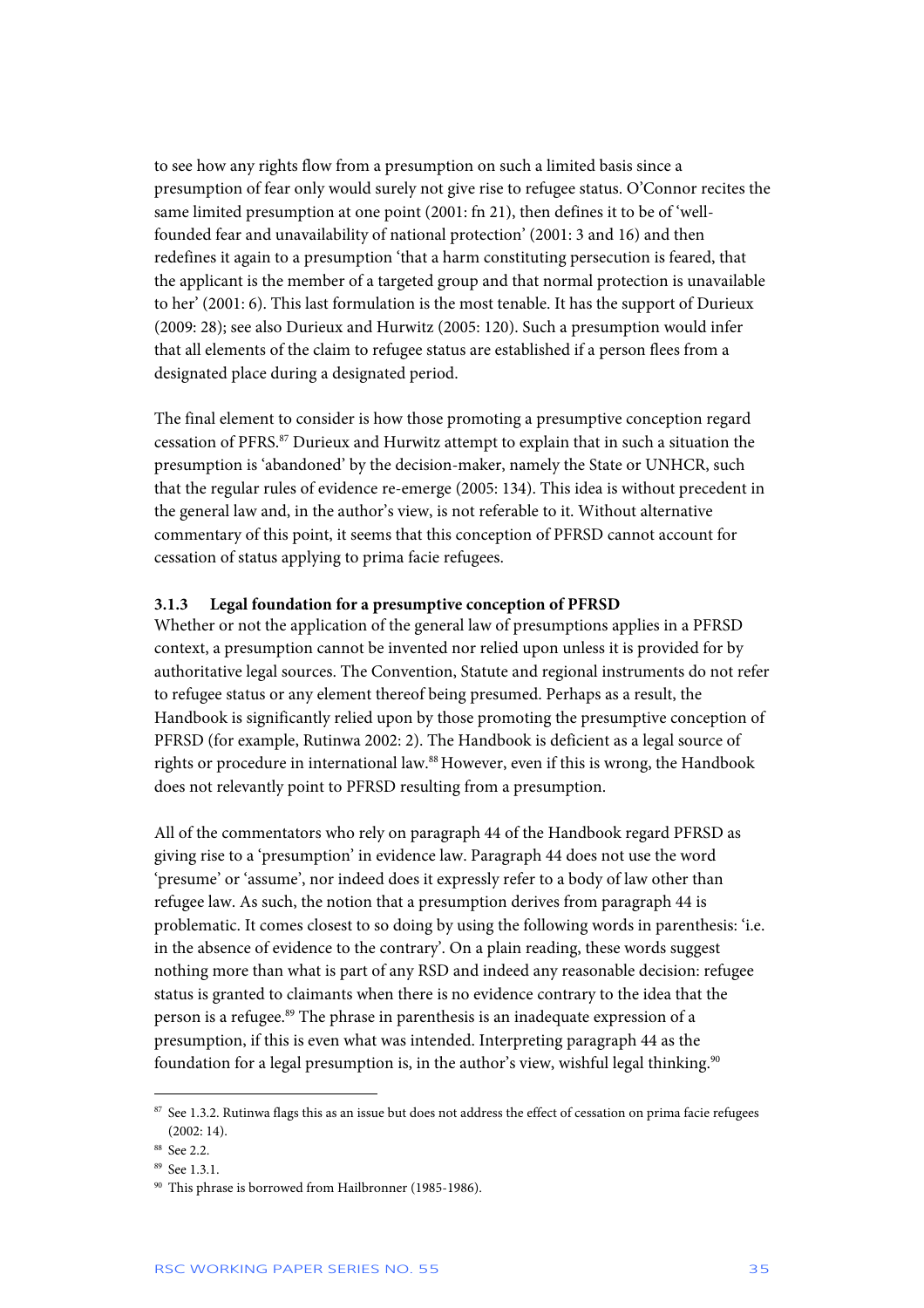Presumptions used in other aspects of refugee and human rights law are expressly formulated as such. The absence of any express formulations in international refugee law indicates that there is no legal foundation for presumed refugee status. There are two notable examples of expressly formulated presumptions in refugee law, although neither relates to attaining refugee status.

Firstly, paragraph 93 of the Handbook is the only time other than paragraph 44 that the term 'prima facie' is used in the Handbook. It provides that 'the possession of a national passport…creates a prima facie presumption that the holder is a national of the country of issue, unless the passport itself states otherwise.' Thus, it expressly uses 'prima facie' in reference to a (rebuttable) presumption in evidence law. The drafters could have similarly made express mention of a presumption in paragraph 44. They did not.

Second, there is one example of domestic refugee legislation that expressly provides for a shift in burden of proof (Durieux and Hurwitz 2005: 122).91 The *Refugee Control Act* 1970 (Zambia) provides for the Ministerial declaration of refugee status as well as for the Minister to declare a person not to be a refugee.<sup>92</sup> Subsection 3(3) states that:

If any question arises in any proceedings, or with reference to anything done or proposed to be done, under this Act as to whether any person is a refugee or not, or is a refugee of a particular category or not, the onus of proving that such person is not a refugee or, as the case may be, is not a refugee of a particular category, shall lie upon that person.

Subsection  $3(3)$  is unhelpfully opaque.<sup>93</sup> The most tenable interpretation is that the 'person' referred to at the end is a different person from the 'person' claiming to be a refugee, namely the decision-maker. Thus, by virtue of falling into the category of persons, a presumption of refugee status arises in favour of the person claiming to be a refugee that shifts the burden of proving otherwise onto the decision-maker. This provision provides a rare example of a refugee law that expressly prescribes the operation of a presumption in the RSD context.

One presumption in favour of a legal status to 'ensure the protection of one of the most vulnerable groups of victims of armed conflicts' exists in international law and has clear legal foundations (Naqvi 2002: 593). However, this presumption relates to prisoners of war, not refugees. Prisoner-of-war status is presumed by international law.

<sup>91</sup> The *Refugee Control Order* 1978 (Swaziland) also expressly deals with the burden of proof. However, it merely partially reinforces the default position, namely that if a question arises as to whether a person, subject to the Ministerial declaration, is a refugee or not, the onus rests on the refugee claimant to prove that they are a refugee.

<sup>&</sup>lt;sup>92</sup> See 2.4.

<sup>&</sup>lt;sup>93</sup> On a plain reading, it seems to suggest that the burden of proving that someone is not a refugee lies on the person who claims to be a refugee (O'Neill et al 2000: 167). This, however, is non-sensical and unimaginable.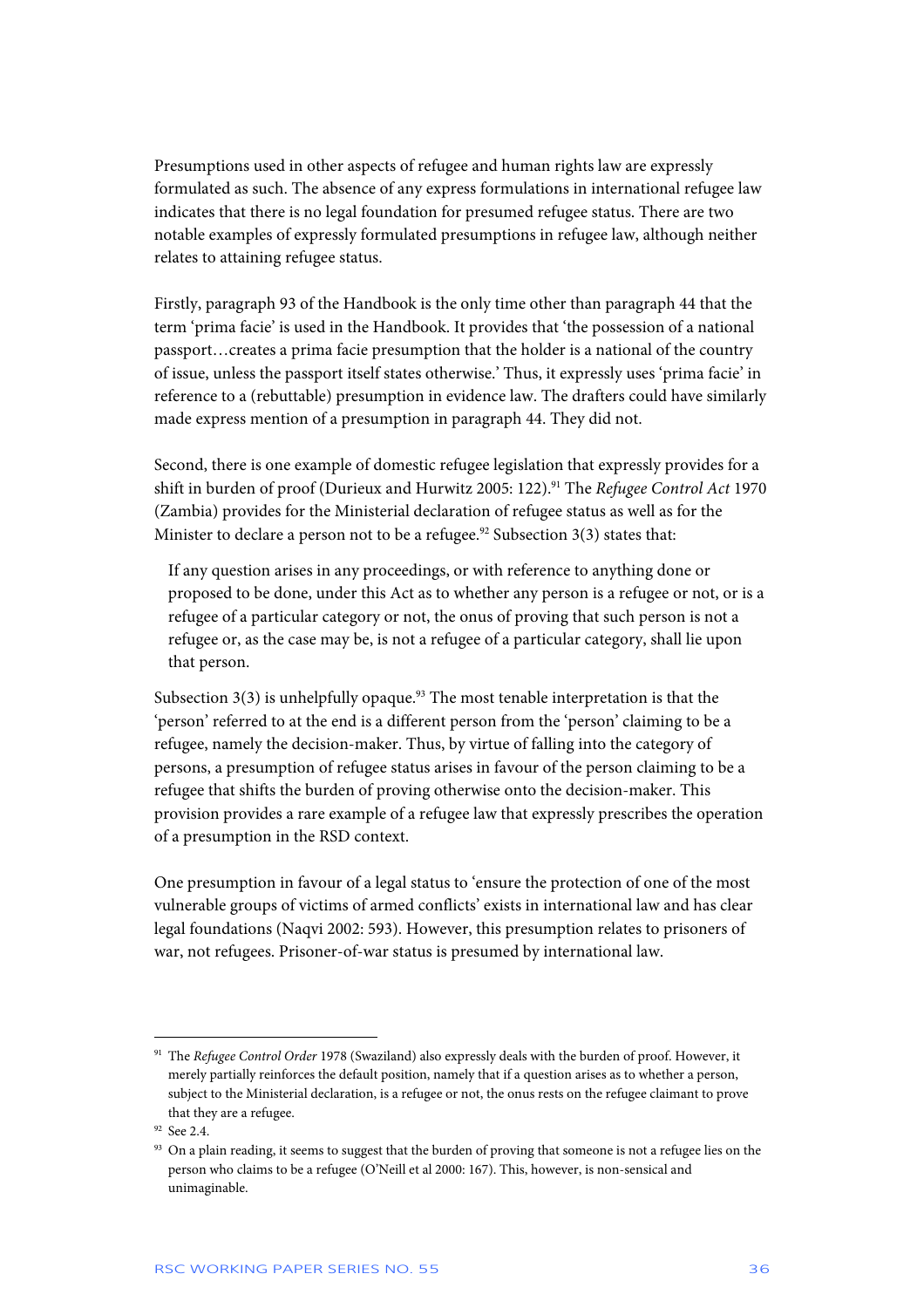Article 45(1) of the Protocol Additional to the Geneva Conventions provides that:

a person who takes part in hostilities and falls into the power of an adverse Party shall be presumed to be a prisoner of war… if [*inter alia*] he claims the status of prisoner of war…Should any doubt arise as to whether any such person is entitled to the status of prisoner of war, he shall continue to have such status… until such time as his status has been determined by a competent tribunal.

This entitlement prescribes circumstances in which:

…doubt regarding the status of a combatant must give way to a presumption of prisoner-of-war status… By implementing a system of presumptions, [the] Protocol… reverses the burden of proof so that it is the competent tribunal which must provide evidence to the contrary every time the presumption exists and is contested (Naqvi 2002: 576).

The drafters of the Refugee Convention could have adopted words similar to those that provide for prisoner-of-war status to provide for presumptions in favour of claimants of refugee status. They did not. $94$  Given the absence of such an express prescription of a presumption regarding PFRSD, the presumptive analysis of PFRSD lacks a legal foundation.

#### **3.1.4 Analysis of the presumptive conception of PFRSD**

The presumptive analysis of PFRSD is flawed. It ignores the operational effect of a presumption in the general law on which it is purportedly based. A rebuttable presumption of fact is not a decision, nor does it, on its own, result in a remedy or in the acquisition, even temporarily, of substantial rights. Rebuttable presumptions merely ease the burden on the party making the claim when the full determination is made. Every State that makes use of PFRSD procedure has accorded at least some basic rights to beneficiaries.<sup>95</sup> Therefore, the presumptive analysis does not fit with the practice of PFRSD.

The evidence law conception of PFRSD also misconceives the burden of proof in RSD. Refugee law is *sui generis* in that the burden of proof is shared between the claimant and the decision-maker. The claimant cannot be relieved of a burden, by operation of a presumption, which it was not responsible for in the first place. As such, the notion of a shift in the burden of proof sits uncomfortably with the burden of proof in the refugee context.

In addition, there is no legal foundation for PFRSD to be referable to a presumption analysis. This paper proposes that the presumptive conception of PFRSD be replaced with an injunctive interpretation.

<sup>&</sup>lt;sup>94</sup> This leads to the unpalatable situation that prisoners of war may well have a better legal entitlement to basic rights pending determination of their status by a competent tribunal than refugees awaiting status from a competent decision-maker.

<sup>&</sup>lt;sup>95</sup> See 1.2, 1.3.1, 1.3.3.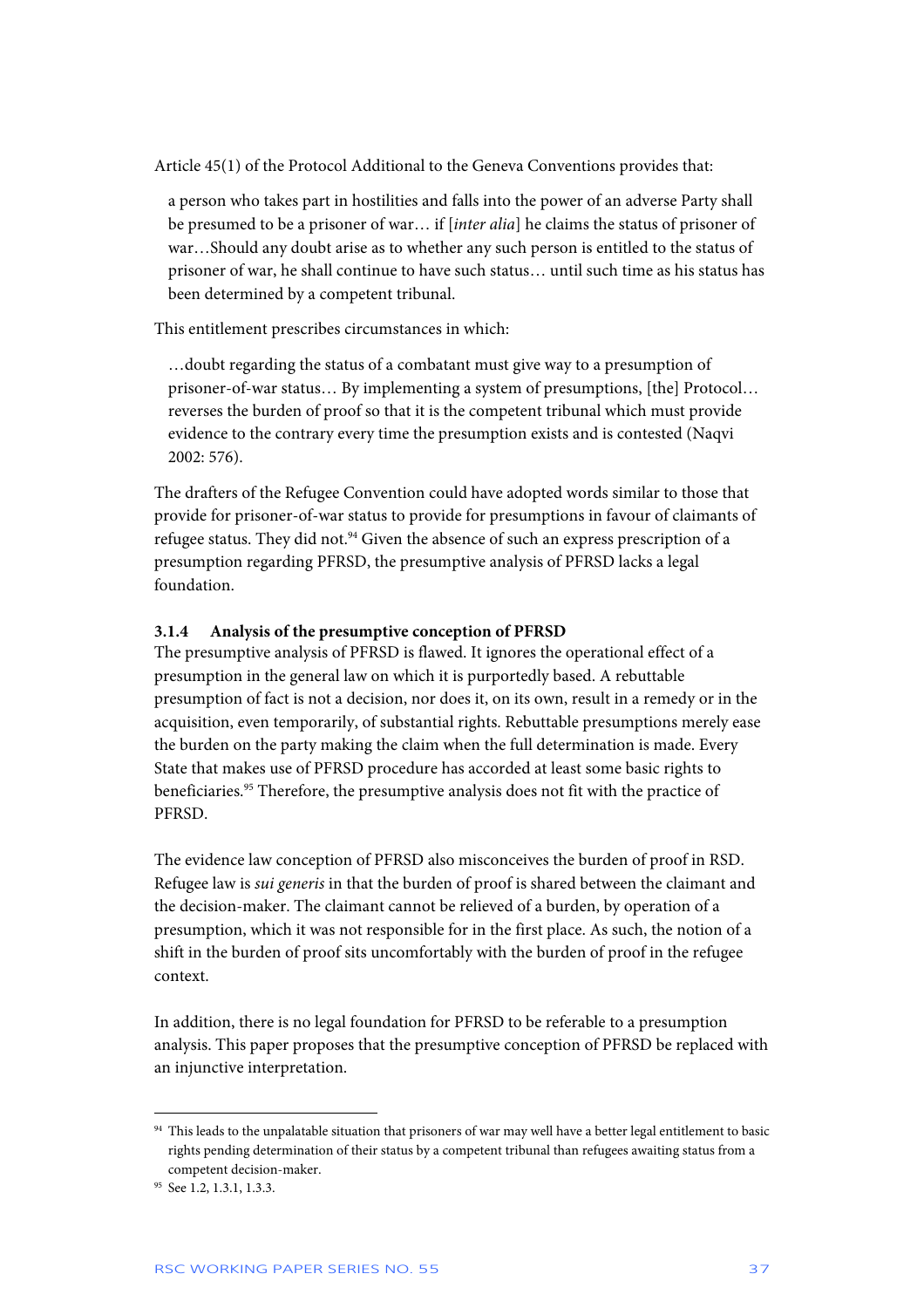#### **3.2 Civil procedure and the injunctive conception**

As previously noted, the phrase 'prima facie' is not only used in refugee law and in the general law of evidence relating to presumptions. It is also used in the law of civil procedure. In this context its meaning is similar to that in relation to presumptions, but its effect is significantly different. In short, evidence that meets a prima facie standard in civil procedure is sufficient<sup>96</sup> to meet the standard of proof for the granting of a form of legal relief that is interim (or provisional) but can ultimately be a final form of relief (Zuckerman 2006: para 9.29). The relief is known as an injunction.

A swathe of commentary already supports the conception of PFRSD as being interim or provisional,<sup>97</sup> like an injunction. Okoth-Obbo has expressly described PFRSD as 'provisional', 'preliminary… without… being decisive' and 'not a conclusive process' (2001: 119 and 121, see also Schreier 2008: 13). Odhiambo-Abuya has also described it as a 'provisional status' (2007: 87).<sup>98</sup> UNHCR has stated that 'determination on a prima facie basis [is] subject to subsequent review' (UNGA 1994: para 27). Even Rutinwa, exponent of the presumptive conception, has described PFRSD by reference to the language of injunctions. He stated that PFRSD is 'simply an "*interim* solution" aimed at extending to beneficiaries full refugee rights but *without prejudice* to the duration of their sojourn nor the eventual durable solution to their plight' (emphasis added, 2002: 23).

It is the contention of this paper that the term 'prima facie' in refugee law is more accurately conceived as being a shorthand reference to its use in relation to injunctions, rather than presumptions. It is further contended that, by exercising its discretion to afford PFRS (Hyndman and Nylund 1998: 32), the host State is provisionally deeming that each claimant is entitled to refugee status when they provide a prima facie standard of evidence. This standard of evidence is met by evidence that the claimant is from a particular place and arrived during a particular period. Once this low (prima facie) standard of evidence is fulfilled, an interim injunction-like status is granted in their favour until such time as a final determination (i.e. RSD including consideration of exclusion or non-inclusion from Convention protection) takes place. In the absence of a final determination, the interim (so-called prima facie) refugee status subsists and is the basis on which rights from the Convention are afforded such as to prevent irreparable harm. PFRS should therefore be conceived of as a form of interim injunction under the Convention. Like all interim injunctions, PFRS is granted on an urgent basis (Okoth-Obbo 2001: 119) in the absence of a party opposing the refugee claim and without prejudice to the final, individual determination whether or not it ever occurs (Atkin 2009: para 108).

<sup>96</sup> *Cambridge Nutrition Ltd v British Broadcasting Corporation* [1990] 3 All ER 523.

<sup>&</sup>lt;sup>97</sup> The use of this word in the PFRS context has no relationship to the notion of provisional measures under Article 9 of the Convention. For discussion see Hathaway (2005: 261–270).

<sup>98</sup> Temporary protection has also been described as 'an interim protection response' (UNHCR 2001a: para 16, UNHCR 1999: para 12 and UNHCR 2004: para 6); however, it differs in that it is time-limited and exclusive of local integration, whereas PFRS is not. See 1.3.4.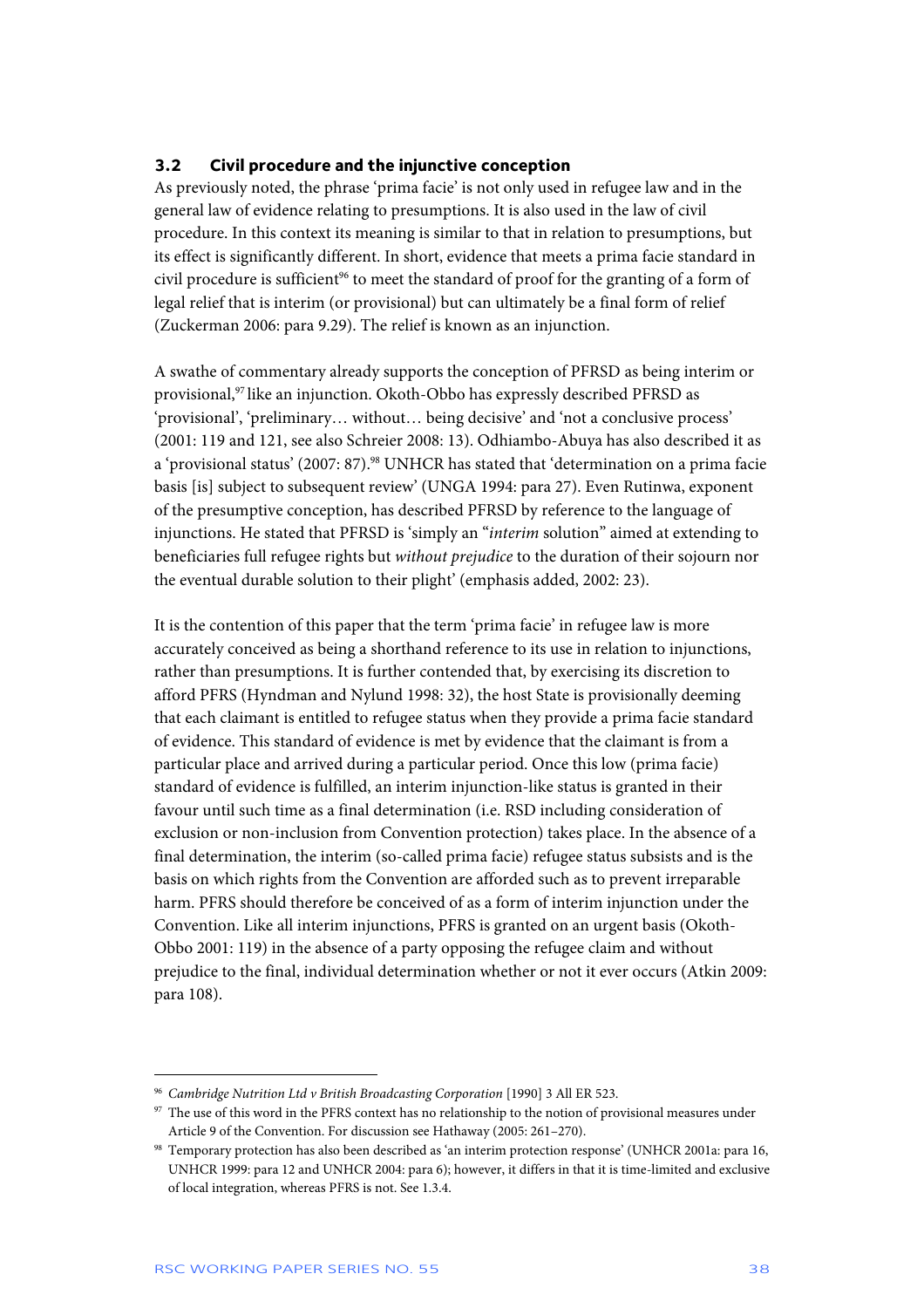#### **3.2.1 Nature of injunctions**

Interim injunctions are granted as a matter of discretion. Injunctions can prevent wrongs currently existing or prevent wrongs not yet done. By their very nature, interim measures are sought and, where successful, granted as a matter of urgency (Jennings 1995: 502). An injunction therefore gives 'the best prediction …of the final outcome…decisive weight.'99 Because of the urgency to decide whether to grant an injunction, the decision-maker cannot have regard to all of the merits of the case. For these pragmatic reasons, the decision-maker therefore relies on evidence at a lower standard than that required at a final determination. The decision to grant an injunction is 'provisional, that is, without conclusive effect on the final decision, but at the same time [it remains] binding on the parties' (Westdickenberg 1999: para 4.145).

Interim injunctions are usually a short-term remedy (Sime 2007: 433). However, they can also be granted on the basis that they will subsist until another form of relief is given. Additionally, they can prevail indefinitely. Interim injunctions, left unchallenged, can thereby become final forms of relief. Failure to seek to terminate an injunction can give rise to a legal barrier to seek such termination. In other words, the party whose interests are not benefitted by an injunction can forgo those interests by not seeking a further, final decision or another remedy. Applied to the refugee context, the host State could forgo the opportunity to conduct final, individual RSD such that the protection offered by PFRS would become the last and prevailing form of relief.

An injunction can stop an action by, or force an action from, either party. Injunctions forbidding an action are described as prohibitory, $100$  while those requiring a particular act are described as mandatory.101 Generally, interim injunctions are prohibitory and aim to preserve the status quo (Brown and O'Hare 2005: 458, Atkin 2009: para 169). Mandatory injunctions are used either for final determinations or for cases that demonstrate a strong chance of success. The higher the chance of success and therefore the likelihood of damage in the absence of an injunction, the lower the standard of evidence required to attain that injunction.<sup>102</sup> Thus, a mandatory injunction may be available as interim relief in situations where the damage would be grave without it. It is arguable that RSD would pass the threshold for a mandatory interim injunction because it involves decisions relating to persecution (Article 1A) and loss of freedom and life (Article 33) of the claimant.

j 99 *R v Secretary of State for Transport ex parte Factortame Ltd* No 2 [1991] 1 AC 603 per Bridge LJ.

<sup>100</sup> Such injunctions are also known as negative or restraining injunctions (Brown and O'Hare 2005: 458). They are the modern forerunner to the prerogative remedy of prohibition (Jolowicz 2000: 153).

<sup>&</sup>lt;sup>101</sup> Such injunctions are the modern forerunner to the prerogative remedy of mandamus (Jolowicz 2000: 153). It is worthy of note that cancellation of refugee status is much like the third of the prerogative remedies, namely certiorari.

<sup>102</sup> *R v Secretary of State for Health and others, ex parte Imperial Tobacco Ltd. and others* [2000] 1 All ER 572 per Laws LJ.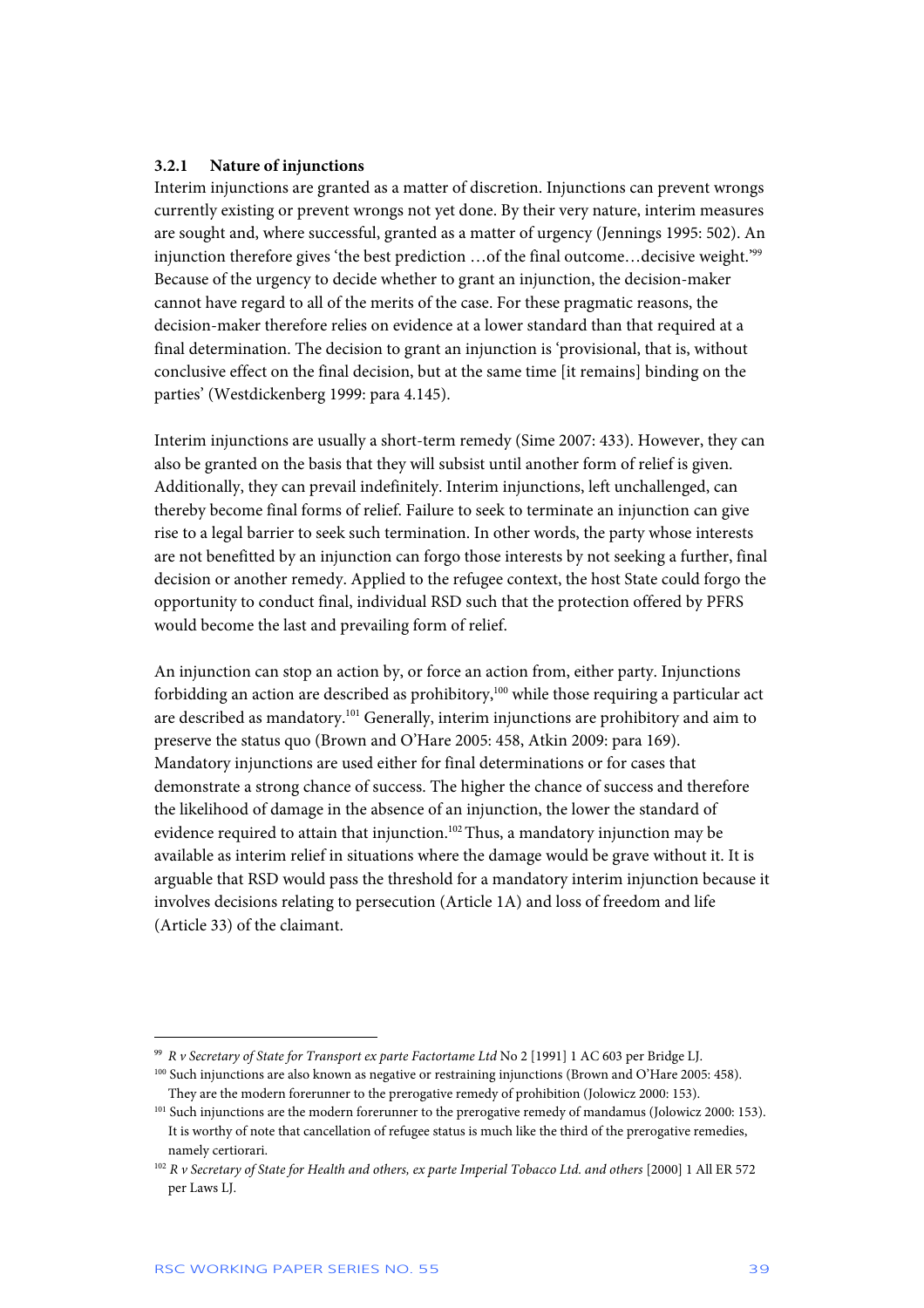An injunction can restrain wrongful acts which are threatened or imminent but have not yet begun.103 Such an injunction is known as a *quia timet* injunction.104 *Quia timet* is a Latin phrase meaning 'because he fears'. The link between this phrase (the word 'fear' especially) and the Convention definition of a refugee is self-evident.

In defining the purpose of a *quia timet* injunction, the Master of the Rolls stated:

… in a *quia timet* action you have to satisfy the court that what the defendant is doing will prove an imminent and substantial damage to the plaintiff's property, or his business, whatever it may be. The court has to draw an inference from all the circumstances of the case; *ex hypothesi* you cannot prove actual damage…105

The purpose of *quia timet* injunctions and RSD are similar in the sense that RSD is also 'an essay in prediction' (Goodwin-Gill and McAdam 2007: 542).

*Quia timet* injunctions are granted especially in cases where damages will not be an adequate remedy for the violation which the injunction is designed to prevent.<sup>106</sup> Persecution (Article 1A) and loss of freedom or life (Article 33) would readily pass this threshold.

Injunctions can be granted *ex parte* or *inter partes* (Sime 2007: 433). Since there is no party actively opposing most refugee claims, it could be said that RSD is, by its nature, ex parte.

Taking into account the characteristics of both injunctions and PFRSD, this paper argues that PFRS is best conceived as, in effect, a *quia timet* injunction granted, in haste and *ex parte*, at the discretion of the host State with both mandatory and prohibitory elements. It is mandatory in that it requires States to protect those Convention rights that prevent irreparable harm to the refugee claimant,<sup>107</sup> and it is prohibitory of *refoulement*. As Kagan has acknowledged, 'prima facie protection is the best means of preventing *de facto refoulement*' (2003: 43). The injunction persists until, but is without prejudice to, RSD that considers exclusion and non-inclusion from Convention protection.

#### **3.2.2 Evidentiary threshold for injunctions**

Courts have variously described the standard of proof required for the granting of interim relief, including injunctions. Standards of proof are the 'threshold to be met by the

<sup>103</sup> *Fletcher v. Bealey* (1884) 28 Ch.D. 688 and *Jordeson v Sutton, Southcoates and Drypools Gas Co* [1899] 2 Ch 217.

<sup>&</sup>lt;sup>104</sup> See for example, *Australian Broadcasting Corporation v O'Neill* (2006) 227 CLR 57 or, even more recently, *Luxottica Retail Australia v Grant and Ors* [2009] NSWSC 126.

<sup>105</sup> *Royal Insurance Co Ltd v Midland Insurance Co Ltd* (1908) 26 RPC 95 at 97. This dictum has been widely adopted: see *Bendigo and Country Districts Trustees and Executors Co v Sandhurst and Northern District Trustees Positive* (1909) 15 ALR 565.

<sup>106</sup> *Fletcher v. Bealey* (1884) 28 Ch.D. 688 and *Jordeson v Sutton, Southcoates and Drypools Gas Co* [1899] 2 Ch 217.

 $107$  See 3.2.2.2.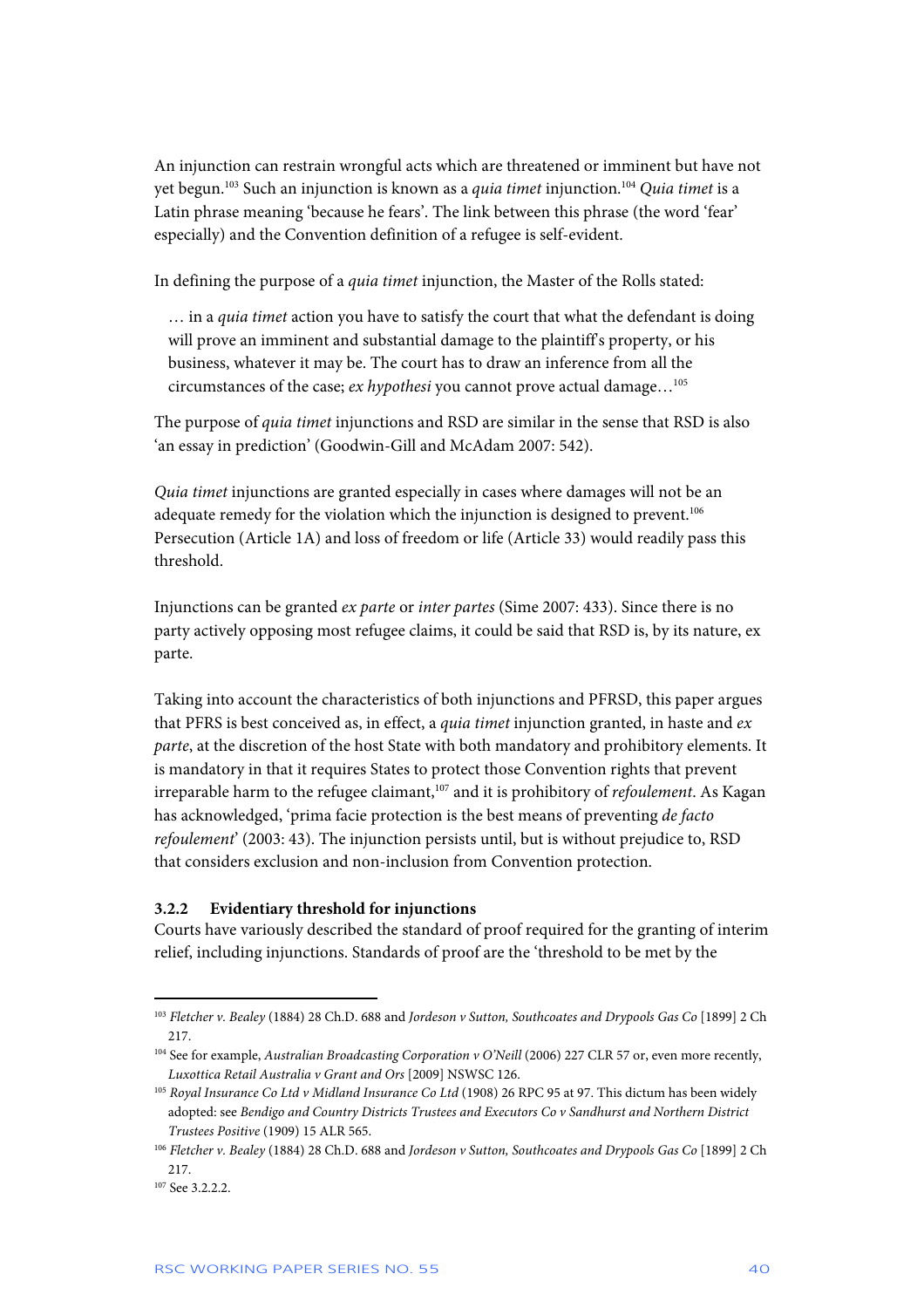claimant in persuading the decision-maker of the truth of his or her actual assertions' (Gorlick 2003: 367-8). The courts' formulations all indicate that the requisite standard for injunctions is low or, as it is relevantly termed, prima facie.<sup>108</sup>

The prima facie standard of proof in civil procedure has been the subject of considerable commentary and jurisprudence. One can read the formulations below from common law jurisdictions<sup>109</sup> and apply them readily to the refugee context.<sup>110</sup> By so doing, the general law arguably informs the understanding and clarifies the meaning of PFRS. A prima facie case has been defined as being one where, 'if the evidence remains as it is, it is probable that at the hearing of the action [the plaintiff] will get a decree in his favour.<sup>'111</sup> Alternatively, the High Court of Australia has opined that:

…the phrase "prima facie case" [does] not mean that the plaintiff must show that it is more probable than not that at trial the plaintiff will succeed; it is sufficient that the plaintiff show a sufficient likelihood of success to justify in the circumstances the preservation of the status quo pending the trial.<sup>112</sup>

The Federal Court of Australia has stated that a prima facie case is:

…an "arguable case", bearing in mind that this requirement is to be met at the outset of the action, "without the advantage of discovery and other procedural aids to the making out of a case"…[The threshold] is whether on the material before the Court, inferences are open which, if translated into findings of fact, would support the relief claimed.<sup>113</sup>

Applying these formulations to the refugee legal context, a prima facie refugee could be said to be a refugee in whose case it is 'probable' that refugee status would be recognised or who has a 'sufficient likelihood of' or 'an arguable case' for getting refugee status by means of individual RSD. A prima facie case in civil procedure is one that provides a low but sufficient standard of evidence. This fits with the standard of evidence required to attain PFRS.

Like the presumptive conception, the term 'prima facie' in relation to injunctions also relies on inferences drawn from the objective situation from which a refugee flees;

<sup>108</sup> *Clough Engineering Ltd v Oil and Natural Gas Corporation Ltd* [No 3] [2007] FCA 2082 per Gilmour J. This low standard reflects the alternative Latin term used to described a prima facie case, namely *fumus boni juris* meaning 'having the scent of being good in law' (Atkin 2009: para 108).

<sup>109</sup> Notions of the standard of proof are not unique to the common law. In the civil law system, the requisite standards of proof generally are formulated as the *liberté de la preuve* (freedom of proof) that results in *intime conviction* (deep conviction) on the part of the decision-maker as to the truthfulness of the claim (Gorlick 2003: 361).

<sup>110</sup> To do so with the following quotations, replace the word 'Court' and 'defendant' with 'host State', the word 'plaintiff' with 'refugee claimant', 'action' with 'status determination', 'trial' with 'individual determination' and 'relief' or 'decree' with 'refugee status'.

<sup>111</sup> *Chandler v Royle* (1887) 36 Ch D 425 per Cotton LJ. This view has been endorsed by the High Court of Australia in *Beecham Group Ltd v Bristol Laboratories Pty Ltd* (1968) 118 CLR 618.

<sup>112</sup> *Australian Broadcasting Corporation v O'Neill* (2006) 227 CLR 57.

<sup>113</sup> *Clough Engineering Ltd v Oil and Natural Gas Corporation Ltd* [No 3] [2007] FCA 2082 per Gilmour J [citations omitted]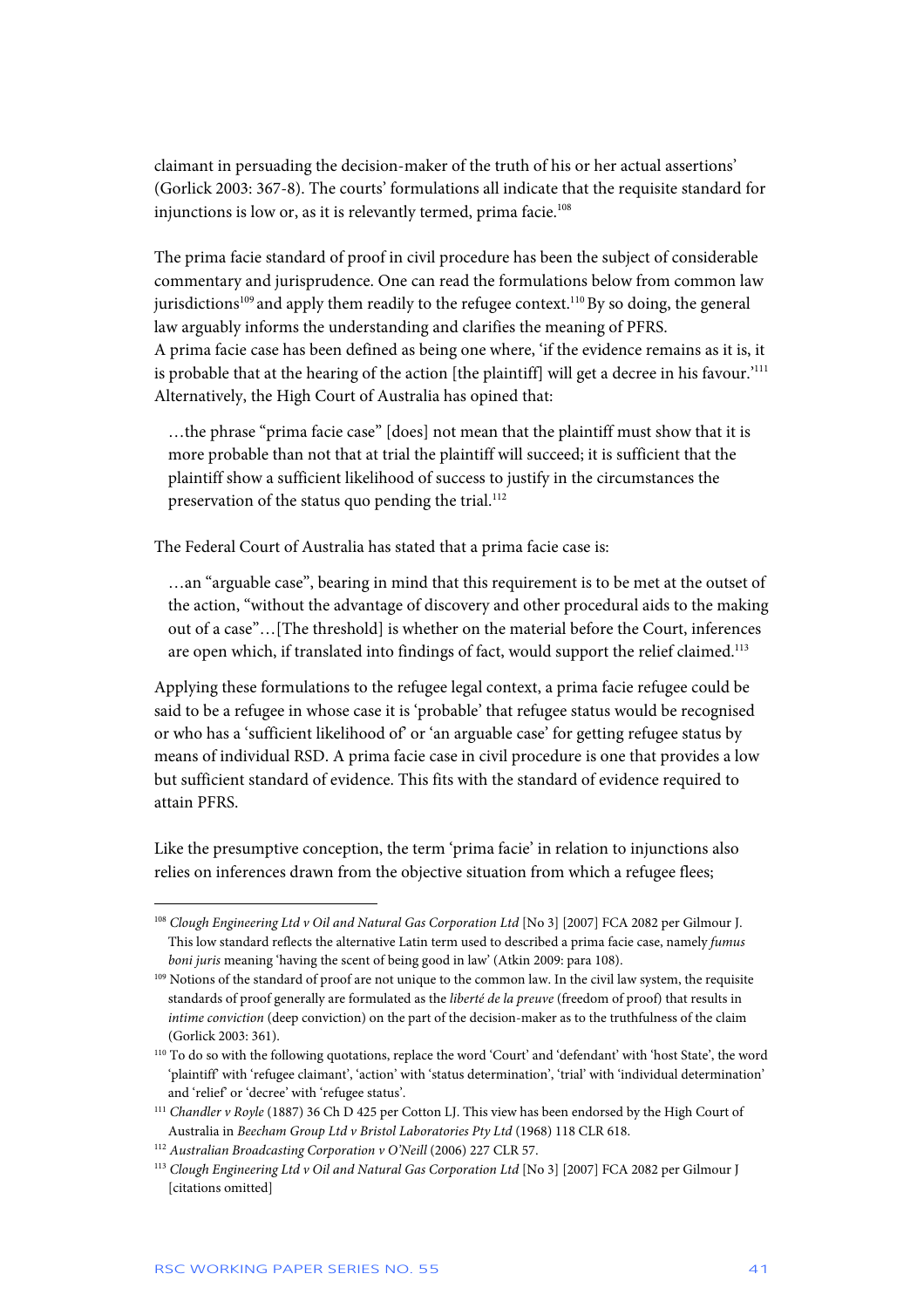however, it uses these inferences in a different test for a different result.<sup>114</sup> This paper argues that the inferences are made from evidence to a standard which constitutes the prima facie standard (as it is known and used in relation to injunctions) in the context of refugee law.

The standard of proof required to evidence a final refugee claim is the subject of significant disagreement (Goodwin-Gill 2005: 6).<sup>115</sup> Suffice it to say, all of the formulations said to be required in final RSD require a higher standard of proof than that described as prima facie. As such, this paper argues that the use of the term 'prima facie' indicates that PFRSD requires a different and lower standard of proof than other RSD. For this reason perhaps, Kagan describes PFRSD by reference to what it implies, namely a 'manifestly well-founded' claim to refugee status (2003: 42, see also Van Beek 2001: 18). Rutinwa similarly describes it as the status for 'those patently in need of it' (2002: 1). This paper argues that by designating people fleeing a particular place in a particular period as beneficiaries of PFRSD, the host State acknowledges that, pending final determination, the higher standard of proof need not be fulfilled by each applicant for the grant of refugee protection and need only satisfy a lower, prima facie standard (see Durieux 2009:  $25-26$ ).

#### *3.2.2.1 Balance of convenience*

The exercise of discretion as to whether to grant an injunction requires the decisionmaker to 'balance the magnitude of the evil against the chances of its occurrence'.116 This is known as the 'balance of convenience'.117 The 'balance' requires consideration of both the likelihood of harm and the magnitude of that harm (Zuckerman 2006: para 9.24). In public law,<sup>118</sup> the decision to grant an injunction requires the decision-maker to 'place a value on the public interest, and balanc[e] that against the financial or other consequences suffered by the individual' if the injunction is not granted (Atkin 2009: para 169). It requires the decision-maker to 'ask: [c]ould it hurt the claimant [i.e. host State] more to go without the injunction…pending trial than it would hurt the defendant [i.e. refugee claimant] to suffer it?' (Brown and O'Hare 2005: 460). The importance of the likelihood of harm alters depending on the nature of the injunction being sought. The requisite magnitude of harm to tip the balance in favour of granting an injunction is discussed next.

<sup>114</sup> See 1, 3.1.2.

<sup>115</sup> For example, UNHCR has stated that 'the determination of refugee status does not purport to identify refugees as a matter of certainty, but as a matter of likelihood' (1998). Alternatively, the standard has been formulated in the United Kingdom as a 'reasonable chance', in Canada as a 'less than a 50 per cent chance… but more than a minimal or mere possibility', in the USA as 'a reasonable possibility' and in Germany as a 'considerable likelihood'. Reconciling these standards is beyond the scope of this paper (but see Gorlick 2003: 367-8).

<sup>116</sup> *Earl of Ripon v Hobart* (1834) 3 My & K 169 at 176.

<sup>117</sup> Latterly, 'balance of convenience' has come to be regarded as 'an unfortunate expression. [After all, the law's] business is justice, not convenience' per *Francome v Mirror Group Newspapers Ltd* [1984] 1 WLR 892 at 898.

<sup>&</sup>lt;sup>118</sup> Law involving a State or public authority as one party, as in the refugee context.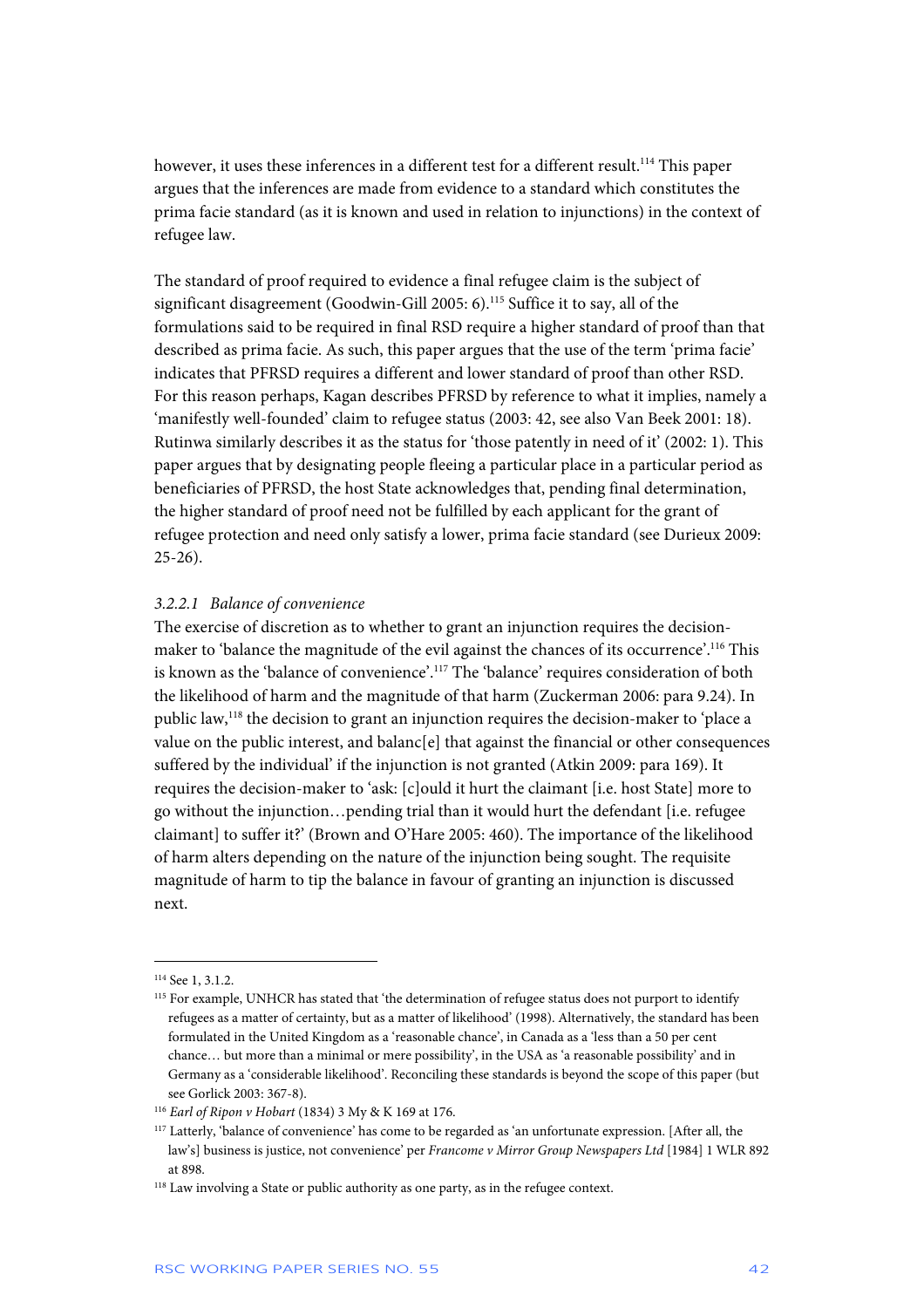#### *3.2.2.2 Irreparable prejudice*

The evidentiary threshold for some forms of injunction is evidence of irreparable harm or prejudice. In general law, irreparable harm is regarded as harm which cannot be compensated with damages (Zuckerman 2006: para 9.23).<sup>119</sup> The ICJ has repeatedly held<sup>120</sup> that evidence of 'irreparable prejudice . . . to rights which are the subject of dispute' is required for it to grant a provisional measure.<sup>121</sup> Rules and procedures for other international courts confirm 'irreparable prejudice' as a threshold for the grant of provisional measures also.<sup>122</sup> However, no instrument of international law 'spell[s] out which violations are to be regarded as causing irreparable' prejudice (Noll 2000: 464). International courts and UN treaty bodies have attempted to define the scope of what rights violations give rise to 'irreparable prejudice'. The ICJ referred to 'irreparable prejudice' in the process of granting provisional measures for the protection of individual rights to life, liberty, protection and security (Goodwin-Gill and McAdam 2007: 435). The UN Human Rights Committee (2004: para 12) and the Committee on the Rights of the Child (2005: para 27) have both stated that denial of the right to life, or torture, cruel, inhuman or degrading treatment, among other ill-treatment, would give rise to 'irreparable harm'.<sup>123</sup>

'The concept of irreparability fits well' in the refugee context (Noll 2000:465, see also Goodwin-Gill 1983: 136). This further illustrates the appropriateness of the injunctive conception of PFRSD. Noll suggests the following, non-exhaustive definition of what constitutes harm that is 'irreparable' in the refugee context:

A violation [of international human rights law] is irreparable *inter alia* when it directly or indirectly terminates the life of the victim, when it produces a trauma resistant to therapy or when there are no legal remedies available to redress the violation (2000: 466).

In the author's view, persecution (Article 1A) and loss of freedom or life (Article 33) would constitute 'irreparable prejudice'.124 By definition, refugees are at risk of these

<sup>119</sup> See also *Attorney-General v Hallett* (1847) 16 M and W 569 per Alderson B.

<sup>120</sup> See *Nuclear Tests (Australia v. France)*, Interim Protection, Order of 22 June 1973, ICJ Reports 1973: 103; *United States Diplomatic and Consular Staff in Tehran,* Provisional Measures, Order of 15 December 1979, ICJ Reports 1979: p36; *Application of the Convention on the Prevention and Punishment of the Crime of Genocide*, Provisional Measures, Order of 8 April 1993, ICJ Reports 1993: para 34; *Vienna Convention on Consular Relations (Paraguay v. United States of America)*, Provisional Measures, Order of 9 April 1998: para 36.

<sup>121</sup> *LaGrand (Germany v. United States of America)*, Provisional Measures, Order of 3 March 1999, ICJ Reports 1999: para 23.

<sup>&</sup>lt;sup>122</sup> See for example, Human Rights Committee Rules of Procedure 2005 Rule 92; American Convention on Human Rights 1969 Article 63; African Commission on Human and People's Rights, Rules of Procedure 1995, Rule 111.

<sup>123 &#</sup>x27;Irreparable harm' was considered as part of a test for complementary protection in Australia in 2009. At the time of writing, it seems unlikely to be included in the final Bill due to strong criticism of the complexity of the test in public submissions to the Senate Committee considering the draft Bill, see Senate 2009: para 3.8 – 3.18.

 $124$  It is arguable that children could be 'irreparably harmed' by an even lower threshold of ill-treatment than adult refugee claimants, see Article 22 and 37 (b)-(d) of the Convention on the Rights of the Child 1989.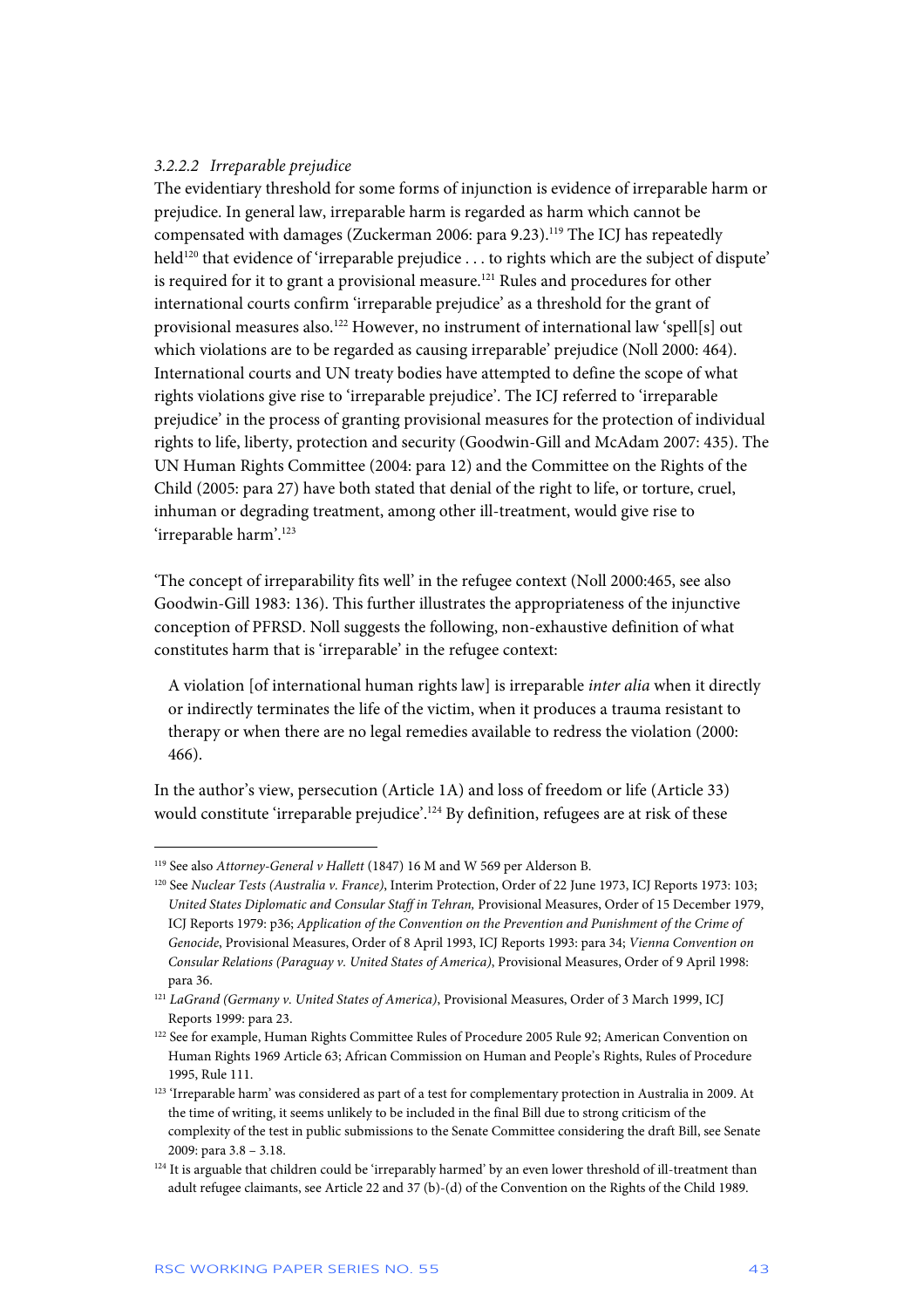forms of harm. This tips the 'balance of convenience' in their favour. This harm greatly outweighs the possible harm caused to the host State by the refugee claimant's presence pending final, individual RSD.

#### **3.2.3 Legal foundation for the injunctive conception of PFRSD**

Unlike the presumptive analysis, the injunctive analysis has a legal foundation even beyond the inherent power to grant an injunction for 'any decision that determines questions affecting the rights of subjects' (Jolowicz 2000: 153).<sup>125</sup> Interim measures, like injunctions, are familiar not only to international law and international legal decisionmaking generally, but to the Convention specifically.

The Convention is capable of interpretation as a matter of international law by the ICJ (Article 38).126 The Statute of the ICJ ('ICJ Statute') expressly provides for the ICJ to grant injunctions that are binding on the parties.<sup>127</sup> Article 41(1) provides that:

The Court shall have the power to indicate, if it considers that circumstances so require, any provisional measures which ought to be taken to preserve the respective rights of either party.

As Goodwin-Gill and McAdam have stated, 'the possibility of interim measures ordered by the [ICJ in the refugee context] under article 41 of the Statute should not be discounted' from legal consideration of refugee law (2007: 435, see also Goodwin-Gill 1983: 136).

Article 41 is an international law codification of the common law *quia timet* injunction (Jennings 1995: 501).<sup>128</sup> The ICJ has already stated that in order for such an injunction to be granted, the party requesting it must prove, on a *prima facie* basis, that their matter falls within the jurisdiction of the Court (Jennings 1995: 502).<sup>129</sup> The Court has also held that it can determine a provisional measure 'on the basis only that it has prima facie jurisdiction, both *ratione personae* and *ratione materiae*, 130 under' an international human rights convention.131 '[T]he power of the Court to indicate interim measures of protection is part of its incidental jurisdiction and is not dependant on its competence to determine the merits. [This] view [is] supported by the preponderance of authority' (Plender 1991: 16). It is on this firm and explicit legal foundation that PFRSD should be seen to be based. PFRS has not, to date, arisen from an injunction from the ICJ. This paper contends that PFRS is given at the discretion of, and by, host States in anticipation that the ICJ would

<sup>&</sup>lt;sup>125</sup> Of course, in many jurisdictions, Courts are also prescribed the power to grant an injunction. See for example *Supreme Court Act 1981* (UK) s 37(1) or *Civil Procedure Rules 1998* (UK) 25A: para 1.3. <sup>126</sup> See 2.1.

<sup>127</sup> As to the procedure for the granting of interim measures, see Subsection D (1) of the ICJ *Rules of the Court* (1978).

<sup>128</sup> See 3.2.1**.** 

<sup>129</sup> *LaGrand (Germany v. United States of America)*, Provisional Measures, Order of 3 March 1999, ICJ Reports 1999: para 13.

<sup>&</sup>lt;sup>130</sup> Meaning, for the relevant reasons and the relevant persons.

<sup>131</sup> *Application of the Convention on the Prevention and Punishment of the Crime of Genocide, Provisional Measures,* Order of 8 April 1993, ICJ. Reports 1993: para 32.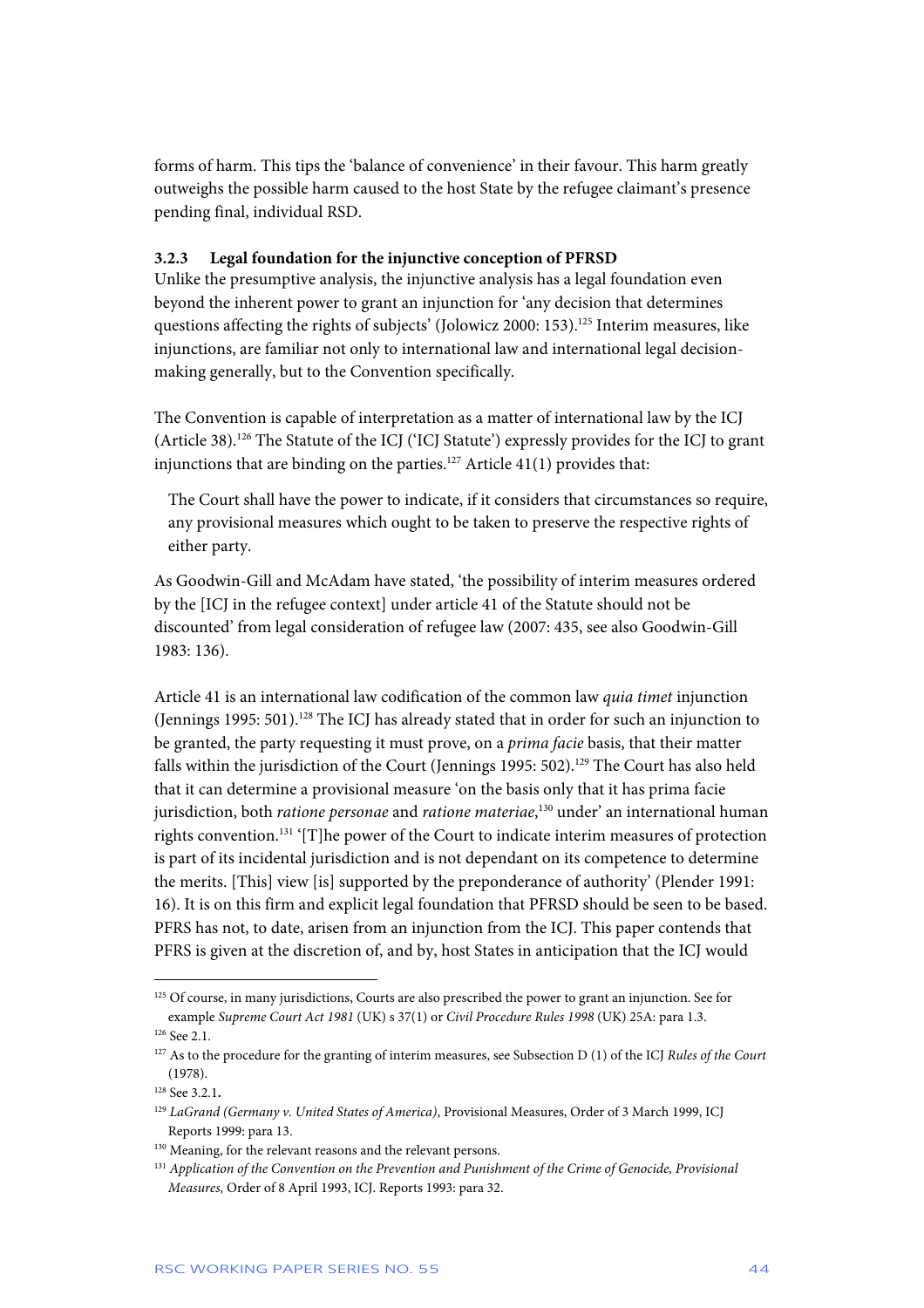grant such refugee claimants injunctive relief under Article 41 of the ICJ Statute were the situation of those claimants to be considered pursuant to Article 38 of the Convention. This foundation has the additional benefit of shedding light on the injunctive nature of PFRS.

In addition, the Convention provides both mandatory and prohibitory rights to refugees. Article 33 is especially important in this regard. It prohibits return. This prohibition is an entitlement of refugees even before they attain refugee status.<sup>132</sup> Article 33 is like a prohibitory injunction in nature. As an effective codification of current international customary law, it can therefore also be a basis for a limited form of injunctive PFRS in those States that are not signatories to the Convention.

#### **3.2.4 Application of an injunctive analysis to PFRSD**

The law around the term '*prima facie*' in relation to injunctions can be readily applied to refugee law. In general law, the determination as to whether or not to grant a *quia timet*  injunction involves a weighing of the degree of probability of apprehended harm, the degree of seriousness of that harm, and finally, the requirements of justice as between the parties.133 Without PFRS, the refugee claimant could be returned to the frontiers of territories where their life or freedom would be threatened (Convention Article 33) for want of a lawful reason to remain in the foreign State ('probability of apprehended harm'). The fear of return to persecution, rather than the fear of persecution itself, is the basis of the injunction ('quia timet'). Were they forced back, the person's life or freedom may be threatened ('seriousness of that harm'). Justice requires that the status quo be preserved so as to ensure that this does not occur and because the cost to the host State is, relative to the potential loss of a life, small and insignificant ('justice as between the parties'). The provision of evidence only of flight from a particular place during a particular period is a low standard of evidence to substantiate a refugee claim. It is on this low standard that PFRS is proved. The result of PFRSD is the grant of interim refugee status that is injunctive in nature. This analysis is grounded in the legal foundation of PFRS, namely the Convention.<sup>134</sup>

It is the contention of this paper that, in the refugee context, the term '*prima facie*' is therefore referable to, or shorthand for, a *quia timet* injunction in favour of a refugee claimant that is:

- (a) granted on a discretionary basis by the host State pursuant to:
	- (i) Articles 1A and 33 of the Convention and taking cognisance of Article 38, or (ii) in non-signatory States, the customary international law norm of *nonrefoulement* (whether conceived in the limited scope provided in the Convention, or otherwise),
- (b) prohibitory of *refoulement*,

<sup>132</sup> See 1.2.

<sup>133</sup> *Copyright Agency Ltd v Haines* [1982] 1 NSWLR 182.

 $134$  See 2.6.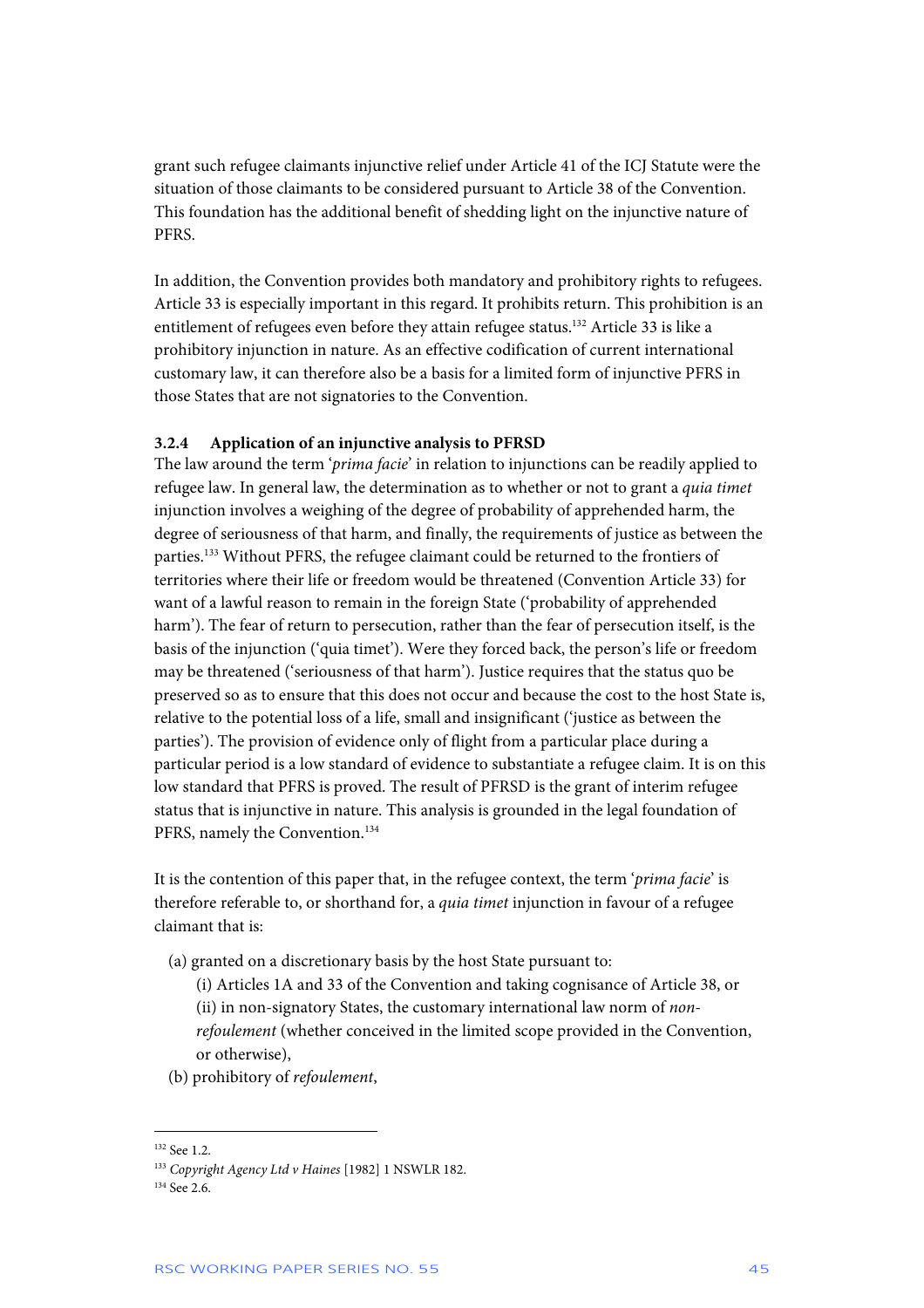- (c) mandatory of fundamental rights that prevent irreparable harm as set out in:
	- (i) the Convention, or

(ii) in both signatory and non-signatory States, human rights instruments to which the State is a signatory,

(d) interim and prevailing until and without prejudice to RSD that has regard to noninclusion and exclusion under Article 1F from Convention protection,

(e) *ex parte* for want of, or in the absence of, an appropriate opposing party,

(f) for the purpose of preventing wrongs that have not been committed by the host State but may be if no refugee status is granted.

This conception of PFRSD indicates that those with PFRS are staying in the host State within the law, i.e. 'lawfully staying'. The Convention accords 'gradations in treatment' depending on the legal status of the refugee (UNGA 1994: para 29, Durieux and Hurwitz 2005: 111 and 127). Those 'lawfully staying' in a country are entitled to significantly more rights<sup>135</sup> than those who only attain rights extended to 'all refugees'.<sup>136</sup> As such, prima facie refugees are legally entitled to the larger range of rights under the Convention.

The injunctive analysis accommodates the key features of the real world application of PFRSD set out in the first section. PFRS is like an injunction in that it is:

- 1.not final, since those who gain PFRS can be subject to further screening to determine whether they are excludable or non-includable from Convention protection,
- 2.without prejudice to the final determination, at which point decisions as to excludability and non-includability can be made,
- 3.made in situations of urgency, when the host State's RSD apparatus does not have the capacity to conduct an exhaustive individual RSD,
- 4. a means to preserve the status quo, in that it prevents the irreparable harm that would result from *refoulement* and affords rights that preserve the life and safety of the refugee.

While the rights attached to PFRS may be no fewer in number than those resulting from individual RSD (Durieux and Hurwitz 2005: 126), they may be lesser in quality (ExComm 2004 No 22, see Rutinwa 2002: 15, Hyndman and Nylund 1998: 32, 34 and 37, contra Durieux and McAdam 2004: 10) such as only to prevent irreparable harm. This is for two reasons. Firstly, PFRS is the result of RSD that did not consider exclusion and noninclusion from Convention protection.<sup>137</sup> Second, PFRS is the result of an expedited, injunctive process that is, by its nature, initially interim but will prevail in the absence of further, individual RSD. These qualitative differences account for prima facie refugees not being considered for resettlement.<sup>138</sup> Resettlement requires final, rather than interim, RSD that has regard for all elements of the Convention refugee definition, including exclusion and non-inclusion from Convention protection (UNHCR 2001a: para 6 and 8, see also Hyndman 2001: 47, Durieux 2009: 32, contra Rutinwa 2002: 2 and 14).

<sup>135</sup> Convention Articles 15, 17, 19, 21, 23, 24 and 28.

<sup>&</sup>lt;sup>136</sup> Convention Articles 3 and 33.

<sup>&</sup>lt;sup>137</sup> See 1.3.1.

 $138$  See 1.3.3.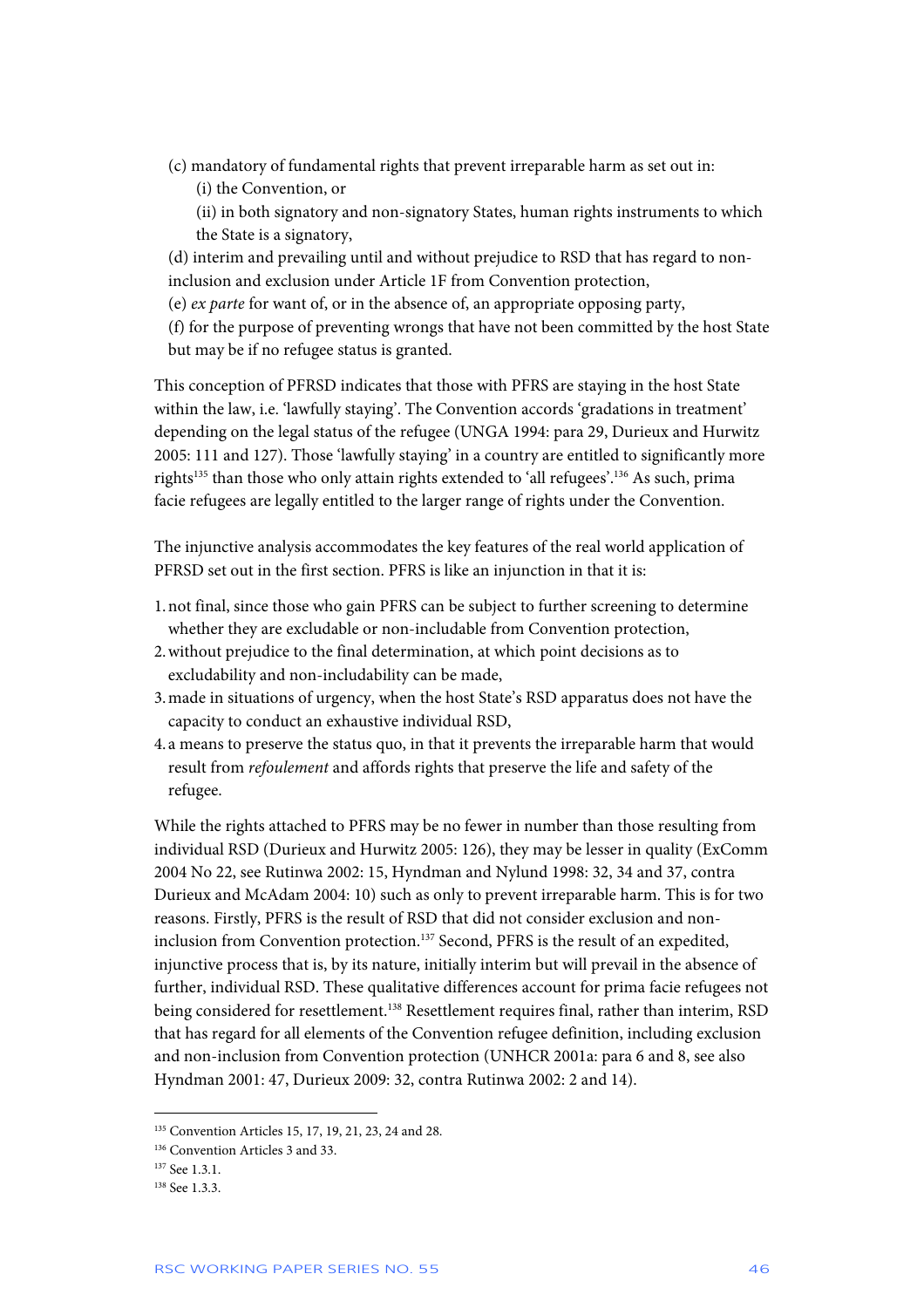#### **3.3 Reform – Executive Committee conclusion**

There is a marked lack of clarity about the nature and purpose of PFRSD. The law around PFRSD would benefit from authoritative clarification. A Protocol to clarify the situation was mooted by High Commissioner Schnyder in 1965 (Davies 2008: 708) and recommended by UNHCR in 2004 (UNHCR 2004: para 12, contra UNHCR 1999: para 15). A Protocol would indeed be ideal, but the prevailing political climate makes it unlikely (UNGA 1994: para 53).

Alternatively, a conclusion of the Executive Committee of UNHCR would be easier to achieve. The Executive Committee is charged with responsibility for giving non-binding interpretations of the Convention. To date, the Executive Committee has never used the term 'prima facie', even though it is part of the common vocabulary of UNHCR and many host States. An Executive Committee conclusion would be an appropriate mechanism to promote the formalisation of PFRS and to be a guide to all States (see McAdam 2010: 39- 40).

Such a conclusion would benefit from recitals that acknowledge that the majority of the world's refugees are recognised on a prima facie basis. The conclusion could then confirm the Convention as a source of PFRSD citing Articles 1A and 33 and, by operation of Article 38 of the Convention, Article 41 of the ICJ Statute. It would be most beneficial for the conclusion to explain the nature of PFRS by express reference to the operation of the term 'prima facie' in relation to injunctions. This would have the additional benefit of clarifying the confusion arising from the presumptive analysis of PFRSD. Finally, the conclusion should commend States to PFRSD as a way of ensuring that refugees are afforded rights under the Convention without draining the resources of the host State by undergoing individual RSD and without subjecting claimants to unreasonable delay.

## **Conclusion**

Since the earliest attempts to codify human rights, as recorded in the Magna Carta (1215), there has been concern to ensure recognition that justice delayed is justice denied. Today, the same concern arises in the interpretation and application of the Convention Relating to the Status of Refugees (1951). This concern is perhaps borne out nowhere more clearly than in the analysis of refugee status for those who have the misfortune of fleeing to a country that lacks the capacity to determine their individual refugee status in a timely manner.

Those who attain refugee status on a prima facie basis constitute the vast majority of those who are refugees today. Yet the legal status and the process by which they attain it has received scant attention. This paper aimed to inform and alter the debate around PFRS. It did so by explaining State practice around this term in the refugee regime and by seeking guidance from other areas of the law that also use the term 'prima facie'.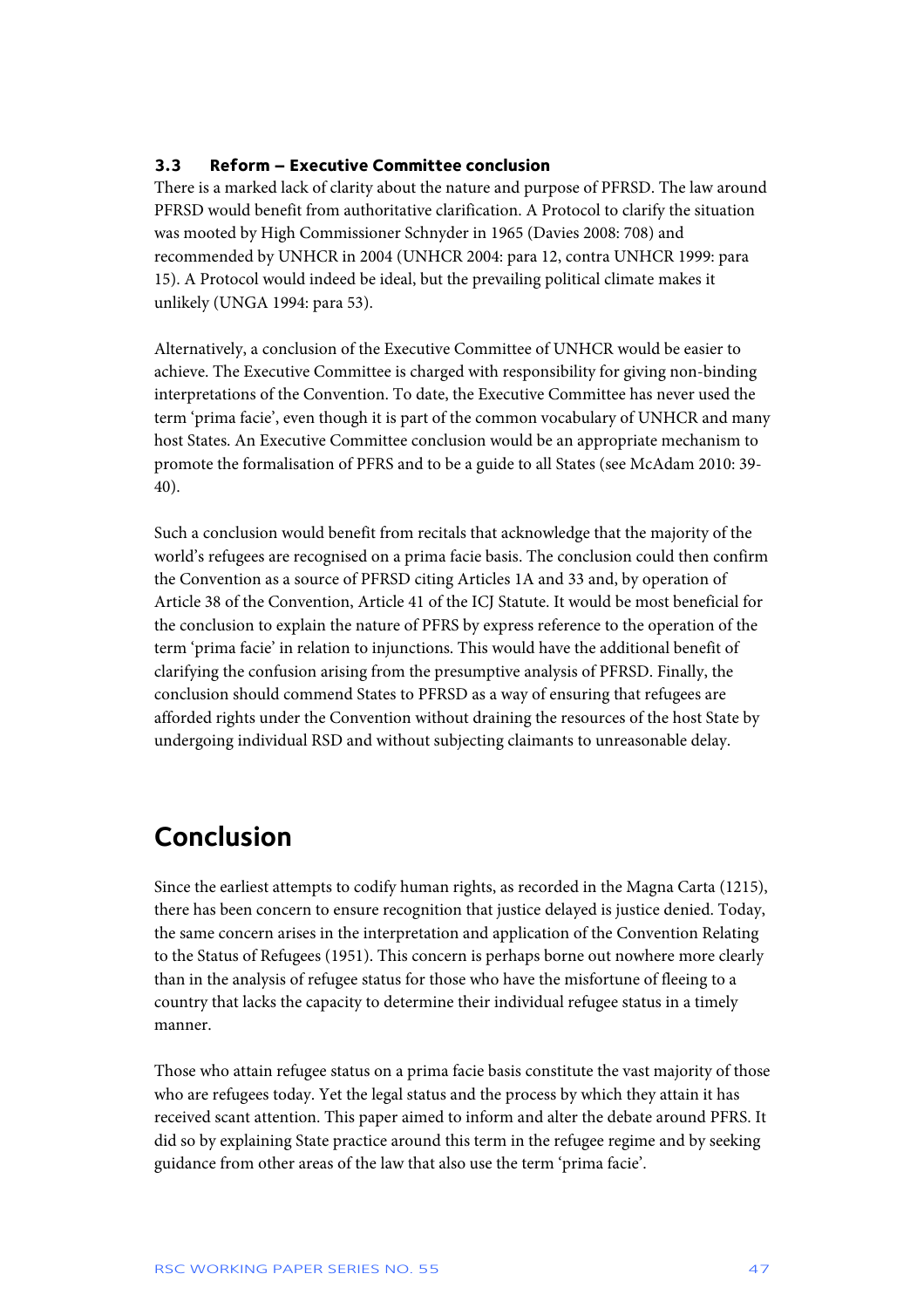The paper concluded that PFRSD is a unique procedure that leads to a unique legal status, in the sense that it is different qualitatively from other RSD. PFRSD is a form of individual RSD. A significant difference from other individual RSD is that PFRSD does not have regard to exclusion or non-inclusion from Convention protection. This qualitative difference results in prima facie refugees not being considered for resettlement. PFRS is different from temporary protection status because it allows for local integration and is not of a pre-determined duration.

The paper also concluded that the source for PFRSD is Articles 1A and 33 of the Convention and, by operation of Article 38 of the Convention, Article 41 of the ICJ Statute. These provisions, read in combination, give scope within the Convention on its existing terms for grants of provisional refugee status on a prima facie basis. A complete understanding of PFRS is therefore informed by the use of the term 'prima facie' in relation to injunctions. PFRSD is thereby, in effect, an injunction granted in haste and *ex parte* within the reasonably exercised discretion of the host State, but guided by human rights obligations to accord procedural fairness and due process. States decide to grant refugee status under the Convention on a prima facie basis when they do not have capacity to individually determine each refugee claim. This shortcut in favour of States, however, does not affect the breadth of rights of those who are entitled to refugee status. PFRSD gives rise to an injunction in favour of each refugee granted refugee status in this way. That injunction prohibits the State from sending back the person to the 'frontiers of territories where his life or freedom would be threatened' and compels the State to accord the beneficiary rights established in the Convention that prevent irreparable harm. Such refugee status is without prejudice to the result of a final, subsequent, individual determination during which exclusion and non-inclusion are considered.

This paper was limited by the scant commentary on and study of PFRSD. Future studies on this subject would benefit from additional research into the practical implementation of PFRSD. Further analysis of State practice may also determine whether there is an emerging norm of customary international law of PFRSD itself, or perhaps RSD conducted by reference only to country of origin and time period of flight.<sup>139</sup> A review of the widespread and long-term use by States of PFRSD (UNGA 1994: para 38), as well as the utilisation of PFRSD in States that are not signatories to the Convention or Protocol,<sup>140</sup> would aid this enquiry. In addition, further analysis of the legal force of the bipartite Cooperation Agreements that operate between States that conduct PFRSD and UNHCR is required (see Kagan 2006: 4, Zieck 2008: 259).<sup>141</sup>

<sup>139</sup> *North Sea Continental Shelf Cases (Federal Republic of Germany v Denmark; Federal Republic of Germany v the Netherlands)* 41 ILR 29.

<sup>140</sup> PFRSD is already conducted in numerous countries that are not signatories to the Convention or Protocol, including Malaysia (USCRI Malaysia 2008) as well as Pakistan (Zieck 2008), Syria and Jordan which, in combination recently hosted over 4 million refugees (UNHCR 2008).

<sup>&</sup>lt;sup>141</sup> Indeed, in those States, Co-operation Agreements may be the only way to fill the legal lacuna for refugees apart from customary international law.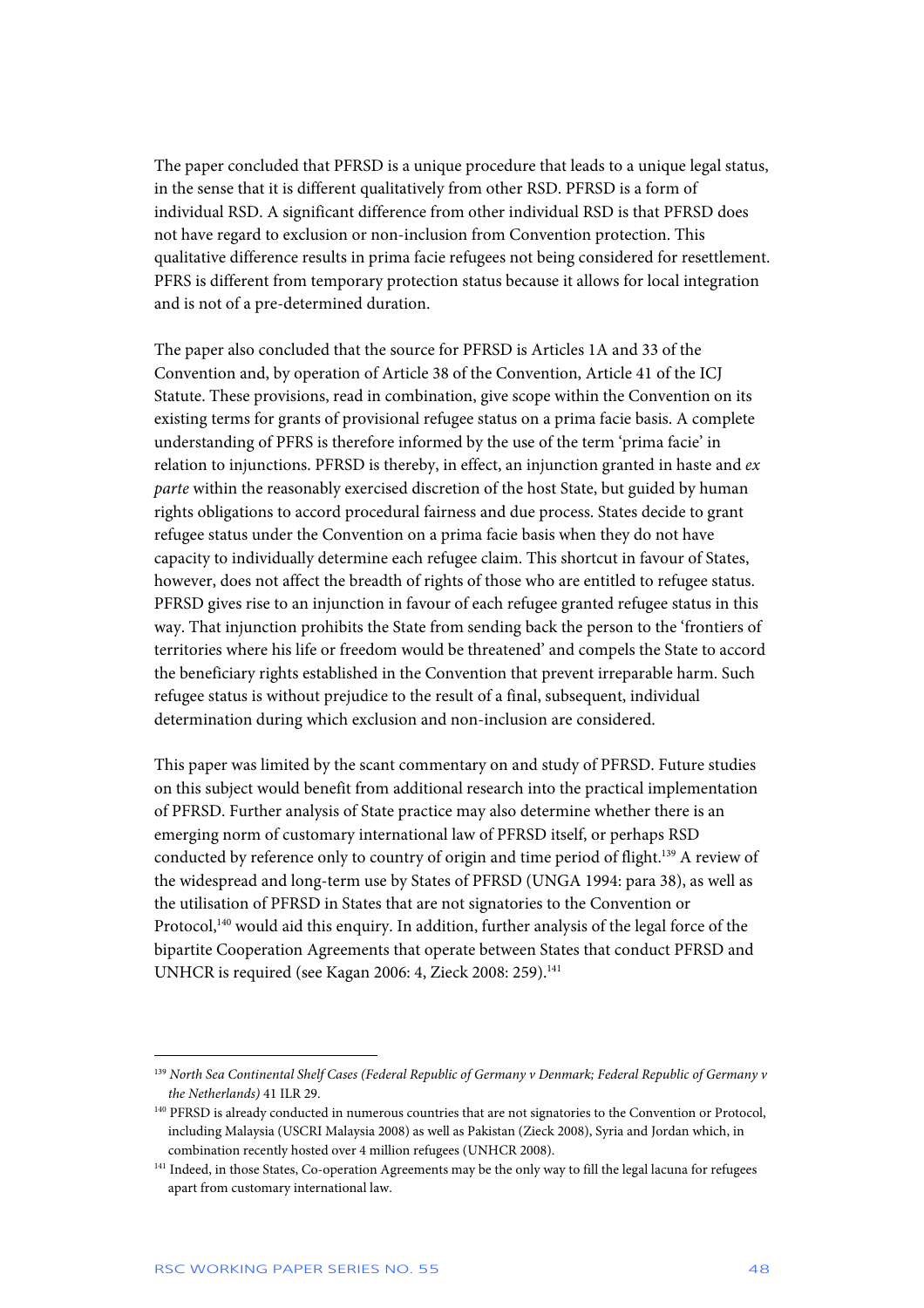There is also scope for research into the gap between the law on the books and the law in practice, especially in regards to those countries in which Ministerial declarations of refugee groups are codified. Similarly, research into PFRSD would greatly benefit from the lived experiences of those who attain PFRS. This would usefully inform future scholarship on the drawbacks and benefits of this form of RSD for refugees themselves. In the absence of such research, it seems that the benefits of conducting PFRSD are many and varied. Done well, PFRSD gives refugee claimants certainty in their legal protection. As this paper has shown, that security derives from the fact that PFRS is, in effect, an injunction under the Convention. Additionally, there are benefits to refugees, UNHCR and States in relying on a less resource-intensive procedure to give a legally secure status (Kagan 2006: 25, Durieux 2009: 31, Van Beek 2001: 16, Kourula 1997: 294). If 'status is everything',<sup>142</sup> PFRSD ensures that the Convention accords with the aspirations of its drafters, that it would become 'a Magna Carta for the persecuted' (Habicht in United Nations Conference of Plenipotentiaries 1951).

<sup>142</sup> See p.3.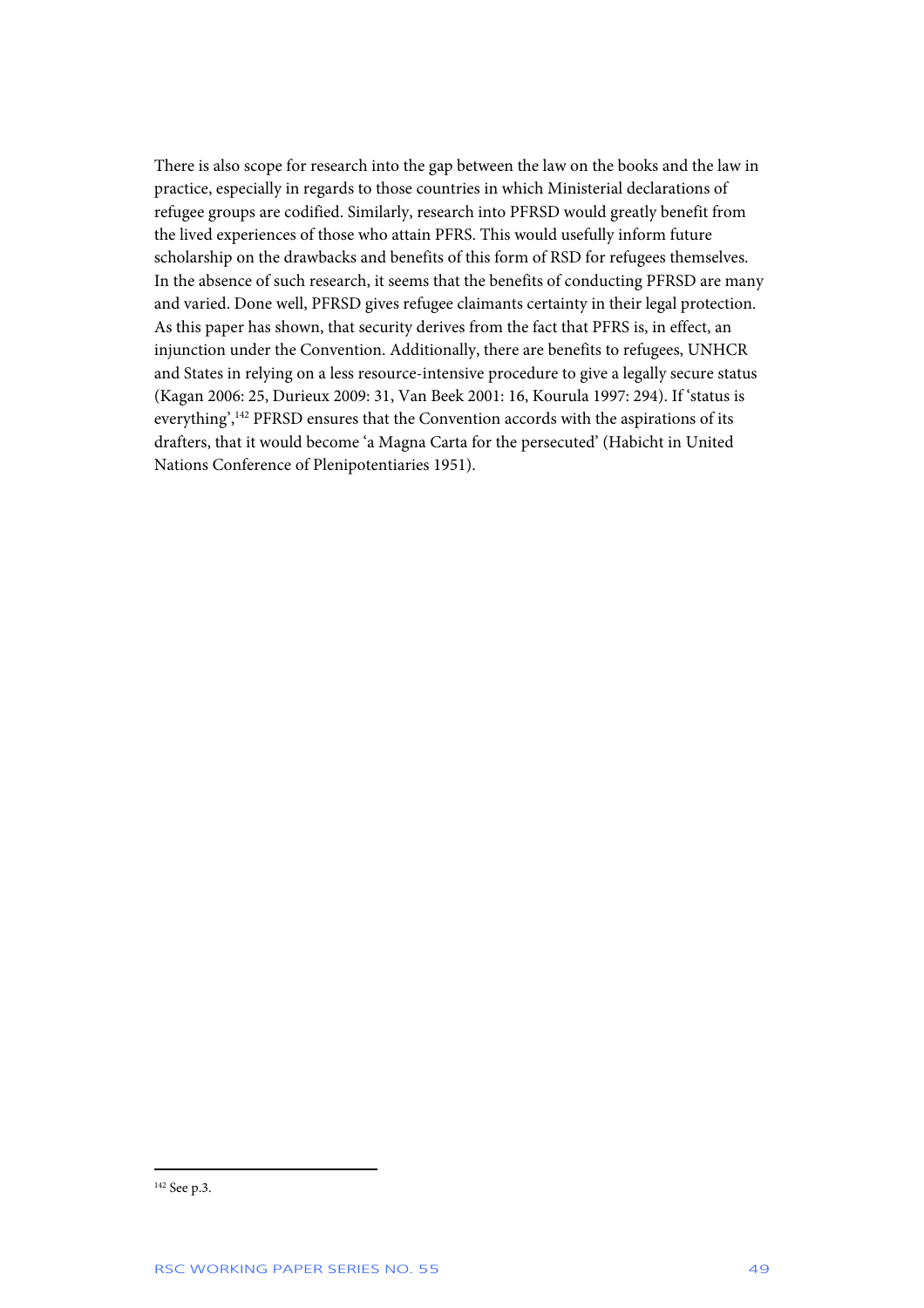## **Annex – Key provisions of international legal instruments**

#### **1951 Convention relating to the Status of Refugee, Article 1A.**

For the purposes of the present Convention, the term "refugee" shall apply to any person who…

owing to well-founded fear of being persecuted for reasons of race, religion, nationality, membership of a particular social group or political opinion, is outside the country of his nationality and is unable, or owing to such fear, is unwilling to avail himself of the protection of that country; or who, not having a nationality and being outside the country of his former habitual residence as a result of such events, is unable or, owing to such fear, is unwilling to return to it.

#### **1969 Vienna Convention on the Law of Treaties, Article 31**

- 1.A treaty shall be interpreted in good faith in accordance with the ordinary meaning to be given to the terms of the treaty in their context and in the light of its object and purpose.
- 2.The context for the purpose of the interpretation of a treaty shall comprise, in addition to the text, including its preamble and annexes:
- (a) any agreement relating to the treaty which was made between all the parties in connection with the conclusion of the treaty;
- (b) any instrument which was made by one or more parties in connection with the conclusion of the treaty and accepted by the other parties as an instrument related to the treaty.
- 3.There shall be taken into account, together with the context:
- (a) any subsequent agreement between the parties regarding the interpretation of the treaty or the application of its provisions;
- (b) any subsequent practice in the application of the treaty which establishes the agreement of the parties regarding its interpretation;
- (c) any relevant rules of international law applicable in the relations between the parties.
- 4.A special meaning shall be given to a term if it is established that the parties so intended.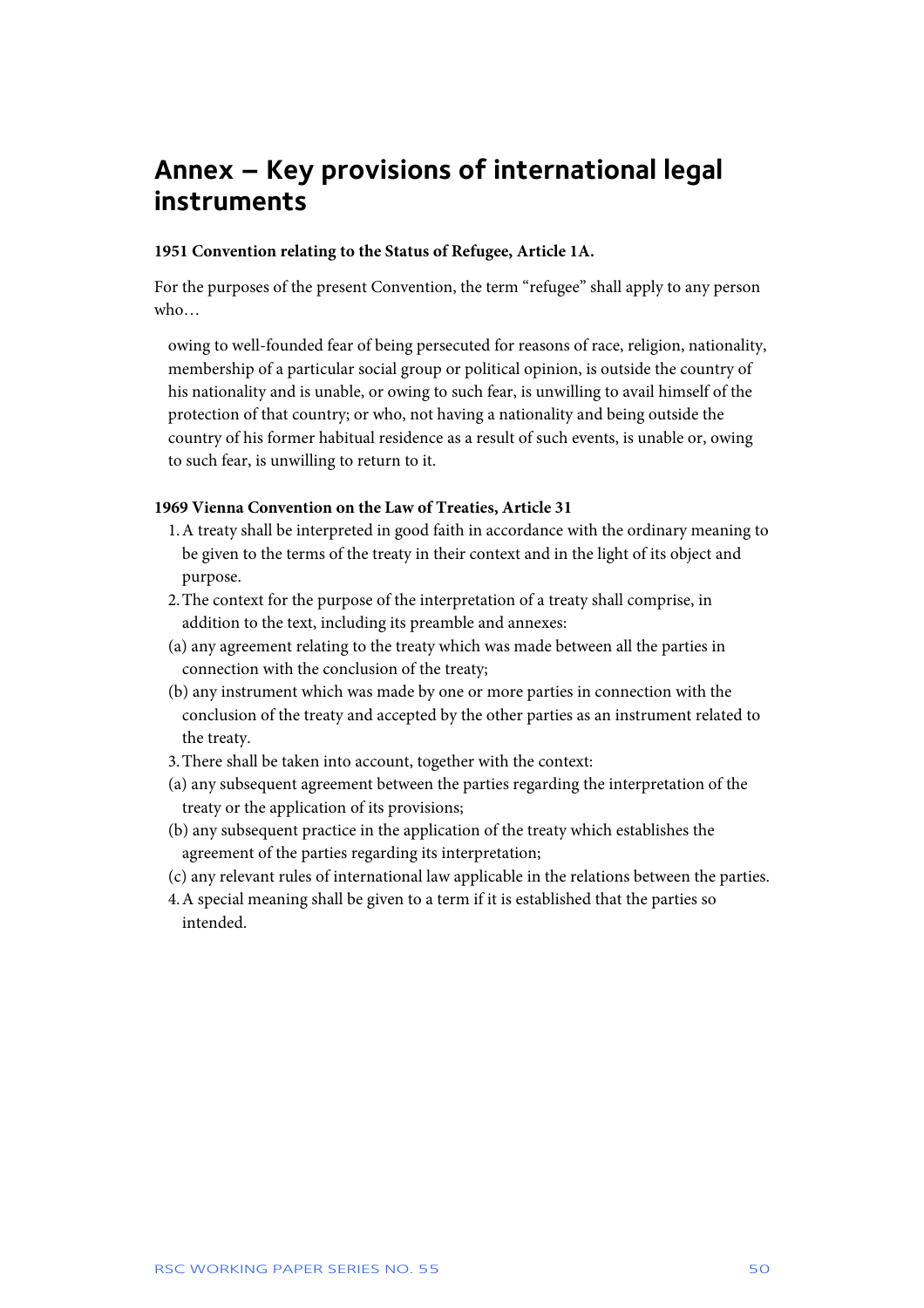## **References cited**

#### **Articles**

ALEXANDER, M., (1999) 'Refugee Status Determination conducted by UNHCR', *International Journal of Refugee Law* 11(2): 251-289

BOURASSA, M-P., (2008) 'Les rapatriements prématurés en Afrique: une menace à la protection des réfugiés', Thesis for Master of Laws, University of Quebec, Canada

BRONEE, S., (1993) 'The history of the Comprehensive Plan of Action', *International Journal of Refugee Law* 5(4): 535-543

BURNSIDE, J., (2009) 'Australia's ugly secret: we still warehouse asylum seekers', *WA Today*, 16 September 2009. Available from: <

http://www.watoday.com.au/opinion/politics/australias-ugly-secret-we-still-warehouseasylum-seekers-20090916-fqqe.html> (accessed on 20 September 2009)

BUSH, G., (2008) *Proposed refugee admissions for fiscal year 2009*, Washington DC, Report to Congress. Available from: <http: //www.state.gov/documents/organization/91978.pdf> (accessed on 20 February 2009)

CITIZENSHIP AND IMMIGRATION CANADA (CIC) (2007) *Canada's new government to accept 5,000 Bhutanese refugees - News Release* (online). Available from: <http: //www.cic.gc.ca/ENGLISH/department/media/releases/2007/2007-05-22.asp> (created 22 May 2007, accessed 20 February 2009)

CRC (UNITED NATIONS COMMITTEE ON THE RIGHTS OF THE CHILD) (2003) Georgia, UN Doc CRC/C/133 111, Geneva

CRC (UNITED NATIONS COMMITTEE ON THE RIGHTS OF THE CHILD) (2005) General Comment 6: The Treatment of Unaccompanied and Separated Children Outside their Country of Origin, CRC/GC/2005/6, Geneva

CUELLAR, M-F., (2006) 'Refugee security and the organizational logic of legal mandates', *Berkeley Electronic Press Legal Series*, Working Paper 998. Available from <http: //law.bepress.com/expresso/eps/998/> (created 25 February 2006, accessed 16 January 2009)

DAVIES, S., (2008) 'Redundant or essential? How politics shaped the outcome of the 1967 Protocol', *International Journal of Refugee Law* 19(4): 703-729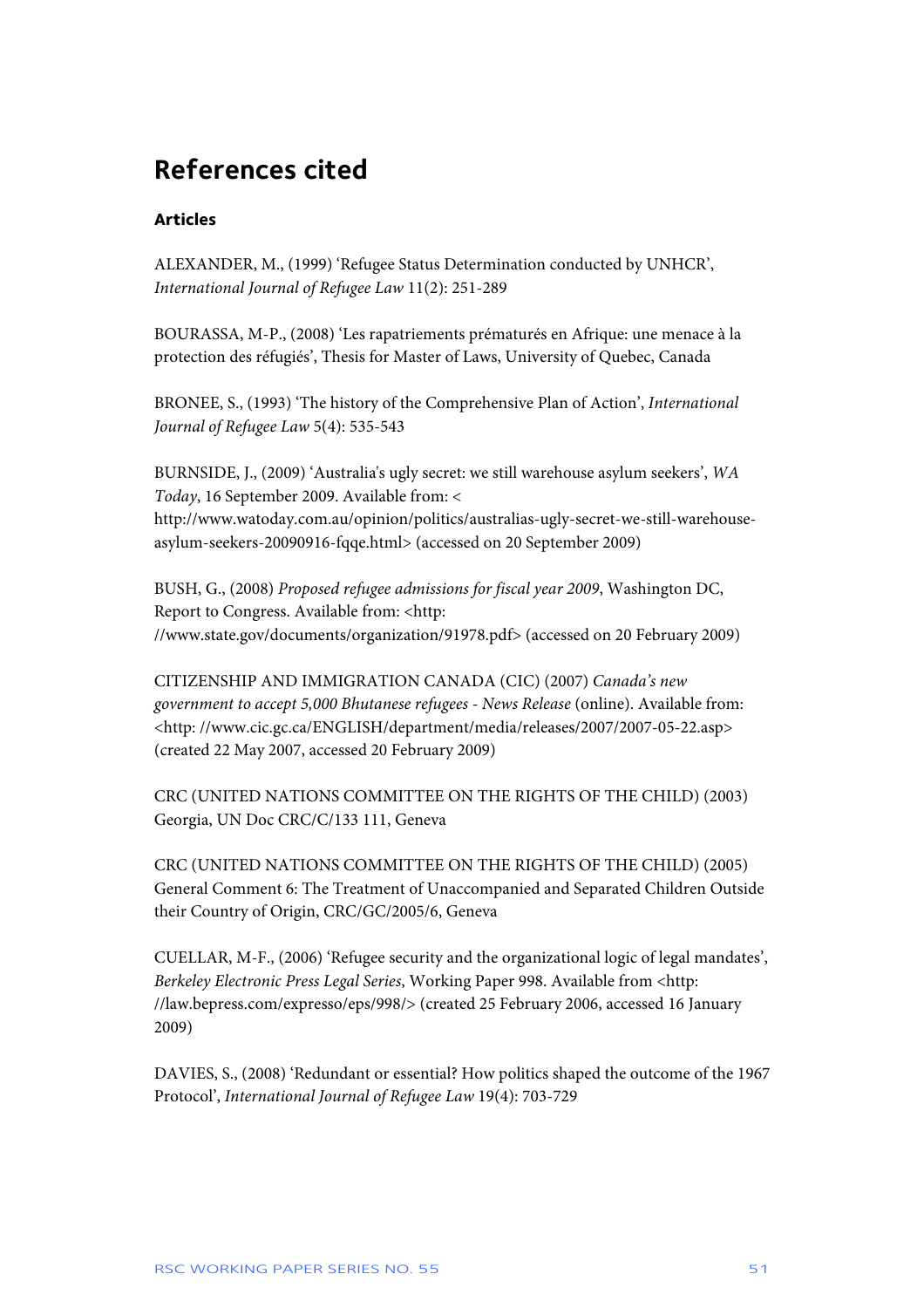DRYDEN-PETERSON, S. and HOVIL, L., (2003) 'Local integration as a durable solution: refugees, host populations and education in Uganda', *UNHCR New Issues in Refugee Research*, Working Paper 93, Geneva, UNHCR

DURIEUX, J-F. and HURWITZ, A., (2005) 'How many is too many: African and European legal responses to mass influxes of refugees', *German Yearbook of International Law* 47: 105-159

DURIEUX, J-F. and McADAM, J., (2004) 'Non-refoulement through time: the case for a derogation clause to the Refugee Convention in mass influx emergencies' *International Journal of Refugee Law* 16(1): 4-24

DURIEUX, J-F., (2009) 'The many faces of "prima facie"' *Refuge* 25(2)

EIDELSON, R. and HORN, R., (2008) 'Who wants to return home? A survey of Sudanese refugees in Kakuma, Kenya', *Refuge* 25(1): 15-26

EUROPEAN COUNCIL ON REFUGEES AND EXILES (ECRE), (2005) *The way forward: Europe's role in the global refugee protection system: Towards a European Resettlement Programme* (online). Available from: <http: //www.ecre.org/files/ressetlement.pdf> (created April 2005, accessed 12 December 2008)

EVANS, C., (2008) *Refugee policy under the Rudd Government – the first year*, Address to the Refugee Council of Australia, Parramatta Town Hall, New South Wales, Australia. Available from: <http: //www.chrisevans.alp.org.au/news/1108/immispeeches17-01.php> (accessed 13 January 2009)

EXECUTIVE COMMITTEE OF UNITED NATIONS HIGH COMMISSIONER FOR REFUGEES (ExComm) (2004) *Conclusions adopted by the Executive Committee on the International Protection of Refugees 1975 – 2004 (Conclusion No. 1 – 101)*, Geneva, UNHCR

FEIJEN, L., (2008) 'Facing the asylum-enlargement nexus: the establishment of asylum systems in the Western Balkans', *International Journal of Refugee Law* 20(3): 413-431

GOODWIN-GILL, G., (2005) *The Refugee Convention: why not scrap it?* Summary of Address to Chatham House International Law Programme Discussion Group on 20th October 2005. Available from: <http: //www.chathamhouse.org.uk/files/3283\_ilp201005.pdf> (accessed 13 November 2008)

GORLICK, B., (2003) 'Common burdens and standards: legal elements in assessing claims to refugee status', *International Journal of Refugee Law* 15(3): 357-376

GOTTWALD. M., (2004) 'Protecting Colombian refugees in the Andean region: the fight against invisibility', *International Journal of Refugee Law* 16(4): 517-546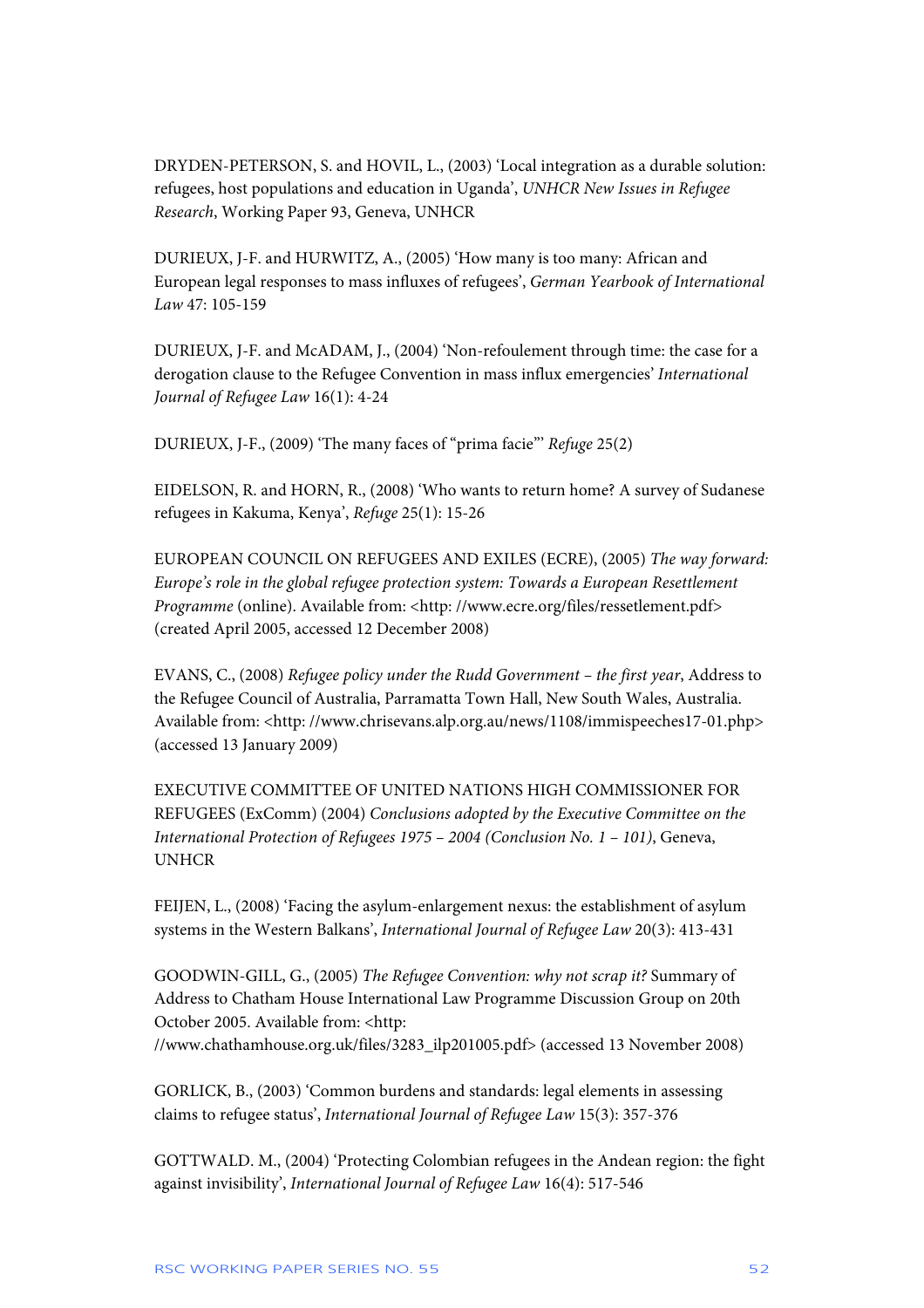HAILBRONNER, K., (1985-1986) 'Non-refoulement and humanitarian refugees: customary international law or wishful legal thinking', *Virginia Journal of International Law* (26): 857

HERLITZ, G., (1994) 'The meaning of the term "prima facie"', *Louisiana Law Review* 55(2): 391-408

HYNDMAN, J. and NYLUND, B., (1998) 'UNHCR and the status of prima facie refugees in Kenya', *International Journal of Refugee Law* 10(22): 21-48

HYNDMAN, J., (2001) 'Change and challenge at UNHCR: a retrospective of the past fifty years', *Refuge* 19(6): 45-53

JENNINGS, R., (1995) 'The International Court of Justice after fifty years', *The American Journal of International Law* 89(3): 493-505

KAGAN, M., (2003) 'Assessment of Refugee Status Determination procedure at UNHCR's Cairo office 2001-2002', *Forced Migration and Refugees Studies, Working Paper*, Cairo, American University in Cairo

KAGAN, M., (2006) 'The beleaguered gatekeeper: protection challenges posed by UNHCR Refugee Status Determination', *International Journal of Refugee Law* 18(1): 1-29

KAMANGA, K., (2005) 'The (Tanzania) Refugees Act of 1998: some legal and policy implications', *Journal of Refugee Studies* 18(1): 100-116

KANERE, (2009) 'Refugee experiences of legal protection in Kakuma Camp', Kakuma News Reflector – *A Refugee Free Press*, 1(4-5) (March-April 2009). Available from: <http://kakuma.wordpress.com/2009/05/12/> (accessed on 27 July 2009)

KANERE, (2009a) 'Refugee Status Determination: justice delayed is…. typical?', Kakuma News Reflector – *A Refugee Free Press*, 1(3) (February 2009). Available from: <http://kakuma.wordpress.com/2009/02/28/> (accessed on 27 July 2009)

KJAER, K., (2003) 'The abolition of the Danish de facto concept', *International Journal of Refugee Law* 15(2): 254-275

LEGAL AND CONSTITUTIONAL AFFAIRS LEGISLATION COMMITTEE (Senate) (2009) *Migration Amendment (Complementary Protection) Bill 2009*, Australian Senate. Available from:

<http://www.aph.gov.au/Senate/committee/legcon\_ctte/migration\_complementary/repor t/report.pdf> (accessed 30 November 2009)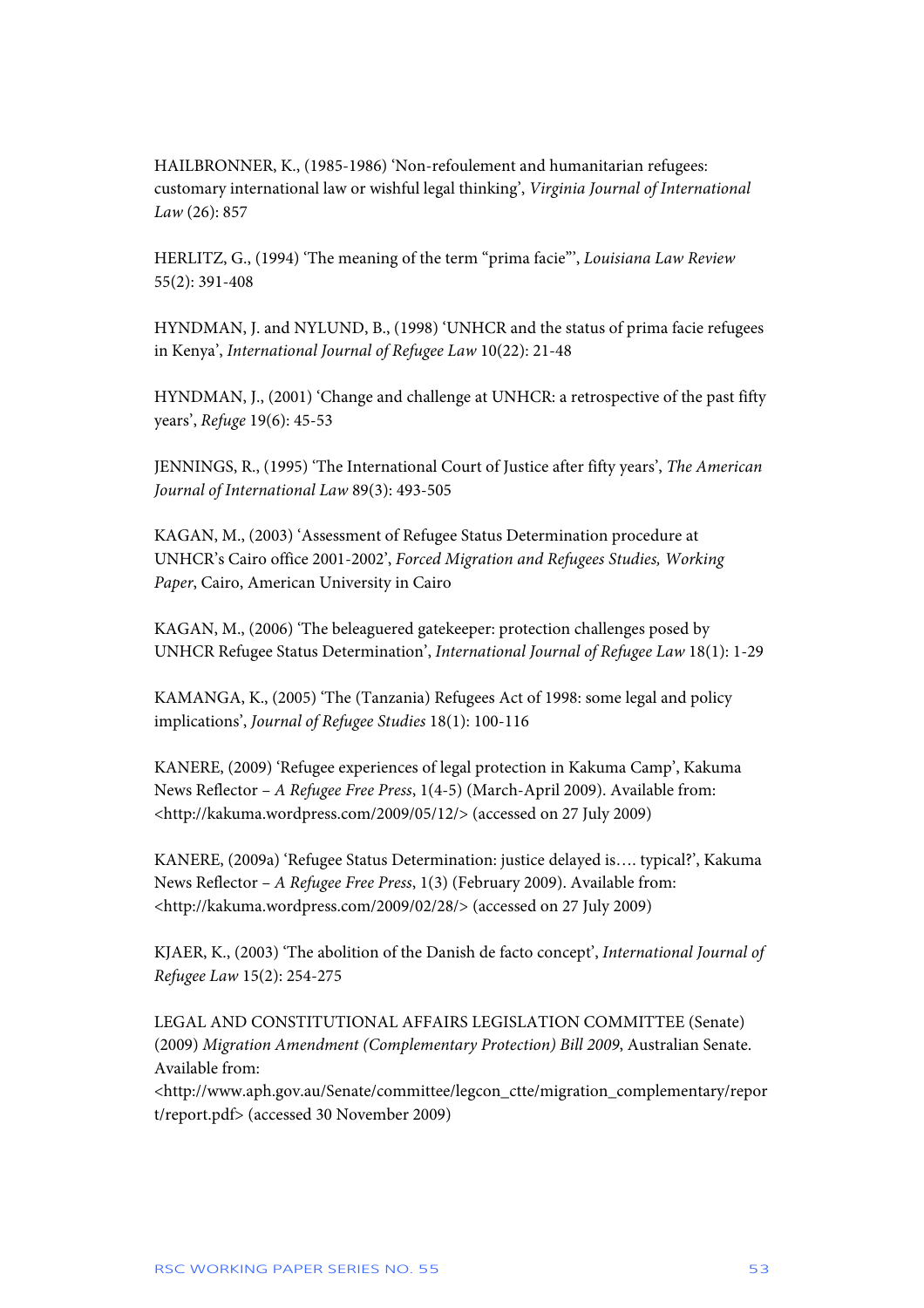MARGESSON, R., (2007) *Afghan refugees: current status and future prospects*, Washington DC, Congressional Research Service Report for Congress. Available from: <http: //fpc.state.gov/documents/organization/80250.pdf> (accessed 22 January 2009)

MARX, R., (1995) 'Non-refoulement, access to procedures, and responsibility for determining refugee claims', *International Journal of Refugee Law* 7(3): 383-406

McADAM, J., (2010 forthcoming) 'Interpretation of the Refugee Convention' in Zimmermann, A., (ed.) *Commentary on the Refugee Convention*, Oxford, Oxford University Press

McMASTER, D., (2006) 'Temporary Protection Visas: obstructing refugee livelihoods', *Refugee Survey Quarterly* 25(2): 135-145

MECAGNI, A., (2005) 'Reducing refugee rights?', Thesis for Master of Arts in Law and Diplomacy, Tufts University, USA

NAQVI, Y., (2002) 'Doubtful prisoner-of-war status', *International Review of the Red Cross* 84(847): 571-595

O'CONNOR, M., (2001) 'Legitimating speed: expediting individual, 1951 Convention refugee status determination worldwide with rebuttable presumptions triggered by the OAU/Cartagena Standard', Plenary paper delivered at the *Seventh International Research and Advisory Panel on Refugees and Other Displaced Persons (IRAP) Conference*, Midland, South Africa, 10 January 2001

ODHIAMBO-ABUYA, E., (2004) 'United Nations High Commissioner for Refugees and Status Determination Imtaxaan in Kenya: an empirical survey', *Journal of African Law* 48(2): 187-206

ODHIAMBO-ABUYA, E., (2007) 'Past reflections, future insights: African asylum law and policy in historical perspective', *International Journal of Refugee Law* 19(1): 51-95

OKOTH-OBBO, G., (2001) 'Thirty years on: a legal review of the 1969 OAU Convention Governing the Specific Aspects of Refugee Problems in Africa', *Refugee Survey Quarterly* 20(1): 79-138

O'NEILL, W., (2000) 'Conflict in West Africa: dealing with exclusion and separation', *International Journal of Refugee Law* 12 (Supplement 1): 171-194

O'NEILL, W., RUTINWA, B. and VERDIRAME, G., (2000) 'The Great Lakes: A survey of the application of the exclusion clauses in the Central African Republic, Kenya and Tanzania', *International Journal of Refugee Law* 12 (Special Supplementary Issue): 135- 170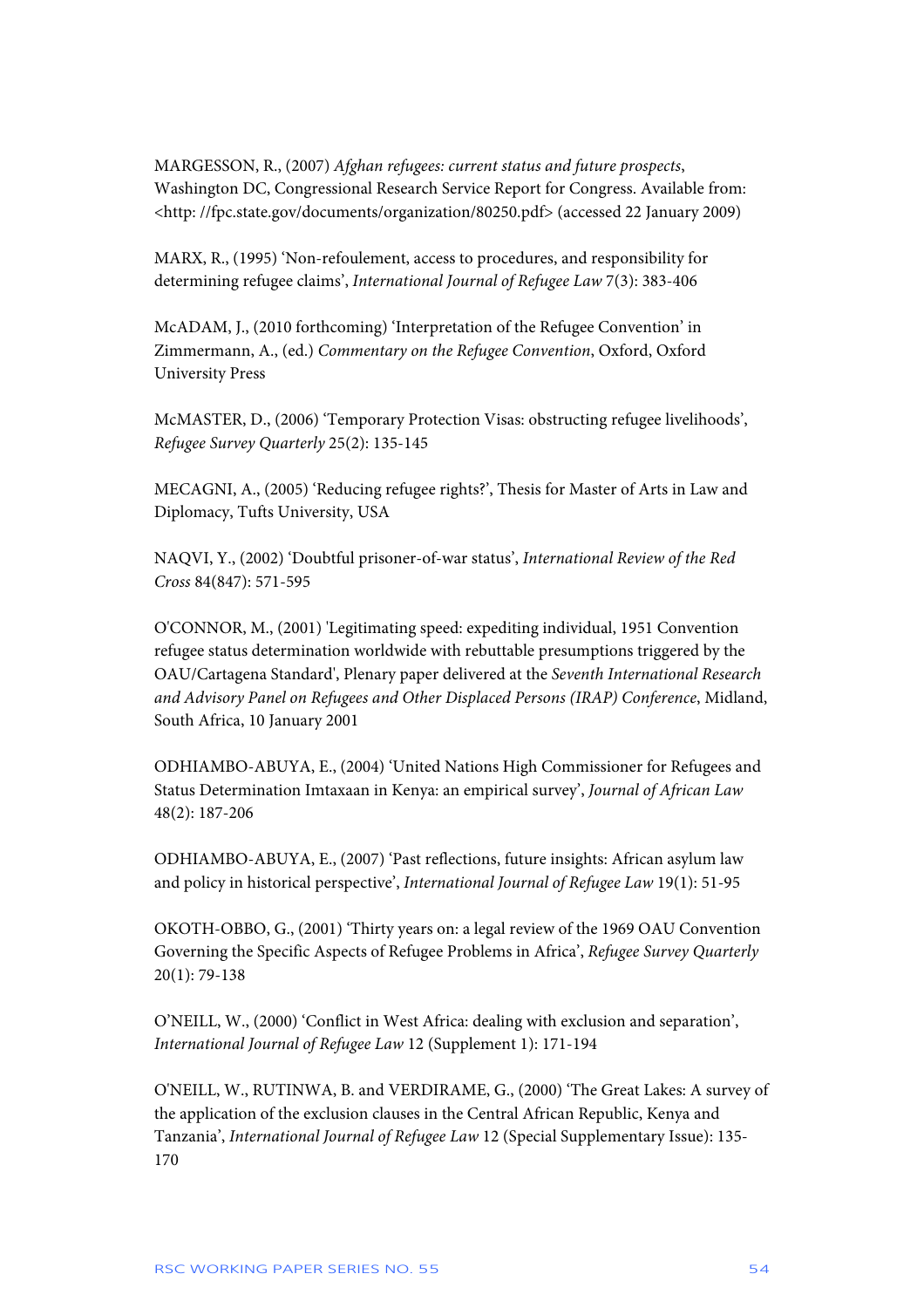PLENDER, R., (1991) 'Rules of procedure in the International Court and the European Court', *European Journal of International Law* 2(1): 1-30

RUTINWA, B., (2002) 'Prima facie status and refugee protection', *UNHCR New Issues in Refugee Research, Working Paper* 69, Geneva, UNHCR

SALOMONS, M., (2001) 'Report of the Three Nations Seminar for National Eligibility Committees of Zambia, Zimbabwe, and Malawi, 11–12 April, 2001, Siavonga, Zambia', *International Journal of Refugee Law* 13(3): 367-380

SCHNYDER, F., (1965) High Commissioner Schnyder to Mr Stavropoulos, *Memorandum by the United Nations High Commissioner for Refugees on the Report of the Colloquium on Legal Aspects of Refugee Problems held in April 1965 in Bellagio (Como), Italy , 6 August 1965*, Folio 136, 16/1/3 AMEND, Series 1, Fonds 11

SCHREIER, T., (2008) 'A critical examination of South Africa's application of the expanded OAU refugee definition: is adequate protection being offered within the meaning of the 1969 OAU Refugee Convention?', Thesis for Master of Laws, University of Cape Town, South Africa

SIMEON, J., (2009) 'A comparative analysis of the UNHCR and States' response to rapidly fluctuating asylum applications: lessons and best practices for RSD systems design and administration', Paper presented at the *Twelfth International Association for the Study of Forced Migration Conference*, University of Nicosia, Cyprus, 29 June 2009

STAVER, A., (2008) 'Family reunification: a right of forced migrants?' *Refugee Studies Centre Working Paper Series* Working Paper 51, Oxford, University of Oxford

STAVROPOULOS, C., (1965) Mr Stavropoulos to High Commissioner Schnyder, *Incoming Cable from Mr Stavropoulos regarding Memorandum on the Report of the Colloquium on Legal Aspects of Refugee Problems held in April 1965* in Bellagio (Como), Italy , 6 September 1965, Folio 136, 16/1/3 AMEND, Series 1, Fonds 11

UNITED NATIONS CONFERENCE OF PLENIPOTENTIARIES ON THE STATUS OF REFUGEES AND STATELESS PERSONS (1951) 'Summary record of the 19th Meeting', Geneva, UN Doc A/Conf.2/SR.19

UNGA (UNITED NATIONS GENERAL ASSEMBLY) (1994) Note on International Protection A/AC.96/830, Geneva, United Nations General Assembly

UNGA (2004) Note on International Protection A/AC.96/989, Geneva, United Nations General Assembly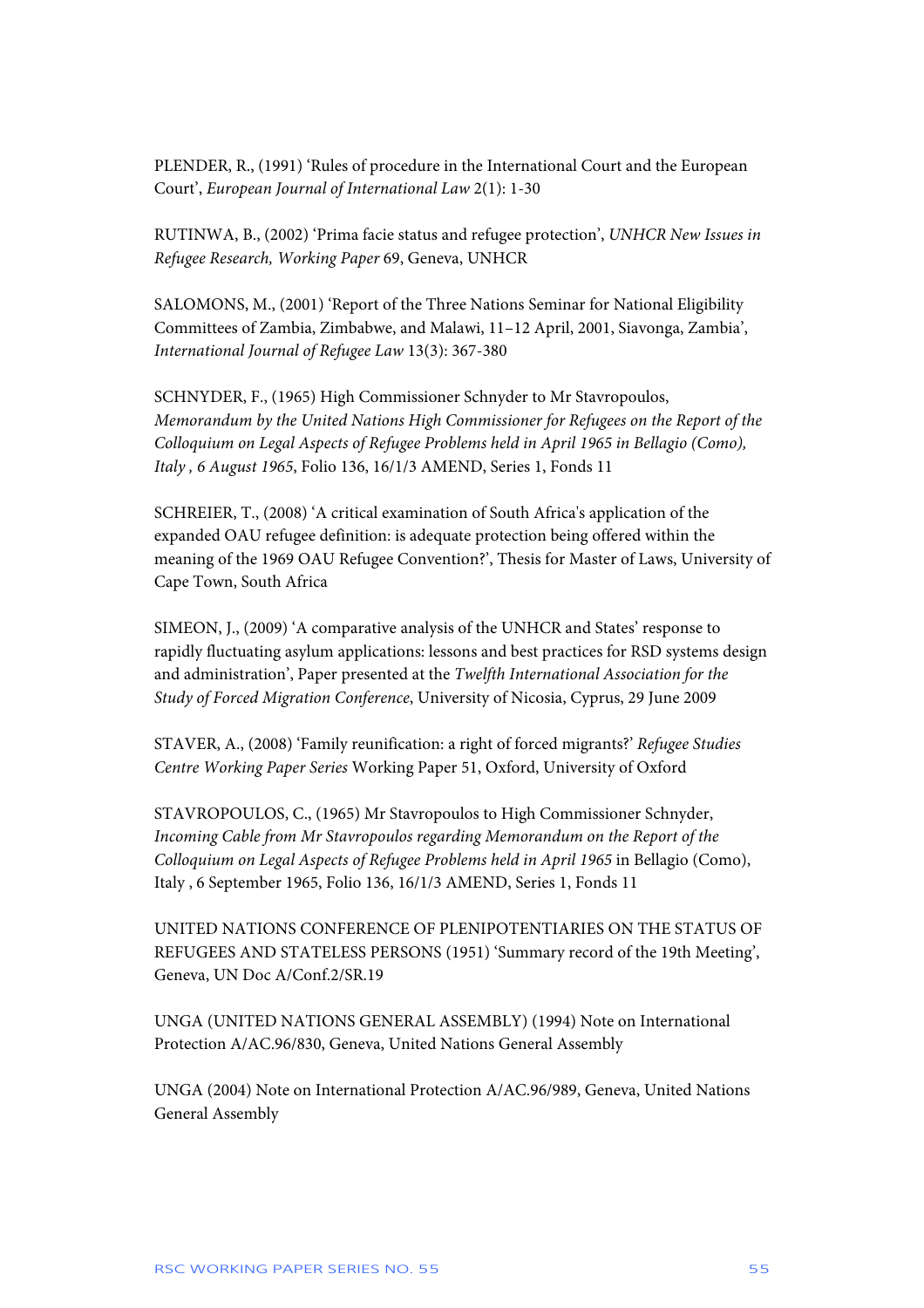UNITED NATIONS HIGH COMMISSIONER FOR REFUGEES (1979) *Handbook on procedures and criteria for determining refugee status under the 1951 Convention and the 1967 Protocol relating to the Status of Refugees*, Geneva, UNHCR

UNITED NATIONS HIGH COMMISSIONER FOR REFUGEES (1995) *Note on International Protection in Mass* Influx A/AC/96/850, Geneva, United Nations General Assembly

UNITED NATIONS HIGH COMMISSIONER FOR REFUGEES (1998) *Background Paper on the Article 1 F Exclusion Clauses*, Geneva, United Nations High Commissioner for Refugees Refworld. Available from: <http: //www.unhcr.org/refworld/docid/4410337f4.html> (accessed 4 April 2009)

UNITED NATIONS HIGH COMMISSIONER FOR REFUGEES (1998) *Note on Standard and Burden of Proof in Refugee Claims*, Geneva, United Nations High Commissioner for Refugees. Available from: <http: //www.unhcr.org/refworld/docid/3ae6b3338.html> (accessed 6 November 2008)

UNITED NATIONS HIGH COMMISSIONER FOR REFUGEES (1999) *The 1951 Convention Relating to Refugees: its relevance in the contemporary context*, Geneva, United Nations High Commissioner for Refugees. Available from: <http: //www.unhcr.org/refworld/docid/3ae6b3388.html> (accessed 6 November 2008)

UNITED NATIONS HIGH COMMISSIONER FOR REFUGEES (2001) *Protection of refugees in mass influx situations: Overall protection framework*, Background Paper prepared for the Global Consultation on International Protection EC/GC/01/4, Geneva, United Nations High Commissioner for Refugees

UNITED NATIONS HIGH COMMISSIONER FOR REFUGEES (2001a) (2003) 'Third Track meeting of 8–9 March 2001, on the theme "Protection of refugees in mass influx situations": overall protection framework', *Refugee Survey Quarterly* 22(23): 55-61

UNITED NATIONS HIGH COMMISSIONER FOR REFUGEES (2002) 'Note on international protection', *International Journal of Refugee Law* 14(2-3): 420-449

UNITED NATIONS HIGH COMMISSIONER FOR REFUGEES (2003) *Background note on the application of the Exclusion Clauses: Article 1F of the 1951 Convention relating to the Status of Refugees*, Geneva, UNHCR. Available from: http: //www.unhcr.org/refworld/docid/3f5857d24.html (created 4 September 2003, accessed 1 March 2009)

UNITED NATIONS HIGH COMMISSIONER FOR REFUGEES (2004) 'Advance summary findings of the study commissioned by United Nations High Commissioner for Refugees', EC/54/SC/CRP.11, 7 June 2004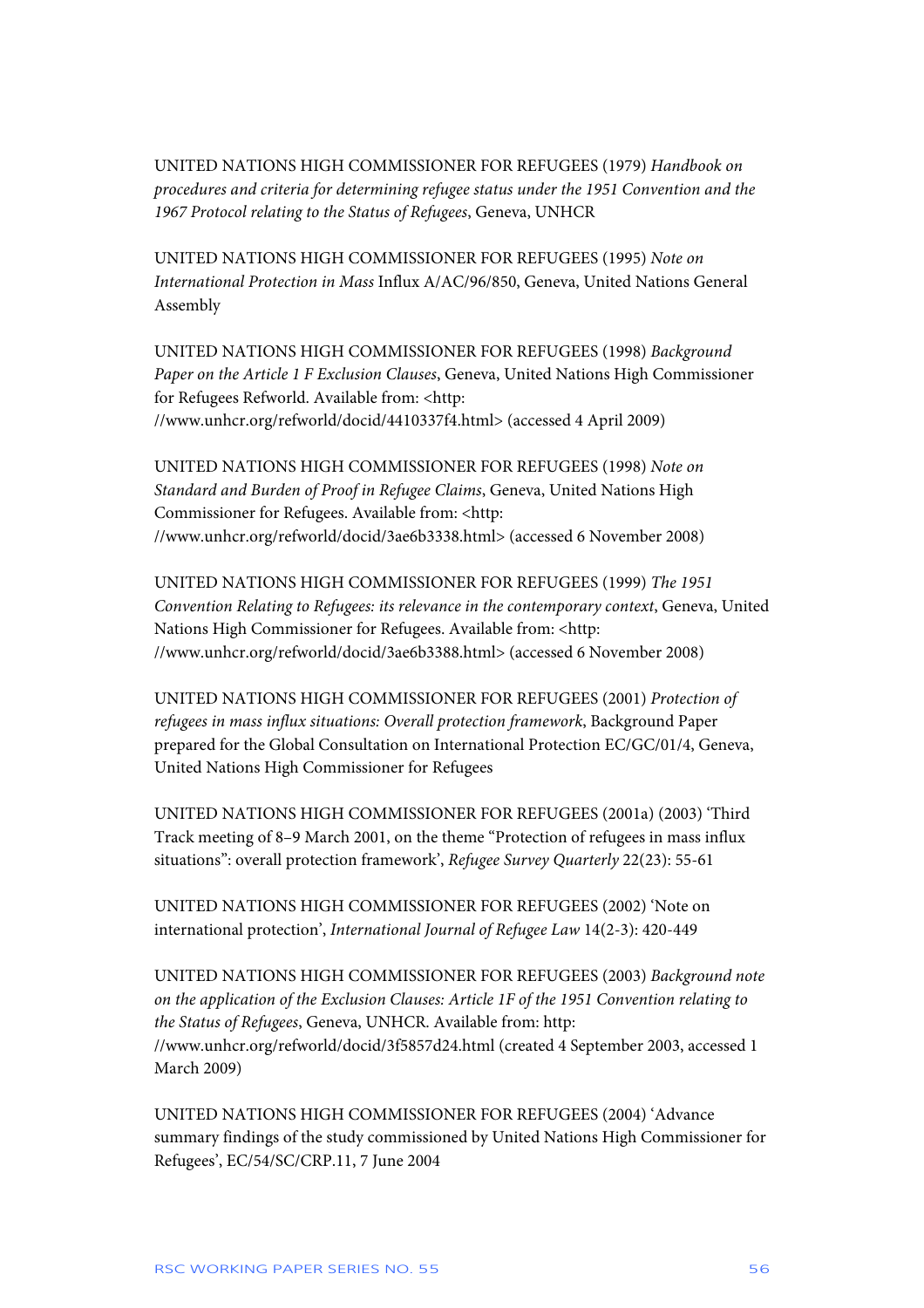UNITED NATIONS HIGH COMMISSIONER FOR REFUGEES (2006) 'The refugee situation in Latin America: protection and solutions based on the pragmatic approach of the Cartagena Declaration on Refugees of 1984', *International Journal of Refugee Law* 18(1): 252-270

UNITED NATIONS HIGH COMMISSIONER FOR REFUGEES (2008) *2007 Statistical Yearbook: trends in displacement, protection and solutions*, Geneva, UNHCR. Available from: <http: //www.unhcr.org/static/statistical\_yearbook/2007/sy2007.zip> (accessed 1 March 2009)

UNITED NATIONS HIGH COMMISSIONER FOR REFUGEES (2009) Website (online). Available from: <www.unhcr.org> (accessed on 23 February 2009)

UNITED NATIONS HIGH COMMISSIONER FOR REFUGEES (Local Integration) (2002) *Local Integration* Background Paper prepared for the Global Consultation on International Protection EC/GC/02/6, Geneva, United Nations High Commissioner for Refugees

UNITED NATIONS HIGH COMMISSIONER FOR REFUGEES (re-edited 1982) *Handbook on Procedures and Criteria for Determining Refugee Status under the 1951 Convention and the 1967 Protocol relating to the Status of Refugees*, Geneva, UNHCR

UNITED NATIONS HIGH COMMISSIONER FOR REFUGEES (re-edited 1992) *Handbook on Procedures and Criteria for Determining Refugee Status under the 1951 Convention and the 1967 Protocol relating to the Status of Refugees*, Geneva, UNHCR

UNITED NATIONS HUMAN RIGHTS COMMITTEE (2004) *General Comment No 31: The Nature of the Legal Obligations Imposed on States Parties to the Convenant* CCPR/C/21/Rev. 1/Add. 13, Geneva

UNITED STATES BUREAU OF DEMOCRACY, HUMAN RIGHTS AND LABOR (USBDHRL) (2006) *Djibouti* (online). Available from: <http: //www.state.gov/g/drl/rls/hrrpt/2005/61566.htm> (accessed 1 February 2009)

UNITED STATES BUREAU OF POPULATION, REFUGEES, AND MIGRATION (USBPRM) (2009) *P-2 Designation for Eritrean refugees in Shimelba Camp, Ethiopia* (online). Available from: < http: //www.state.gov/g/prm/rls/115892.htm> (created 3 February 2009, accessed 7 March 2009)

UNITED STATES COMMITTEE FOR REFUGEES AND IMMIGRANTS (USCRI Malaysia) (2008) *World Refugee Survey 2008 - Malaysia*, Washington DC, United Nations High Commissioner for Refugees Refworld. Available from: <http: //www.unhcr.org/refworld/docid/485f50c385.html> (accessed 5 March 2009)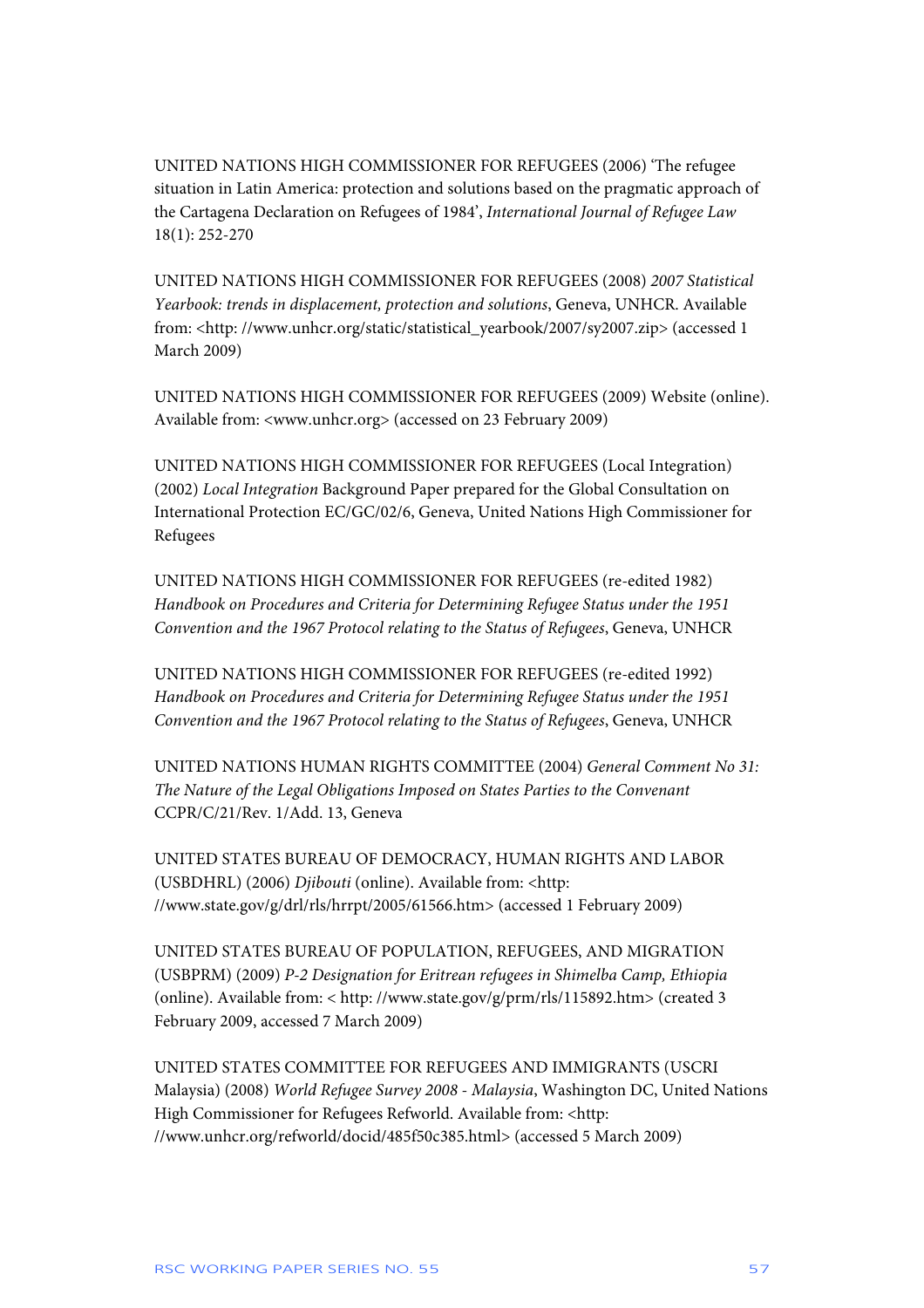UNITED STATES COMMITTEE FOR REFUGEES AND IMMIGRANTS (USCRI Tanzania) (2008) *World Refugee Survey 2008 - Tanzania*, Washington DC, United Nations High Commissioner for Refugees Refworld. Available from: <http: //www.unhcr.org/refworld/docid/485f50d5c.html> (accessed 5 March 2009)

VAN BEEK, I., (2001) 'Prima facie asylum determination in South Africa: a description', 14-40 in Handmaker, J., de la Hunt, L. and Klaaren, J., (eds) *Perspectives on refugee protection in South Africa*, Pretoria, Lawyers for Human Rights

WESTDICKENBERG, B., (1999) *Memorial of the Federal Republic of Germany in LaGrand (Germany v. United States of America)*, The Hague, International Court of Justice. Available from: < http: //www.icj-cij.org/docket/files/104/8552.pdf> (accessed 14 November 2008)

ZIECK, M., (2001) 'Book review: I.C. Jackson. The refugee concept in group situations', *Journal of the History of International Law* 3: 143-150

ZIECK, M., (2008) 'The legal status of Afghan refugees in Pakistan, a story of eight agreements and two suppressed premises', *International Journal of Refugee Law* 20(2): 253-272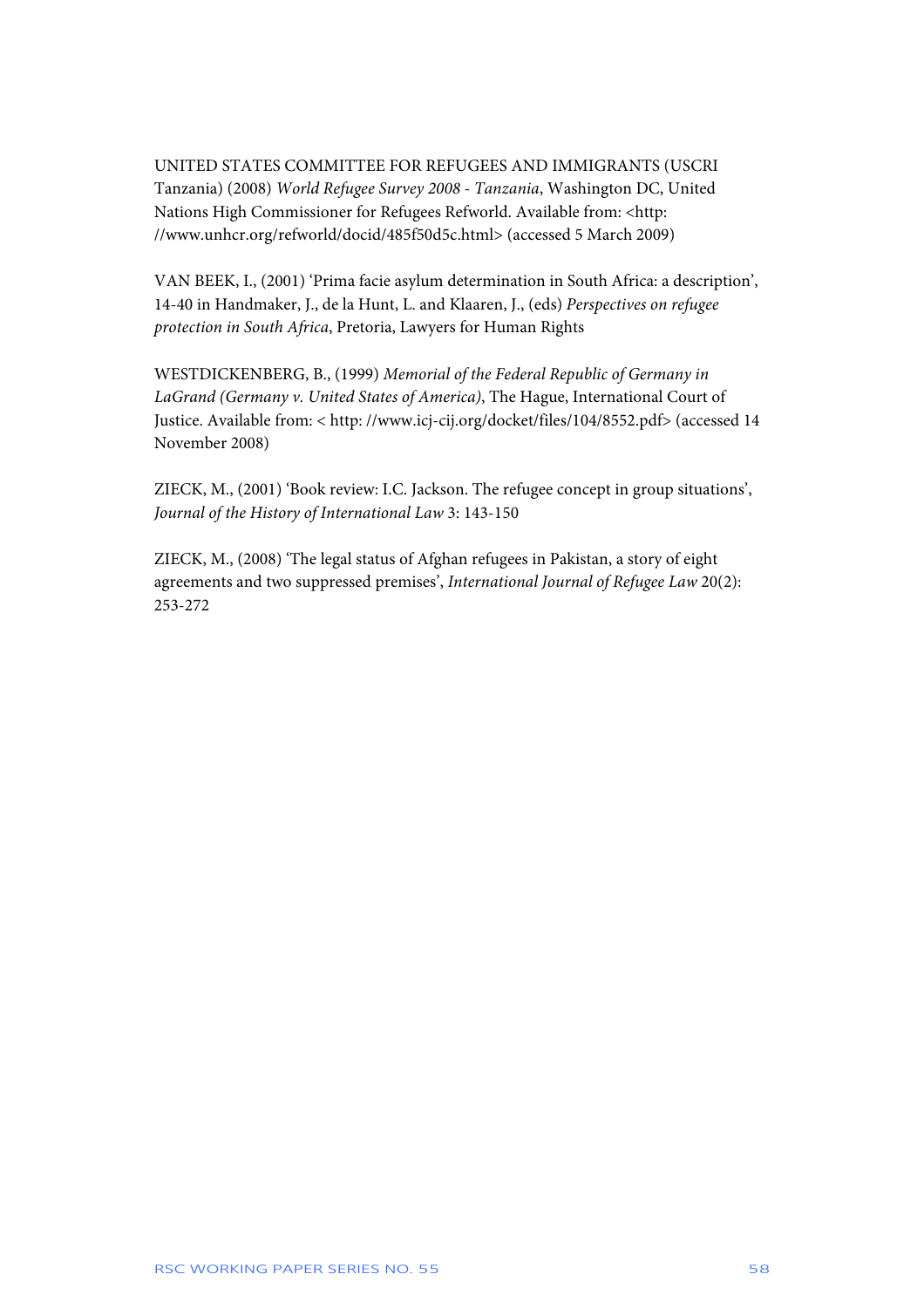#### **Books**

ATKIN, J., (2009) *Atkin's Court Forms*, United Kingdom, LexisNexis Butterworths

BROWN, K. and O'HARE, J., (2005) *Civil Litigation*, United Kingdom, Sweet and Maxwell

CANNON, R. and NELIGAN, N., (2002) *Evidence*, United Kingdom, Thomson Round Hall

DE LA HUNT, L. and VALJI, N., (1999) Gender Guidelines for Asylum Determination, *National Consortium of Refugee Affairs*, South Africa

DURSTON, G., (2007) *Evidence: Text and materials*, United Kingdom, Oxford University Press

GOODWIN-GILL, G., (1983) *The Refugee in International Law*, 1st ed., Oxford, Oxford University Press

GOODWIN-GILL, G. and McADAM, J., (2007) *The Refugee in International Law*, 3rd ed., Oxford, Oxford University Press

HATHAWAY, J., (2005) *The Law of Refugee Status*, Toronto, Butterworths

HO, H., (2008) *A Philosophy of Evidence Law*, United Kingdom, Oxford University Press

JACKSON, I., (1999) *The Refugee Concept in Group Situations*, Berlin, Springer

JACOBSEN, K., (2005) *The Economic Life of Refugees*, Virginia, Kumarian Press

JOLOWICZ, J., (2000) *On Civil Procedure, United Kingdom*, Cambridge University Press

KOURULA, P., (1997) *Broadening the Edges: Refugee Definition and International Protection Revisited*, The Hague/Boston/London, Martinus Nijhoff

LOESCHER, G., (2001) *The UNHCR and World Politics: A perilous path*, United Kingdom, Oxford University Press

NOLL, G., (2000) *Negotiating Asylum*, The Hague/Boston/London, Martinus Nijhoff

NOLL, G., (ed.) (2005) *Proof, Evidentiary Assessment and Credibility in Asylum Procedures*, Leiden/Boston, Martinus Nijhoff

SIME, S., (2007) *A Practical Approach to Civil Procedure*, 10th ed., Oxford, Oxford University Press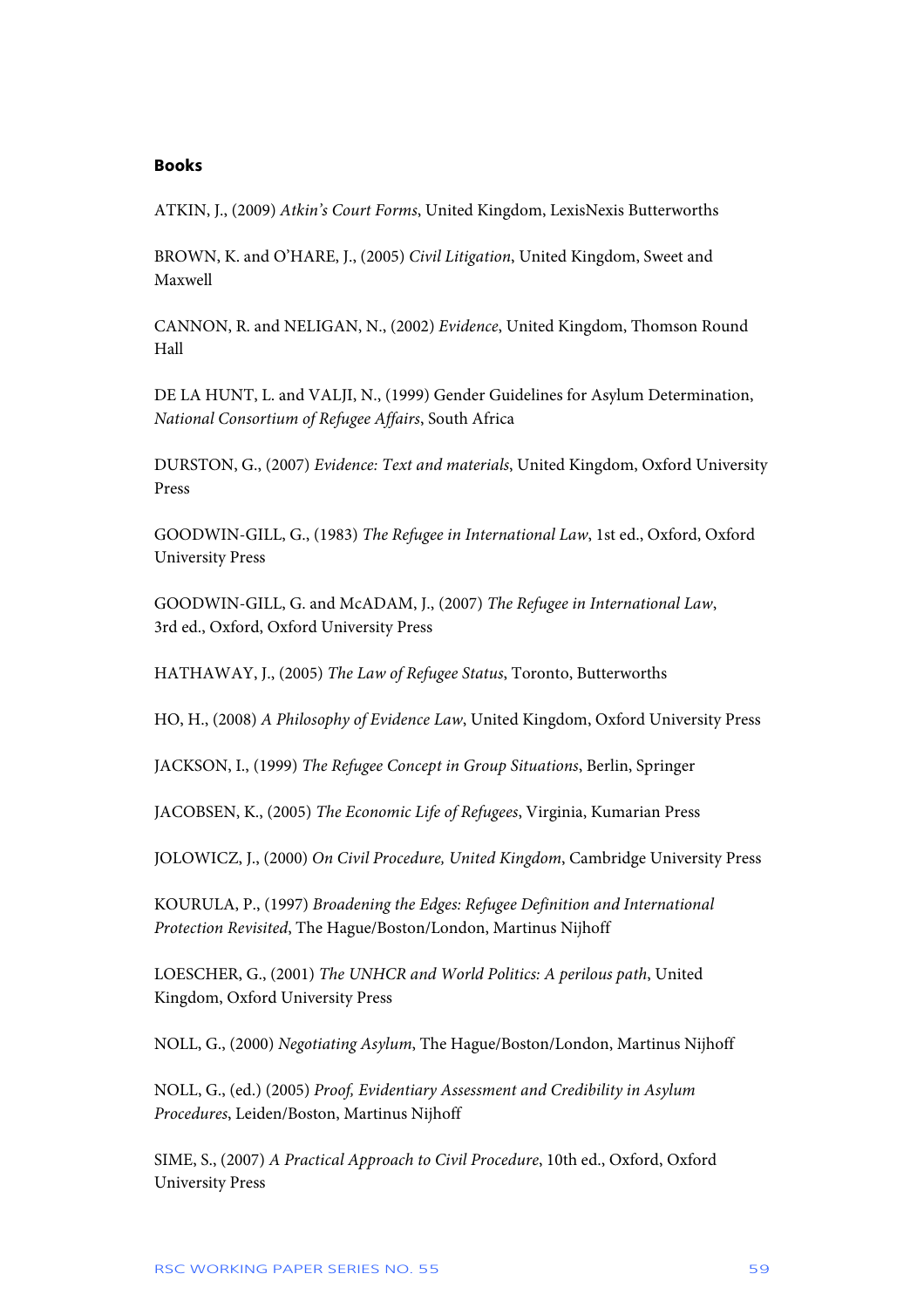STOCKDALE, M., (2007) *Criminal and Civil Evidence*, United Kingdom, Northumbria Law Press

UNITED NATIONS HIGH COMMISSIONER FOR REFUGEES (UNHCR 2006a) (2006) *State of the World's Refugees: Human Displacement in the New Millennium*, Oxford, Oxford University Press

ZIECK, M., (2006) *UNHCR's Worldwide Presence in the Field; A Legal Analysis of UNHCR's Cooperation Agreements*, The Netherlands, Wolf Legal Publishers Nijmegen

ZUCKERMAN, A., (2006) *Zuckerman on Civil Procedure: Principles of Practice*, United Kingdom, Sweet and Maxwell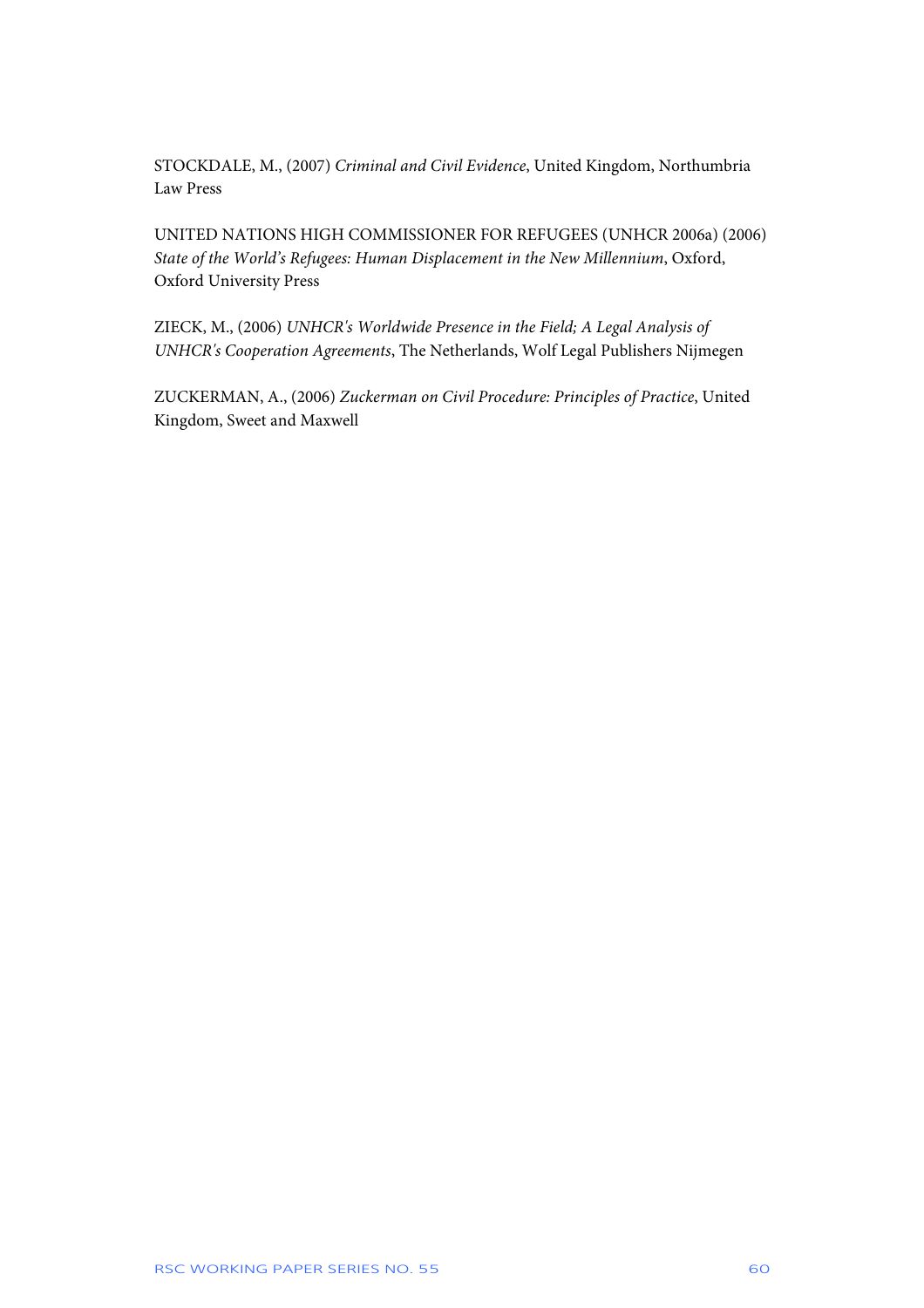#### **Legal instruments**

ALBANIA *Law on Asylum in the Republic of Albania 1998*. Available from: <http: //www.unhcr.org/refworld/docid/3ae6b5c07.html> (accessed 17 February 2009)

BOTSWANA *Refugees (Recognition and Control) Act 1968*. Available from: <http: //www.unhcr.org/refworld/docid/3ae6b4d60.html> (accessed 17 February 2009)

BURUNDI *Loi No. 1/32 du 13 novembre 2008 sur l'asile et la protection des réfugiés au Burundi 2008*. Available from: <http: //www.unhcr.org/refworld/docid/49eef2572.html> (accessed 17 February 2009)

ESTONIA *Act on Granting International Protection to Aliens 2006*. Available from: <http: //www.unhcr.org/refworld/docid/4564741b4.html> (accessed 17 February 2009)

EUROPEAN UNION *Directive 2001/55/EC on Minimum Standards for Giving Temporary Protection in the Event of a Mass Influx of Displaced Persons and on Measures Promoting a Balance of Efforts Between Member States in Receiving Such Persons and Bearing the Consequences Thereof* (20 July 2001)

HUNGARY *Act LXXX of 2007 on Asylum 2007*. Available from: <http: //www.unhcr.org/refworld/docid/4979cc072.html> (accessed 17 February 2009)

INTER-AMERICAN COMMISSION ON HUMAN RIGHTS (Cartagena Declaration) *Cartagena Declaration on Refugees* (22 November 1984) Annual Report of the Inter-American Commission on Human Rights, OAS Doc. OEA/Ser.L/V/II.66/doc.10, rev. 1 (1984-85)

KENYA *Refugee Act* 2006. Available from: <http: //www.unhcr.org/refworld/docid/467654c52.html> (accessed 17 February 2009)

LESOTHO *Refugee Act* 1983. Available from: <http: //www.unhcr.org/refworld/docid/3ae6b4f024.html> (accessed 17 February 2009)

LIBERIA *Refugee Act* 1993. Available from: <http: //www.unhcr.org/refworld/docid/3ae6b4f31c.html> (accessed 17 February 2009)

ORGANISATION OF AFRICAN UNITY (OAU Convention) *Convention Governing the Specific Aspects of Refugee Problems in Africa* (20 June 1974) United Nations Treaty Series vol. 691, p. 14

SIERRA LEONE *The Refugees Protection Act* 2007. Available from: <http: //www.unhcr.org/refworld/docid/477e578a2.html> (accessed 17 February 2009)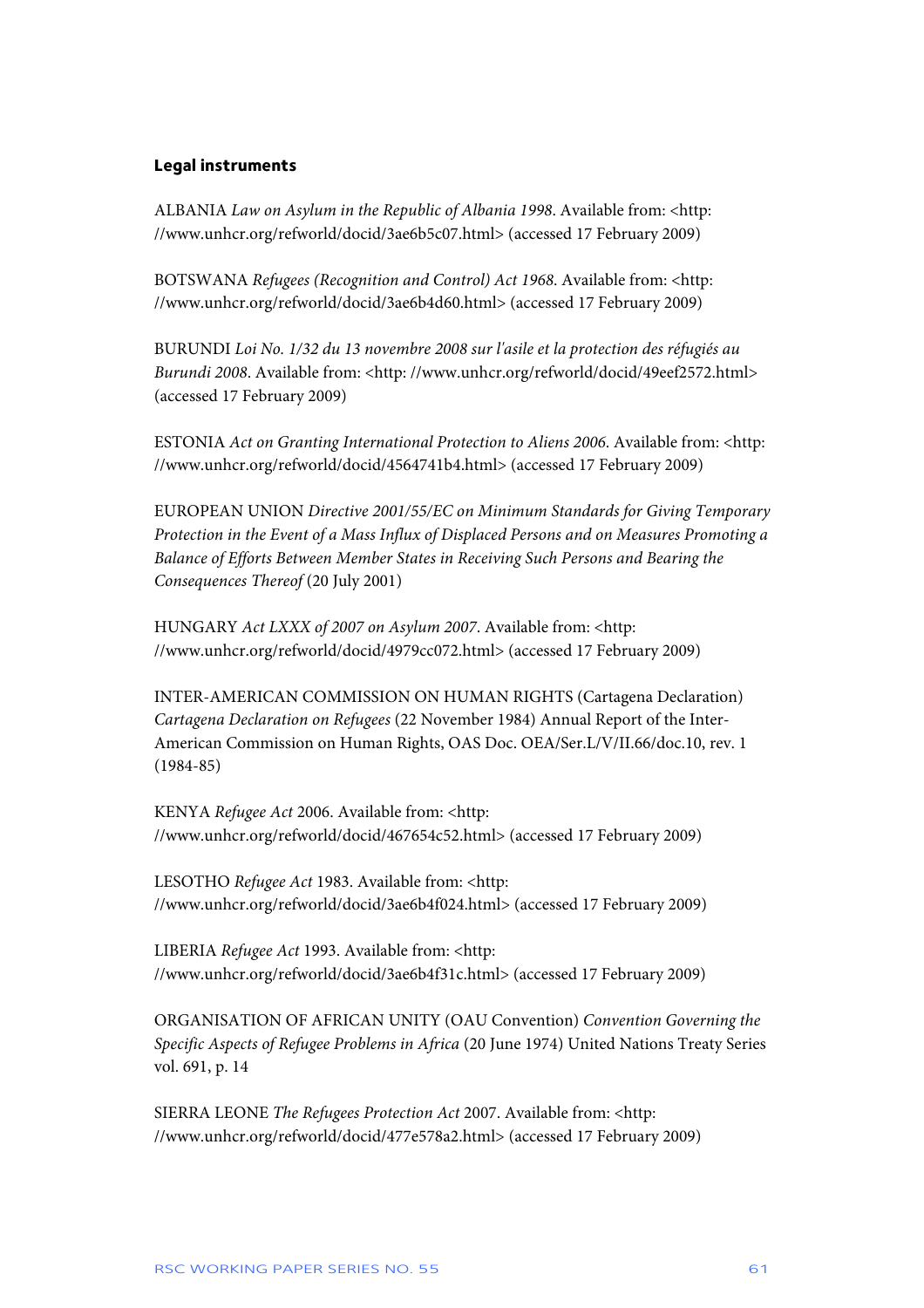SOUTH AFRICA *Refugee Act* 1998. Available from: <http: //www.unhcr.org/refworld/docid/3ae6b6090.html> (accessed 17 February 2009)

SWAZILAND *Refugee Control Order* 1978. Available from: <http: //www.unhcr.org/refworld/docid/3ae6b50a14.html> (accessed 17 February 2009)

TANZANIA *Refugee Act 1998*. Available from: <http: //www.unhcr.org/refworld/docid/3ae6b50bf.html> (accessed 17 February 2009)

UGANDA *Control of Alien Refugees Act* 1960. Available from: <http: //www.unhcr.org/refworld/docid/3ae6b4d2c.html> (accessed 17 February 2009)

UGANDA *Refugees Bill* 2003. Available from: <http: //www.unhcr.org/refworld/docid/3e7700564.html> (accessed 17 February 2009)

UNITED KINGDOM *Civil Procedure Rules* 1998

UNITED KINGDOM *Magna Carta* 1215

UNITED KINGDOM *Supreme Court Act* 1981

UNITED NATIONS *Convention relating to the Status of Refugees* (28 July 1951) United Nations Treaty Series, 189: 137

UNITED NATIONS *International Covenant on Civil and Political Rights* (16 December 1966) General Assembly Resolution 2200 A (XXI)

UNITED NATIONS *Protocol Additional to the Geneva Conventions of 12 August 1949, and Relating to the Protection of Victims of International Armed Conflicts* (Protocol I) (8 June 1977), Adopted by the Diplomatic Conference on the Reaffirmation and Development of International Humanitarian Law applicable in Armed Conflicts

UNITED NATIONS *Protocol relating to the Status of Refugees* (31 January 1967) United Nations Treaty Series, 606: 267

UNITED NATIONS *Rules of Court of the International Court of Justice* 1978 (as amended on 29 September 2005)

UNITED NATIONS *Statute of the International Court of Justice* (1945)

UNITED NATIONS *Statute of the Office of the United Nations High Commissioner for Refugees* (14 December 1950) General Assembly Resolution 428(V)

UNITED NATIONS *Universal Declaration of Human Rights* (10 December 1948) General Assembly Resolution 217A(III)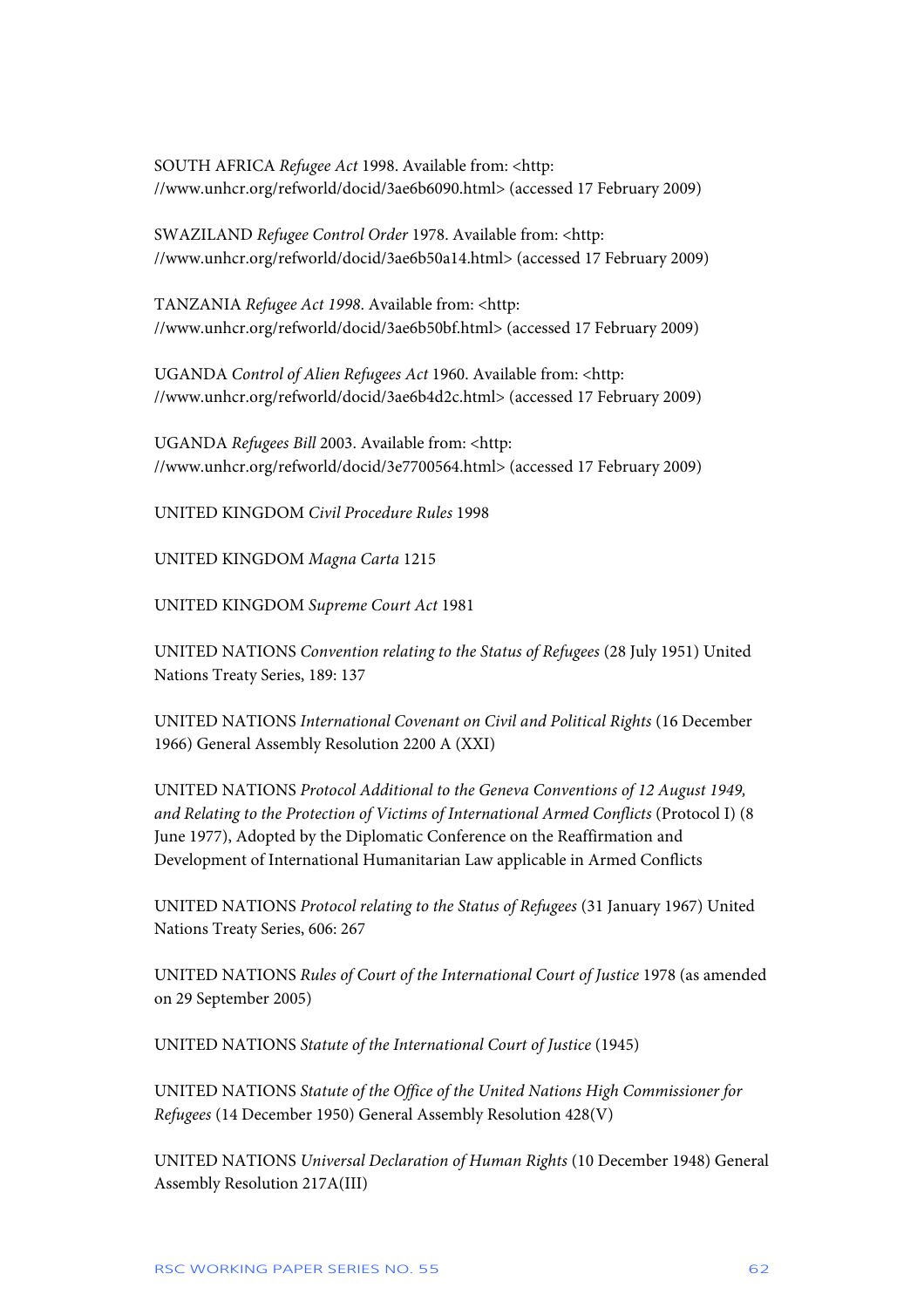UNITED NATIONS *Vienna Convention on the Law of Treaties* (23 May 1969) United Nations Treaty Series, 1155: 331

UNITED STATES OF AMERICA *Immigration and Nationality Act 1952*, 8 USC 1103. Available from: <http: //www.unhcr.org/refworld/docid/3df4be4fe.html> (accessed 17 February 2009)

ZAMBIA *Refugee Control Act* 1970. Available from: <http: //www.unhcr.org/refworld/docid/3ae6b4d6c.html> (accessed 17 February 2009)

ZIMBABWE *Refugee Act 1983*. Available from: <http: //www.unhcr.org/refworld/docid/3ae6b5b44.html> (accessed 17 February 2009)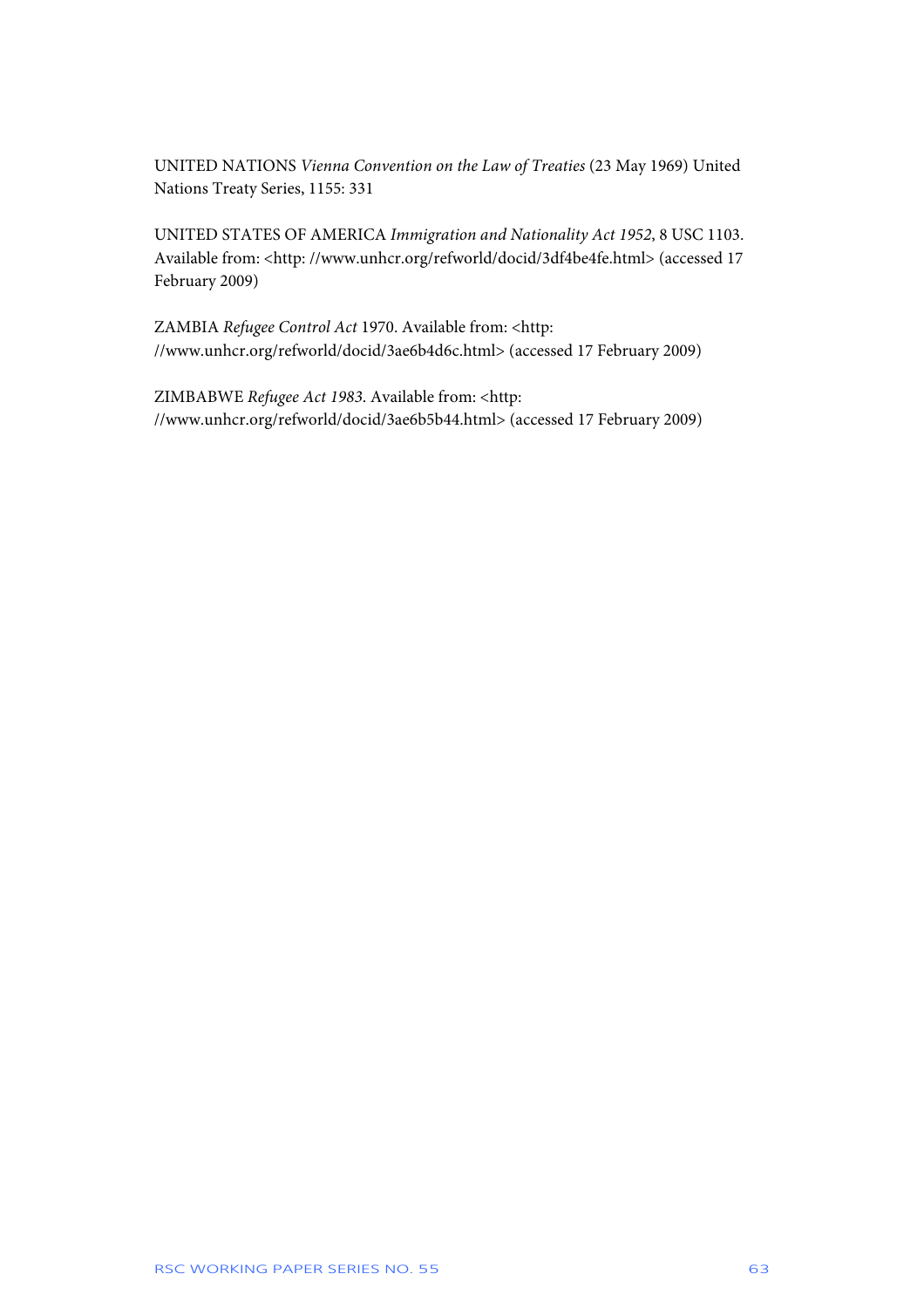#### **Case law**

*Application of the Convention on the Prevention and Punishment of the Crime of Genocide*, Provisional Measures, Order of 8 April 1993, ICJ Reports 1993

*Attorney-General v Hallett* (1847) 16 M and W 569

*Australian Broadcasting Corporation v O'Neill* (2006) 227 CLR 57

*Beecham Group Ltd v Bristol Laboratories Pty Ltd* (1968) 118 CLR 618

*Bendigo & Country Districts Trustees & Executors Co v Sandhurst & Northern District Trustees Positive* (1909) 15 ALR 565

*Cambridge Nutrition Ltd v British Broadcasting Corporation* [1990] 3 All ER 523

*Caswell v Powell Duffryn Associated Collieries Ltd* [1940] AC 152

*Chandler v Royle* (1887) 36 Ch D 425

*Clough Engineering Ltd v Oil and Natural Gas Corporation Ltd* [No 3] [2007] FCA 2082

*Copyright Agency Ltd v Haines* [1982] 1 NSWLR 182

*Earl of Ripon v Hobart* (1834) 3 My & K 169

*Etugh v Immigration and Naturalisation Service* 921 F.2d 36 (3rd Circuit 1990)

*Fletcher v Bealey* (1884) 28 Ch.D. 688

*Francome v Mirror Group Newspapers Ltd* [1984] 1 WLR 892

*Jordeson v Sutton, Southcoates and Drypools Gas Co* [1899] 2 Ch 217

*LaGrand (Germany v. United States of America)*, Provisional Measures, Order of 3 March 1999, ICJ Reports 1999

*Luxottica Retail Australia v Grant and Ors* [2009] NSWSC 126

*Minister for Immigration and Multicultural and Indigenous Affairs v QAAH of 2004* [2006] HCA 53

*North Sea Continental Shelf Cases (Federal Republic of Germany v Denmark; Federal Republic of Germany v the Netherlands)* 41 ILR 29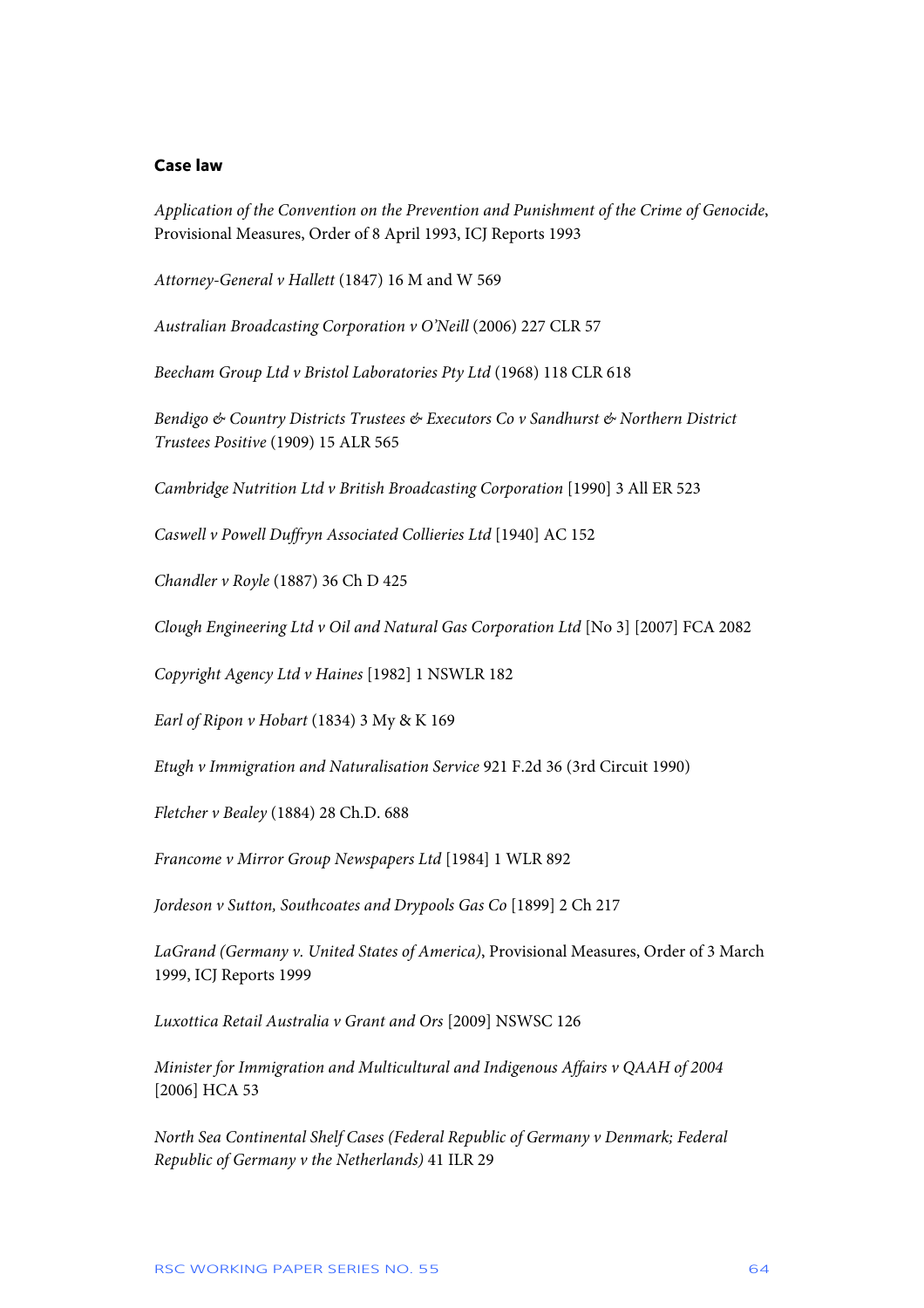*Nuclear Tests (Australia v. France)*, Interim Protection, Order of 22 June 1973, ICJ Reports 1973

*R v Jacobson* 1931 AD 466

*R v Roberts* 1878 14 Cox 101 CCR

*R v Secretary of State for Health and others, ex parte Imperial Tobacco Ltd. and others* [2000] 1 All ER 572

*R v Secretary of State For The Home Department, Ex Parte Adan, Regina v. Secretary of State For The Home Department Ex Parte Aitseguer* [2001] 1 All ER 593

*R v Secretary of State for Transport ex parte Factortame Ltd* (No. 2) [1991] 1 AC 603

*Royal Insurance Co Ltd v Midland Insurance Co Ltd* (1908) 26 RPC 95

*SZEGG v Minister for Immigration and Multicultural Affairs* [2006] FCA 775

*United States Diplomatic and Consular Staff in Tehran, Provisional Measures*, Order of 15 December 1979, ICJ Reports 1979

*Vienna Convention on Consular Relations (Paraguay v. United States of America)*, Provisional Measures, Order of 9 April 1998